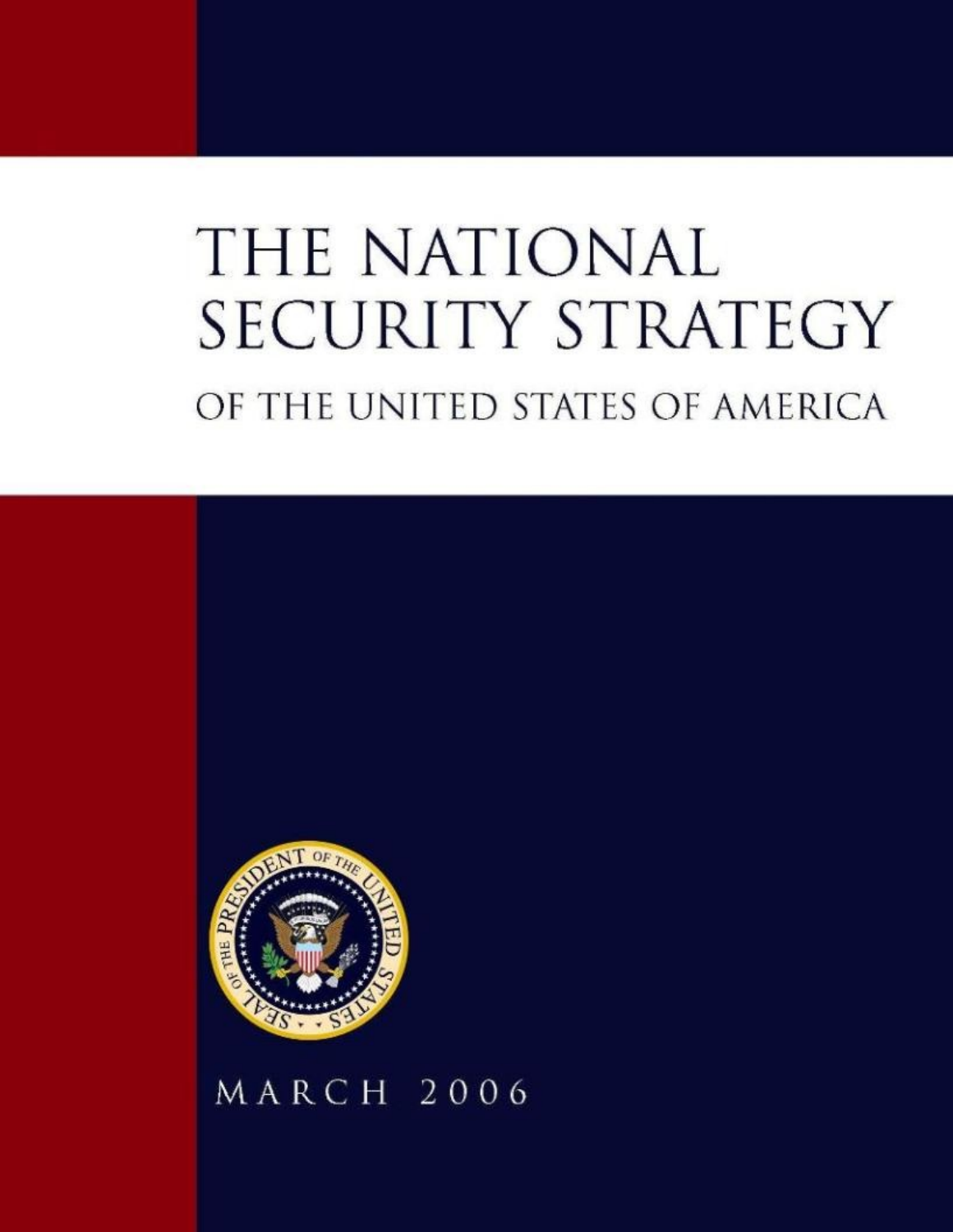

# THE WHITE HOUSE

#### **WASHINGTON**

My fellow Americans,

America is at war. This is a wartime national security strategy required by the grave challenge we face – the rise of terrorism fueled by an aggressive ideology of hatred and murder, fully revealed to the American people on September 11, 2001. This strategy reflects our most solemn obligation: to protect the security of the American people.

America also has an unprecedented opportunity to lay the foundations for future peace. The ideals that have inspired our history – freedom, democracy, and human dignity – are increasingly inspiring individuals and nations throughout the world. And because free nations tend toward peace, the advance of liberty will make America more secure.

These inseparable priorities – fighting and winning the war on terror and promoting freedom as the alternative to tyranny and despair - have now guided American policy for more than 4 years.

We have kept on the offensive against terrorist networks, leaving our enemy weakened, but not yet defeated.

We have joined with the Afghan people to bring down the Taliban regime - the protectors of the al-Qaida network – and aided a new, democratic government to rise in its place.

We have focused the attention of the world on the proliferation of dangerous weapons - although great challenges in this area remain.

We have stood for the spread of democracy in the broader Middle East - meeting challenges yet seeing progress few would have predicted or expected.

We have cultivated stable and cooperative relations with all the major powers of the world.

We have dramatically expanded our efforts to encourage economic development and the hope it brings – and focused these efforts on the promotion of reform and achievement of results.

We led an international coalition to topple the dictator of Iraq, who had brutalized his own people, terrorized his region, defied the international community, and sought and used weapons of mass destruction.

And we are fighting alongside Iraqis to secure a united, stable, and democratic Iraq  $-$  a new ally in the war on terror in the heart of the Middle East.

We have seen great accomplishments, confronted new challenges, and refined our approach as conditions changed. We have also found that the defense of freedom brings us loss and sorrow, because freedom has determined enemies. We have always known that the war on terror would require great sacrifice – and in this war, we have said farewell to some very good men and women. The terrorists have used dramatic acts of murder – from the streets of Fallujah to the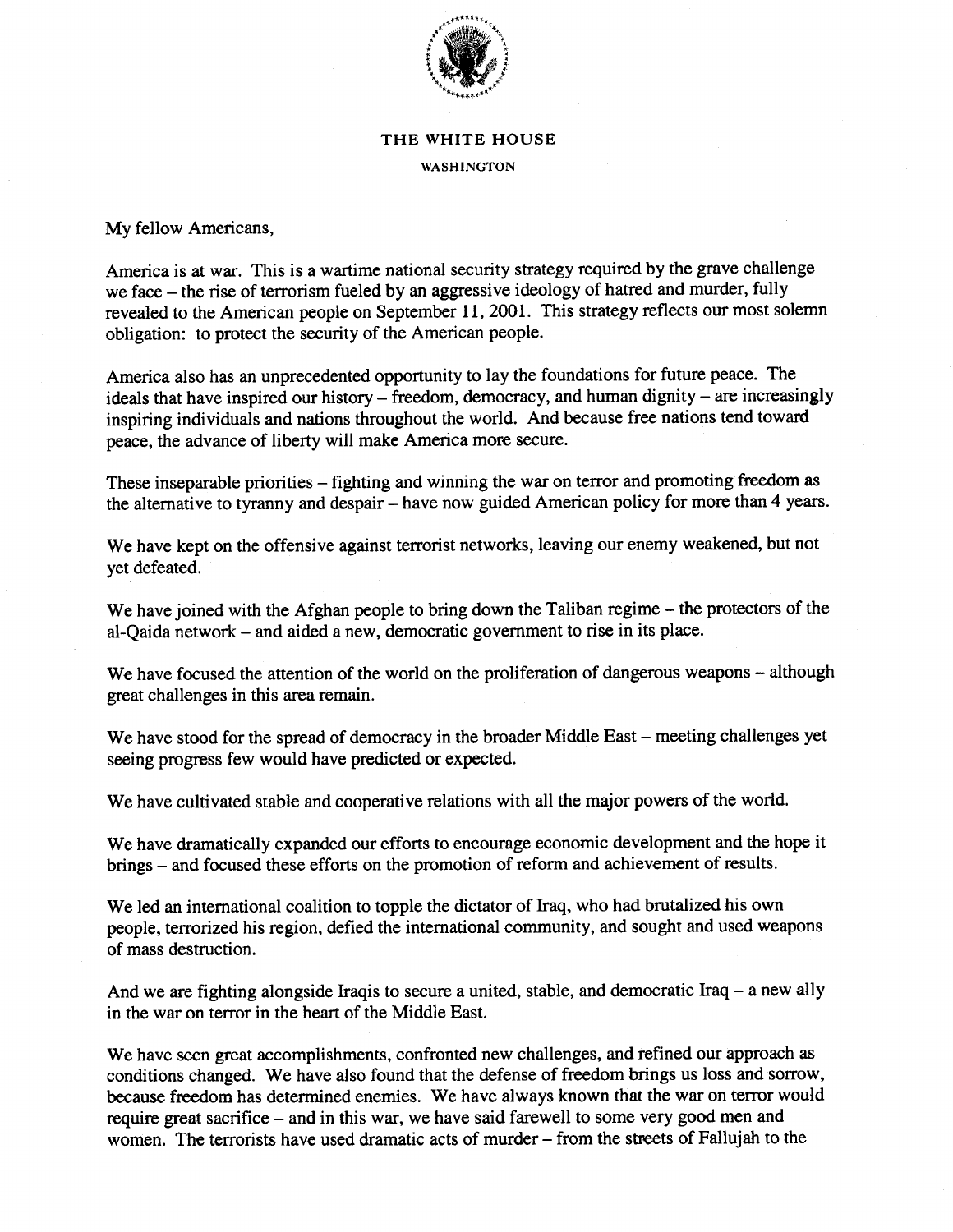subways of London  $-$  in an attempt to undermine our will. The struggle against this enemy  $-$  an enemy that targets the innocent without conscience or hesitation - has been difficult. And our work is far from over.

America now faces a choice between the path of fear and the path of confidence. The path of fear – isolationism and protectionism, retreat and retrenchment – appeals to those who find our challenges too great and fail to see our opportunities. Yet history teaches that every time American leaders have taken this path, the challenges have only increased and the missed opportunities have left future generations less secure.

This Administration has chosen the path of confidence. We choose leadership over isolationism, and the pursuit of free and fair trade and open markets over protectionism. We choose to deal with challenges now rather than leaving them for future generations. We fight our enemies abroad instead of waiting for them to arrive in our country. We seek to shape the world, not merely be shaped by it; to influence events for the better instead of being at their mercy.

The path we have chosen is consistent with the great tradition of American foreign policy. Like the policies of Harry Truman and Ronald Reagan, our approach is idealistic about our national goals, and realistic about the means to achieve them.

To follow this path, we must maintain and expand our national strength so we can deal with threats and challenges before they can damage our people or our interests. We must maintain a military without peer – yet our strength is not founded on force of arms alone. It also rests on economic prosperity and a vibrant democracy. And it rests on strong alliances, friendships, and international institutions, which enable us to promote freedom, prosperity, and peace in common purpose with others.

Our national security strategy is founded upon two pillars:

The first pillar is promoting freedom, justice, and human dignity - working to end tyranny, to promote effective democracies, and to extend prosperity through free and fair trade and wise development policies. Free governments are accountable to their people, govern their territory effectively, and pursue economic and political policies that benefit their citizens. Free governments do not oppress their people or attack other free nations. Peace and international stability are most reliably built on a foundation of freedom.

The second pillar of our strategy is confronting the challenges of our time by leading a growing community of democracies. Many of the problems we face - from the threat of pandemic disease, to proliferation of weapons of mass destruction, to terrorism, to human trafficking, to natural disasters – reach across borders. Effective multinational efforts are essential to solve these problems. Yet history has shown that only when we do our part will others do theirs. America must continue to lead.

 $20$ 

W. BUSH **GEORGE** THE WAITE HOUSE March 16, 2006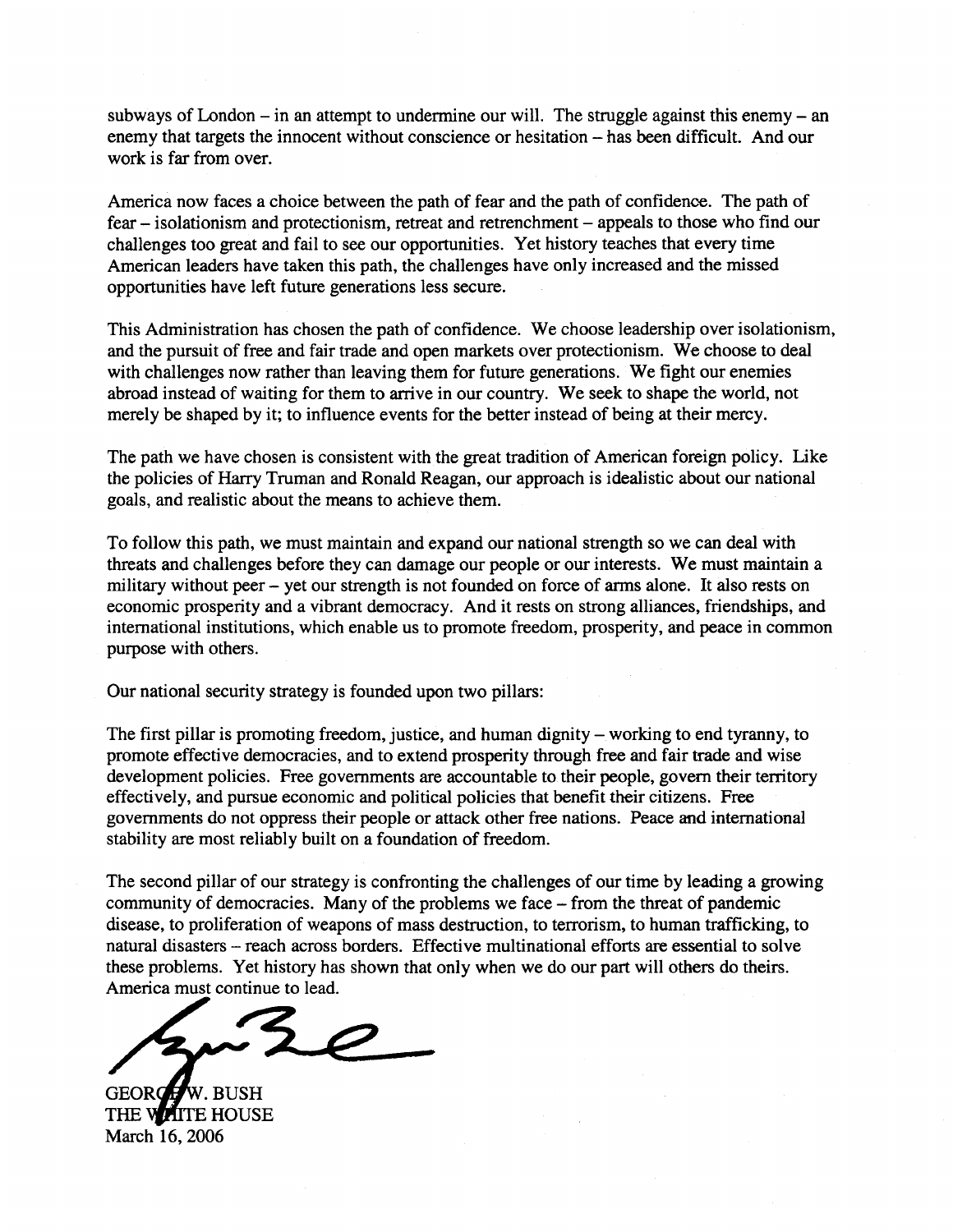# TABLE OF CONTENTS

| I.    |                                                                                       |
|-------|---------------------------------------------------------------------------------------|
| II.   |                                                                                       |
| III.  | Strengthen Alliances to Defeat Global Terrorism and Work to Prevent Attacks           |
| IV.   |                                                                                       |
| V.    | Prevent Our Enemies from Threatening Us, Our Allies, and Our Friends with Weapons     |
| VI.   | Ignite a New Era of Global Economic Growth through Free Markets and Free Trade 25     |
| VII.  | Expand the Circle of Development by Opening Societies and Building the Infrastructure |
| VIII. | Develop Agendas for Cooperative Action with the Other Main Centers of Global          |
| IX.   | Transform America's National Security Institutions to Meet the Challenges and         |
| X.    | Engage the Opportunities and Confront the Challenges of Globalization 47              |
| XI.   |                                                                                       |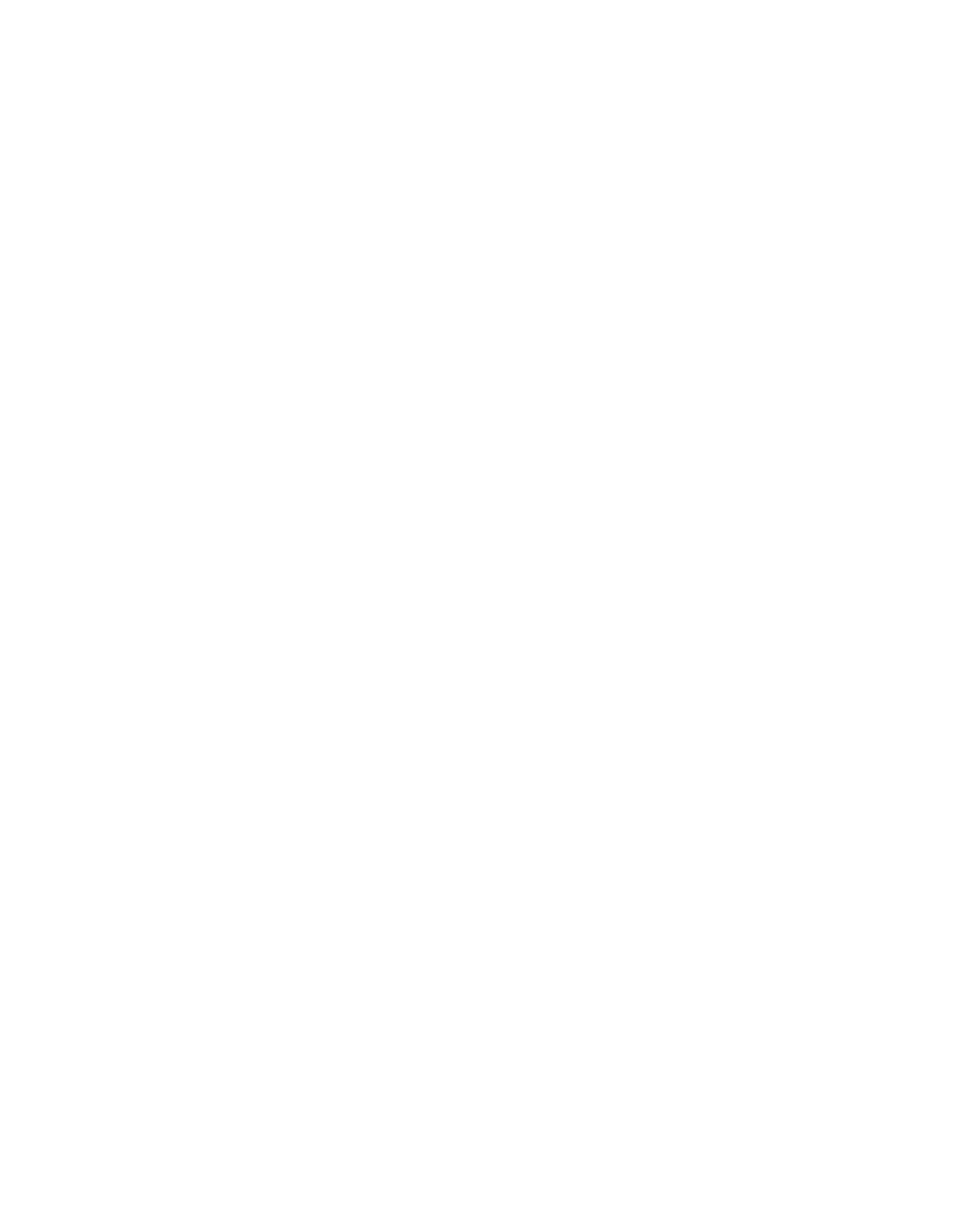#### **I. Overview of America's National Security Strategy**

It is the policy of the United States to seek and support democratic movements and institutions in every nation and culture, with the ultimate goal of ending tyranny in our world. In the world today, the fundamental character of regimes matters as much as the distribution of power among them. The goal of our statecraft is to help create a world of democratic, well-governed states that can meet the needs of their citizens and conduct themselves responsibly in the international system. This is the best way to provide enduring security for the American people.

Achieving this goal is the work of generations. The United States is in the early years of a long struggle, similar to what our country faced in the early years of the Cold War. The  $20<sup>th</sup>$  century witnessed the triumph of freedom over the threats of fascism and communism. Yet a new totalitarian ideology now threatens, an ideology grounded not in secular philosophy but in the perversion of a proud religion. Its content may be different from the ideologies of the last century, but its means are similar: intolerance, murder, terror, enslavement, and repression.

Like those who came before us, we must lay the foundations and build the institutions that our country needs to meet the challenges we face. The chapters that follow will focus on several essential tasks. The United States must:

- Champion aspirations for human dignity;
- Strengthen alliances to defeat global terrorism and work to prevent attacks against us and our friends;
- Work with others to defuse regional conflicts;
- Prevent our enemies from threatening us, our allies, and our friends with weapons of mass destruction (WMD);
- Ignite a new era of global economic growth through free markets and free trade;
- Expand the circle of development by opening societies and building the infrastructure of democracy;
- Develop agendas for cooperative action with other main centers of global power;
- Transform America's national security institutions to meet the challenges and opportunities of the  $21<sup>st</sup>$  century; and
- Engage the opportunities and confront the challenges of globalization.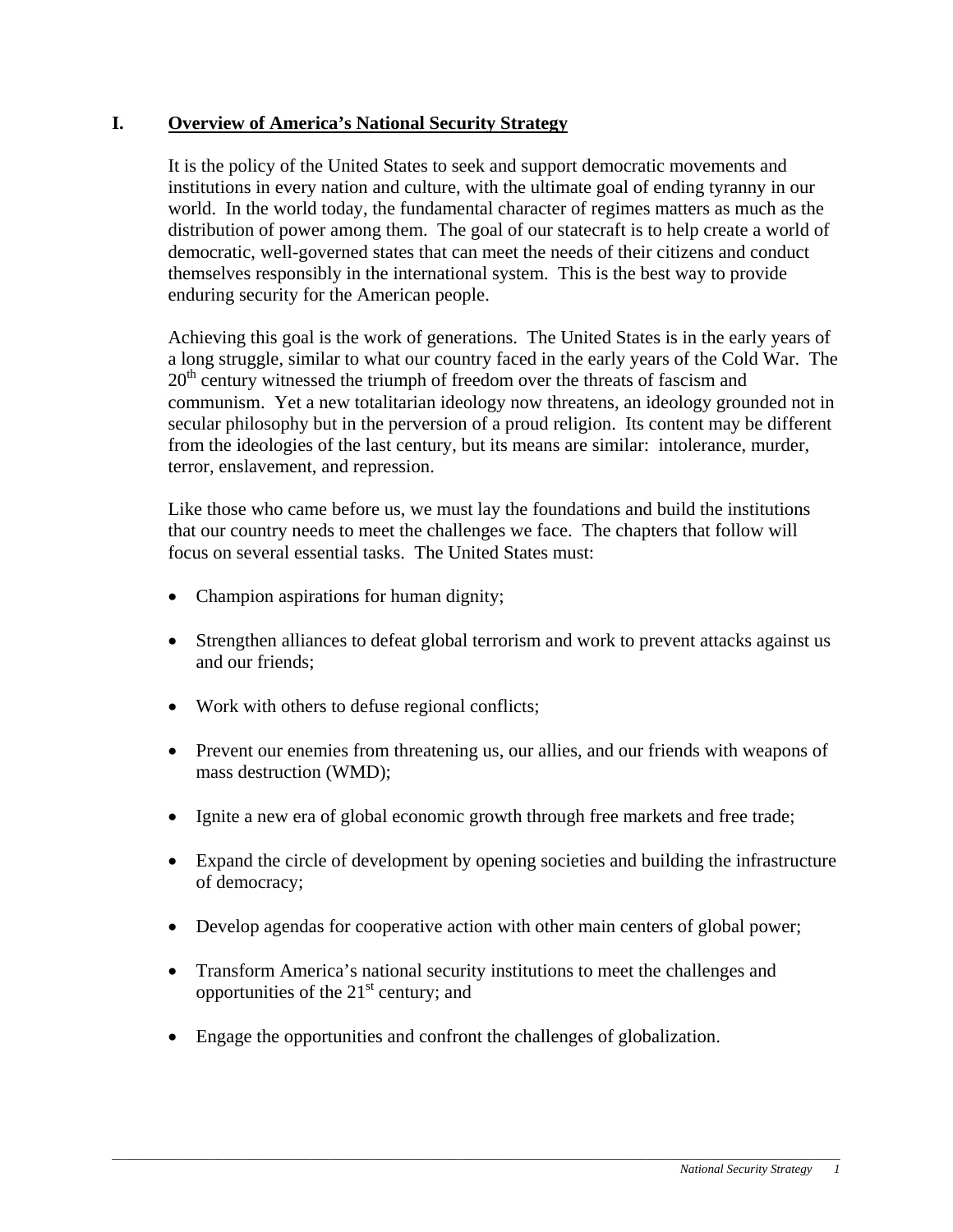# **II**. **Champion Aspirations for Human Dignity**

### **A. Summary of National Security Strategy 2002**

The United States must defend liberty and justice because these principles are right and true for all people everywhere. These nonnegotiable demands of human dignity are protected most securely in democracies. The United States Government will work to advance human dignity in word and deed, speaking out for freedom and against violations of human rights and allocating appropriate resources to advance these ideals.

# **B. Successes and Challenges since 2002**

Since 2002, the world has seen extraordinary progress in the expansion of freedom, democracy, and human dignity:

- The peoples of Afghanistan and Iraq have replaced tyrannies with democracies.
	- In Afghanistan, the tyranny of the Taliban has been replaced by a freely-elected government; Afghans have written and ratified a constitution guaranteeing rights and freedoms unprecedented in their history; and an elected legislature gives the people a regular voice in their government.
	- In Iraq, a tyrant has been toppled; over 8 million Iraq is voted in the nation's first free and fair election; a freely negotiated constitution was passed by a referendum in which almost 10 million Iraqis participated; and, for the first time in their history, nearly 12 million Iraqis have elected a permanent government under a popularly determined constitution.
- The people of Lebanon have rejected the heavy hand of foreign rule. The people of Egypt have experienced more open but still flawed elections. Saudi Arabia has taken some preliminary steps to give its citizens more of a voice in their government. Jordan has made progress in opening its political process. Kuwait and Morocco are pursuing agendas of political reform.
- The "color revolutions" in Georgia, Ukraine, and Kyrgyzstan have brought new hope for freedom across the Eurasian landmass.
- Democracy has made further advances in Africa, Latin America, and Asia, with peaceful transfers of power; growth in independent judiciaries and the rule of law; improved election practices; and expanding political and economic rights.

The human desire for freedom is universal, but the growth of freedom is not inevitable. Without support from free nations, freedom's spread could be hampered by the challenges we face: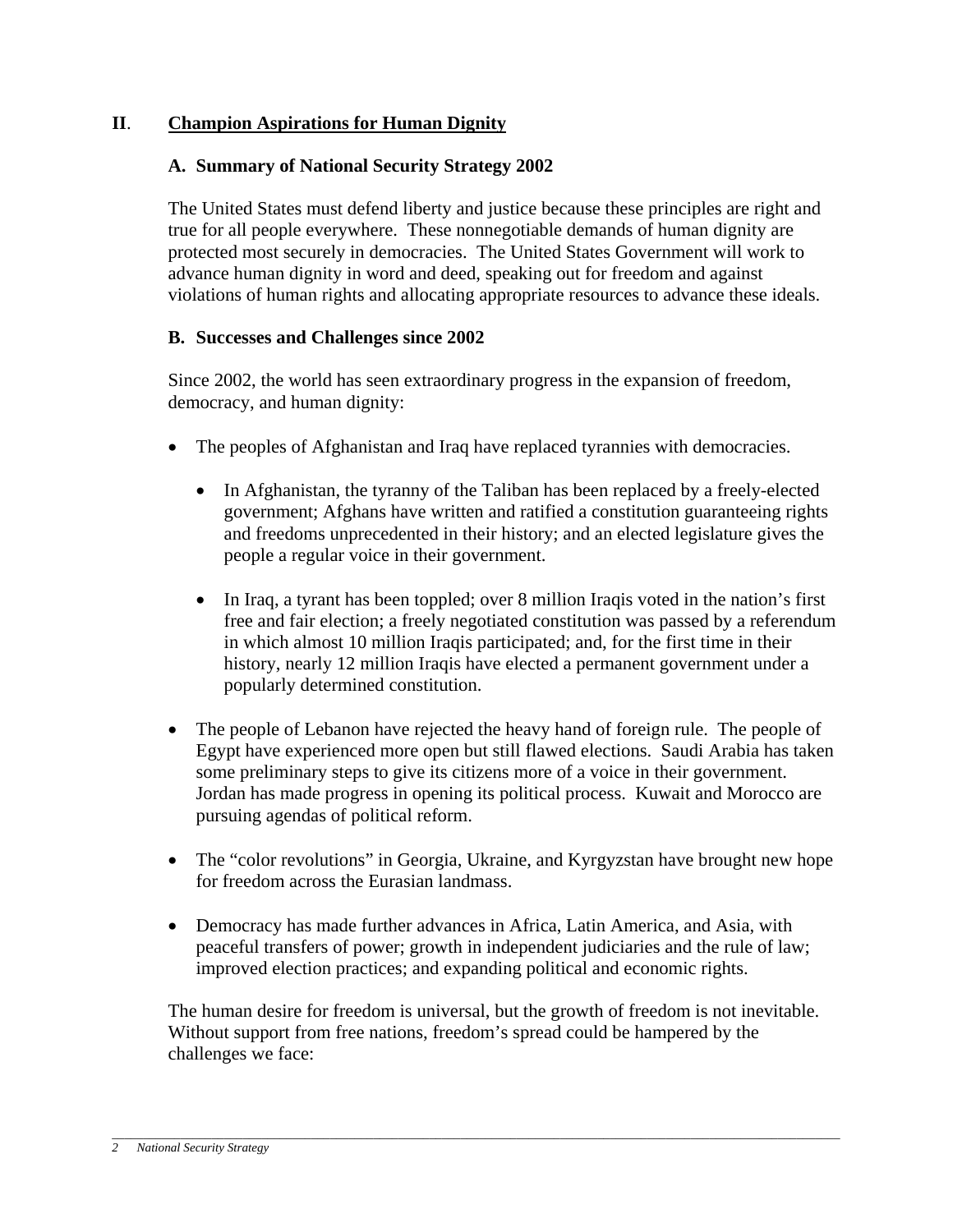- Many governments are at fragile stages of political development and need to consolidate democratic institutions – and leaders that have won democratic elections need to uphold the principles of democracy;
- Some governments have regressed, eroding the democratic freedoms their peoples enjoy;
- Some governments have not delivered the benefits of effective democracy and prosperity to their citizens, leaving them susceptible to or taken over by demagogues peddling an anti-free market authoritarianism;
- Some regimes seek to separate economic liberty from political liberty, pursuing prosperity while denying their people basic rights and freedoms; and
- Tyranny persists in its harshest form in a number of nations.

# **C. The Way Ahead**

The United States has long championed freedom because doing so reflects our values and advances our interests. It reflects our values because we believe the desire for freedom lives in every human heart and the imperative of human dignity transcends all nations and cultures.

Championing freedom advances our interests because the survival of liberty at home increasingly depends on the success of liberty abroad. Governments that honor their citizens' dignity and desire for freedom tend to uphold responsible conduct toward other nations, while governments that brutalize their people also threaten the peace and stability of other nations. Because democracies are the most responsible members of the international system, promoting democracy is the most effective long-term measure for strengthening international stability; reducing regional conflicts; countering terrorism and terror-supporting extremism; and extending peace and prosperity.

To protect our Nation and honor our values, the United States seeks to extend freedom across the globe by leading an international effort to end tyranny and to promote effective democracy.

# **1. Explaining the Goal: Ending Tyranny**

Tyranny is the combination of brutality, poverty, instability, corruption, and suffering, forged under the rule of despots and despotic systems. People living in nations such as the Democratic People's Republic of Korea (DPRK), Iran, Syria, Cuba, Belarus, Burma, and Zimbabwe know firsthand the meaning of tyranny; it is the bleak reality they endure every day. And the nations they border know the consequences of tyranny as well, for the misrule of tyrants at home leads to instability abroad. All tyrannies threaten the world's interest in freedom's expansion, and some tyrannies, in their pursuit of WMD or sponsorship of terrorism, threaten our immediate security interests as well.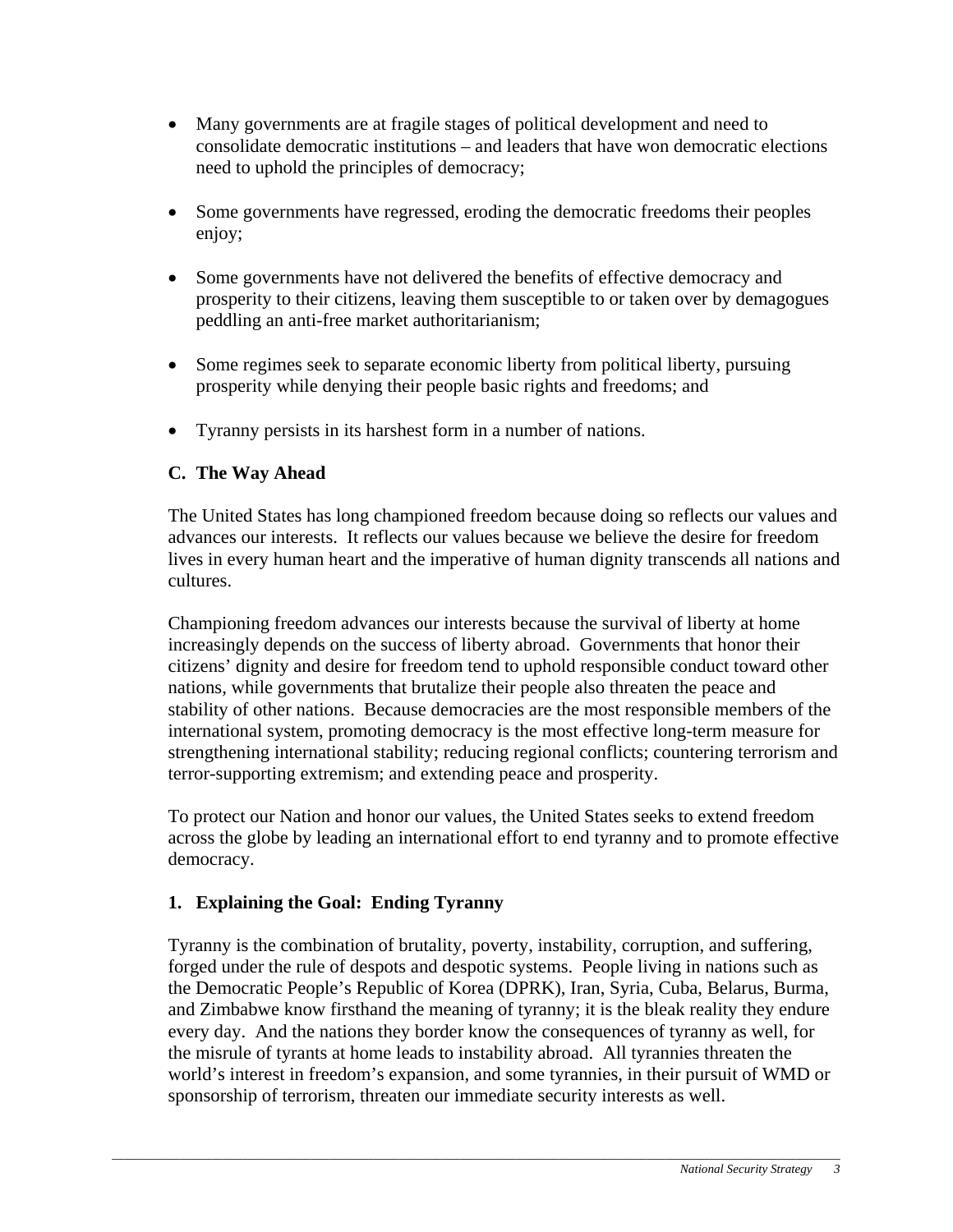Tyranny is not inevitable, and recent history reveals the arc of the tyrant's fate. The  $20<sup>th</sup>$ century has been called the "Democracy Century," as tyrannies fell one by one and democracies rose in their stead. At mid-century about two dozen of the world's governments were democratic; 50 years later this number was over 120. The democratic revolution has embraced all cultures and all continents.

Though tyranny has few advocates, it needs more adversaries. In today's world, no tyrant's rule can survive without the support or at least the tolerance of other nations. To end tyranny we must summon the collective outrage of the free world against the oppression, abuse, and impoverishment that tyrannical regimes inflict on their people – and summon their collective action against the dangers tyrants pose to the security of the world.

An end to tyranny will not mark an end to all global ills. Disputes, disease, disorder, poverty, and injustice will outlast tyranny, confronting democracies long after the last tyrant has fallen. Yet tyranny must not be tolerated – it is a crime of man, not a fact of nature.

# **2. Explaining the Goal: Promoting Effective Democracies**

As tyrannies give way, we must help newly free nations build effective democracies: states that are respectful of human dignity, accountable to their citizens, and responsible towards their neighbors. Effective democracies:

- Honor and uphold basic human rights, including freedom of religion, conscience, speech, assembly, association, and press;
- Are responsive to their citizens, submitting to the will of the people, especially when people vote to change their government;
- Exercise effective sovereignty and maintain order within their own borders, protect independent and impartial systems of justice, punish crime, embrace the rule of law, and resist corruption; and
- Limit the reach of government, protecting the institutions of civil society, including the family, religious communities, voluntary associations, private property, independent business, and a market economy.

In effective democracies, freedom is indivisible. Political, religious, and economic liberty advance together and reinforce each other. Some regimes have opened their economies while trying to restrict political or religious freedoms. This will not work. Over time, as people gain control over their economic lives, they will insist on more control over their political and personal lives as well. Yet political progress can be jeopardized if economic progress does not keep pace. We will harness the tools of economic assistance, development aid, trade, and good governance to help ensure that new democracies are not burdened with economic stagnation or endemic corruption.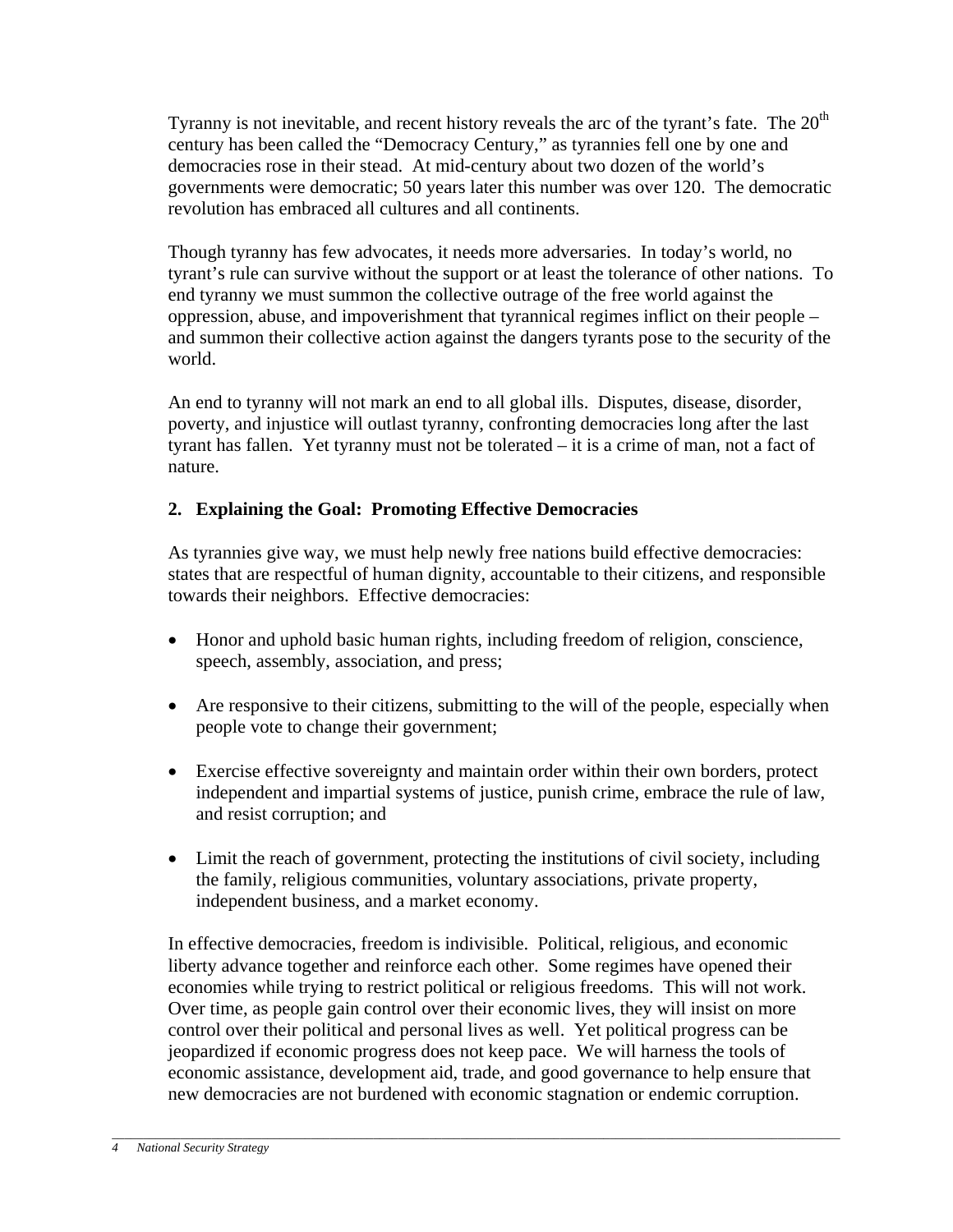Elections are the most visible sign of a free society and can play a critical role in advancing effective democracy. But elections alone are not enough – they must be reinforced by other values, rights, and institutions to bring about lasting freedom. Our goal is human liberty protected by democratic institutions.

Participation in elections by individuals or parties must include their commitment to the equality of all citizens; minority rights; civil liberties; voluntary and peaceful transfer of power; and the peaceful resolution of differences. Effective democracy also requires institutions that can protect individual liberty and ensure that the government is responsive and accountable to its citizens. There must be an independent media to inform the public and facilitate the free exchange of ideas. There must be political associations and political parties that can freely compete. Rule of law must be reinforced by an independent judiciary, a professional legal establishment, and an honest and competent police force.

These principles are tested by the victory of Hamas candidates in the recent elections in the Palestinian territories. The Palestinian people voted in a process that was free, fair, and inclusive.

The Palestinian people having made their choice at the polls, the burden now shifts to those whom they have elected to take the steps necessary to advance peace, prosperity, and statehood for the Palestinian people. Hamas has been designated as a terrorist organization by the United States and European Union (EU) because it has embraced terrorism and deliberately killed innocent civilians. The international community has made clear that there is a fundamental contradiction between armed group and militia activities and the building of a democratic state. The international community has also made clear that a two-state solution to the conflict requires all participants in the democratic process to renounce violence and terror, accept Israel's right to exist, and disarm as outlined in the Roadmap. These requirements are clear, firm, and of long standing. The opportunity for peace and statehood – a consistent goal of this Administration – is open if Hamas will abandon its terrorist roots and change its relationship with Israel.

The elected Hamas representatives also have an opportunity and a responsibility to uphold the principles of democratic government, including protection of minority rights and basic freedoms and a commitment to a recurring, free, and fair electoral process. By respecting these principles, the new Palestinian leaders can demonstrate their own commitment to freedom and help bring a lasting democracy to the Palestinian territories. But any elected government that refuses to honor these principles cannot be considered fully democratic, however it may have taken office.

#### **3. How We Will Advance Freedom: Principled in Goals and Pragmatic in Means**

We have a responsibility to promote human freedom. Yet freedom cannot be imposed; it must be chosen. The form that freedom and democracy take in any land will reflect the history, culture, and habits unique to its people.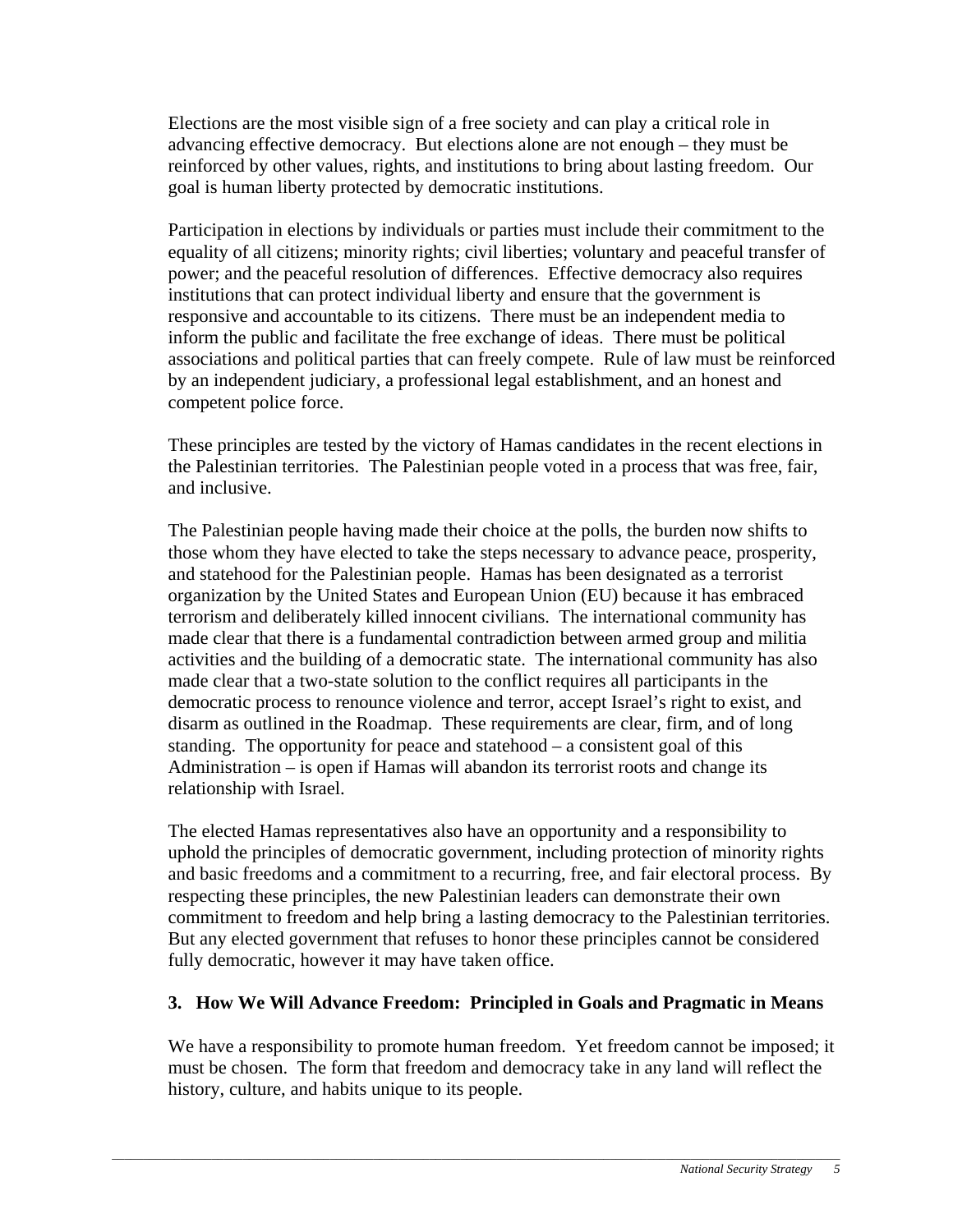The United States will stand with and support advocates of freedom in every land. Though our principles are consistent, our tactics will vary. They will reflect, in part, where each government is on the path from tyranny to democracy. In some cases, we will take vocal and visible steps on behalf of immediate change. In other cases, we will lend more quiet support to lay the foundation for future reforms. As we consider which approaches to take, we will be guided by what will most effectively advance freedom's cause while we balance other interests that are also vital to the security and well-being of the American people.

In the cause of ending tyranny and promoting effective democracy, we will employ the full array of political, economic, diplomatic, and other tools at our disposal, including:

- Speaking out against abuses of human rights;
- Supporting publicly democratic reformers in repressive nations, including by holding high-level meetings with them at the White House, Department of State, and U.S. Embassies;
- Using foreign assistance to support the development of free and fair elections, rule of law, civil society, human rights, women's rights, free media, and religious freedom;
- Tailoring assistance and training of military forces to support civilian control of the military and military respect for human rights in a democratic society;
- Applying sanctions that designed to target those who rule oppressive regimes while sparing the people;
- Encouraging other nations not to support oppressive regimes;
- Partnering with other democratic nations to promote freedom, democracy, and human rights in specific countries and regions;
- Strengthening and building new initiatives such as the Broader Middle East and North Africa Initiative's Foundation for the Future, the Community of Democracies, and the United Nations Democracy Fund;
- Forming creative partnerships with nongovernmental organizations and other civil society voices to support and reinforce their work;
- Working with existing international institutions such as the United Nations and regional organizations such as the Organization for Security and Cooperation in Europe, the African Union (AU), and the Organization of American States (OAS) to help implement their democratic commitments, and helping establish democracy charters in regions that lack them;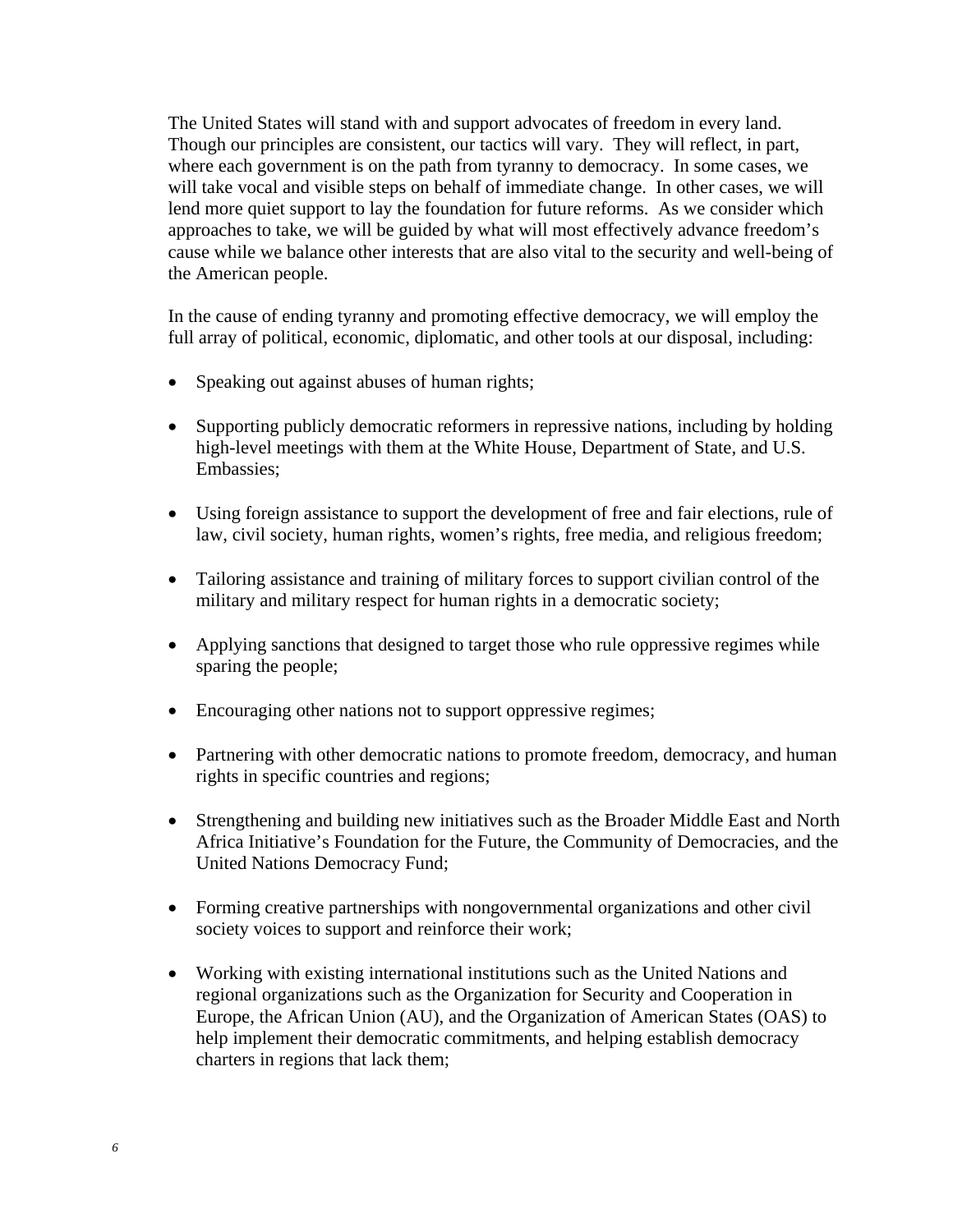- Supporting condemnation in multilateral institutions of egregious violations of human rights and freedoms;
- Encouraging foreign direct investment in and foreign assistance to countries where there is a commitment to the rule of law, fighting corruption, and democratic accountability; and
- Concluding free trade agreements (FTAs) that encourage countries to enhance the rule of law, fight corruption, and further democratic accountability.

These tools must be used vigorously to protect the freedoms that face particular peril around the world: religious freedom, women's rights, and freedom for men, women, and children caught in the cruel network of human trafficking.

- Against a terrorist enemy that is defined by religious intolerance, we defend the First Freedom: the right of people to believe and worship according to the dictates of their own conscience, free from the coercion of the state, the coercion of the majority, or the coercion of a minority that wants to dictate what others must believe.
- No nation can be free if half its population is oppressed and denied fundamental rights. We affirm the inherent dignity and worth of women, and support vigorously their full participation in all aspects of society.
- Trafficking in persons is a form of modern-day slavery, and we strive for its total abolition. Future generations will not excuse those who turn a blind eye to it.

Our commitment to the promotion of freedom is a commitment to walk alongside governments and their people as they make the difficult transition to effective democracies. We will not abandon them before the transition is secure because immature democracies can be prone to conflict and vulnerable to exploitation by terrorists. We will not let the challenges of democratic transitions frighten us into clinging to the illusory stability of the authoritarian.

America's closest alliances and friendships are with countries with whom we share common values and principles. The more countries demonstrate that they treat their own citizens with respect and are committed to democratic principles, the closer and stronger their relationship with America is likely to be.

The United States will lead and calls on other nations to join us in a common international effort. All free nations have a responsibility to stand together for freedom because all free nations share an interest in freedom's advance.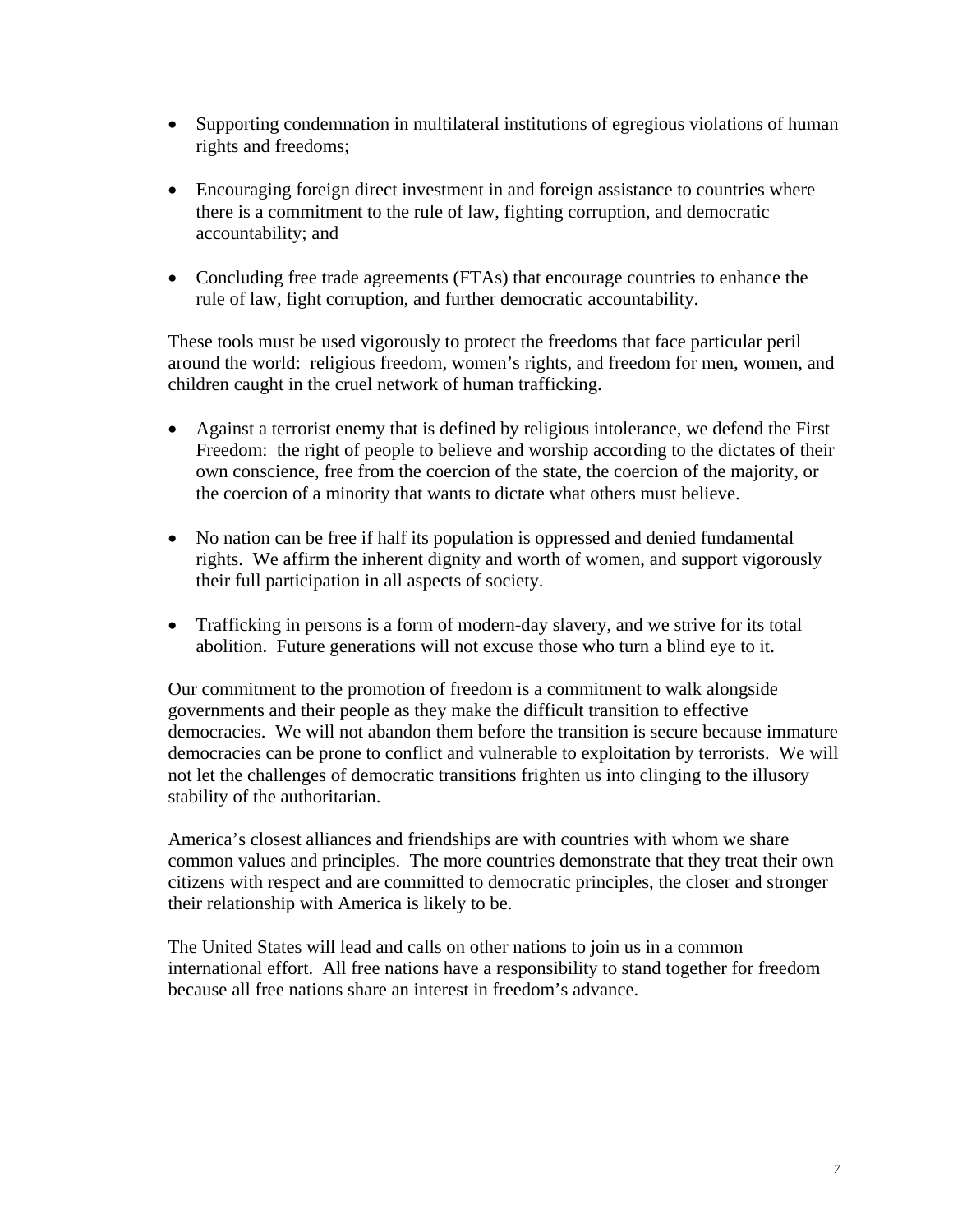#### **III**. **Strengthen Alliances to Defeat Global Terrorism and Work to Prevent Attacks Against Us and Our Friends**

# **A. Summary of National Security Strategy 2002**

Defeating terrorism requires a long-term strategy and a break with old patterns. We are fighting a new enemy with global reach. The United States can no longer simply rely on deterrence to keep the terrorists at bay or defensive measures to thwart them at the last moment. The fight must be taken to the enemy, to keep them on the run. To succeed in our own efforts, we need the support and concerted action of friends and allies. We must join with others to deny the terrorists what they need to survive: safe haven, financial support, and the support and protection that certain nation-states historically have given them.

# **B. Current Context: Successes and Challenges**

The war against terror is not over. America is safer, but not yet safe. As the enemy adjusts to our successes, so too must we adjust. The successes are many:

- Al-Qaida has lost its safe haven in Afghanistan.
- A multinational coalition joined by the Iraqis is aggressively prosecuting the war against the terrorists in Iraq.
- The al-Qaida network has been significantly degraded. Most of those in the al-Qaida network responsible for the September 11 attacks, including the plot's mastermind Khalid Shaykh Muhammad, have been captured or killed.
- There is a broad and growing global consensus that the deliberate killing of innocents is never justified by any calling or cause.
- Many nations have rallied to fight terrorism, with unprecedented cooperation on law enforcement, intelligence, military, and diplomatic activity.
- Numerous countries that were part of the problem before September 11 are now increasingly becoming part of the solution – and this transformation has occurred without destabilizing friendly regimes in key regions.
- The Administration has worked with Congress to adopt and implement key reforms like the Patriot Act which promote our security while also protecting our fundamental liberties.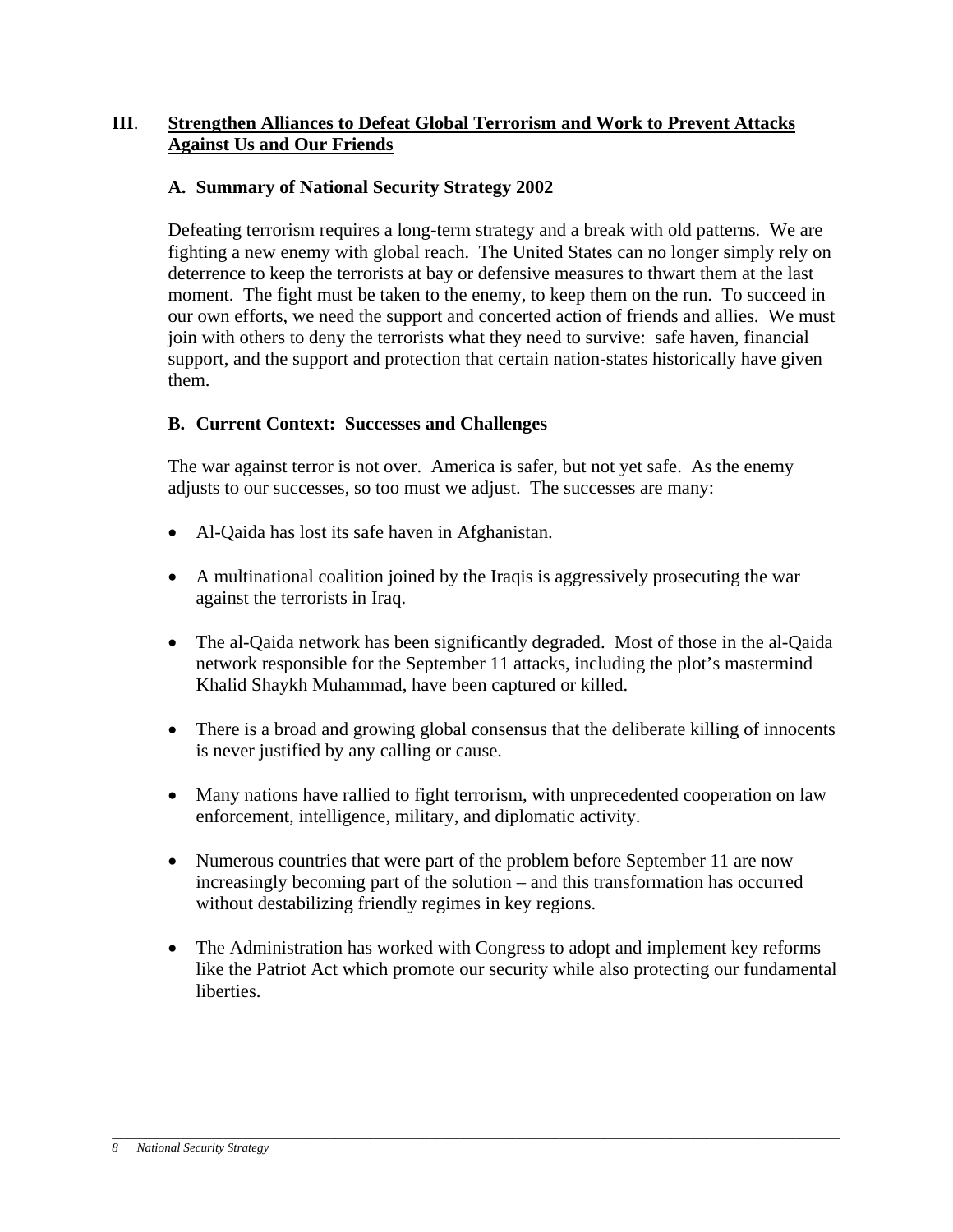The enemy is determined, however, and we face some old and new challenges:

- Terrorist networks today are more dispersed and less centralized. They are more reliant on smaller cells inspired by a common ideology and less directed by a central command structure.
- While the United States Government and its allies have thwarted many attacks, we have not been able to stop them all. The terrorists have struck in many places, including Afghanistan, Egypt, Indonesia, Iraq, Israel, Jordan, Morocco, Pakistan, Russia, Saudi Arabia, Spain, and the United Kingdom. And they continue to seek WMD in order to inflict even more catastrophic attacks on us and our friends and allies.
- The ongoing fight in Iraq has been twisted by terrorist propaganda as a rallying cry.
- Some states, such as Syria and Iran, continue to harbor terrorists at home and sponsor terrorist activity abroad.

# **C. The Way Ahead**

From the beginning, the War on Terror has been both a battle of arms and a battle of ideas – a fight against the terrorists and against their murderous ideology. In the short run, the fight involves using military force and other instruments of national power to kill or capture the terrorists, deny them safe haven or control of any nation; prevent them from gaining access to WMD; and cut off their sources of support. In the long run, winning the war on terror means winning the battle of ideas, for it is ideas that can turn the disenchanted into murderers willing to kill innocent victims.

While the War on Terror is a battle of ideas, it is not a battle of religions. The transnational terrorists confronting us today exploit the proud religion of Islam to serve a violent political vision: the establishment, by terrorism and subversion, of a totalitarian empire that denies all political and religious freedom. These terrorists distort the idea of jihad into a call for murder against those they regard as apostates or unbelievers – including Christians, Jews, Hindus, other religious traditions, and all Muslims who disagree with them. Indeed, most of the terrorist attacks since September 11 have occurred in Muslim countries – and most of the victims have been Muslims.

To wage this battle of ideas effectively, we must be clear-eyed about what does and does not give rise to terrorism:

• Terrorism is not the inevitable by-product of poverty. Many of the September 11 hijackers were from middle-class backgrounds, and many terrorist leaders, like bin Laden, are from privileged upbringings.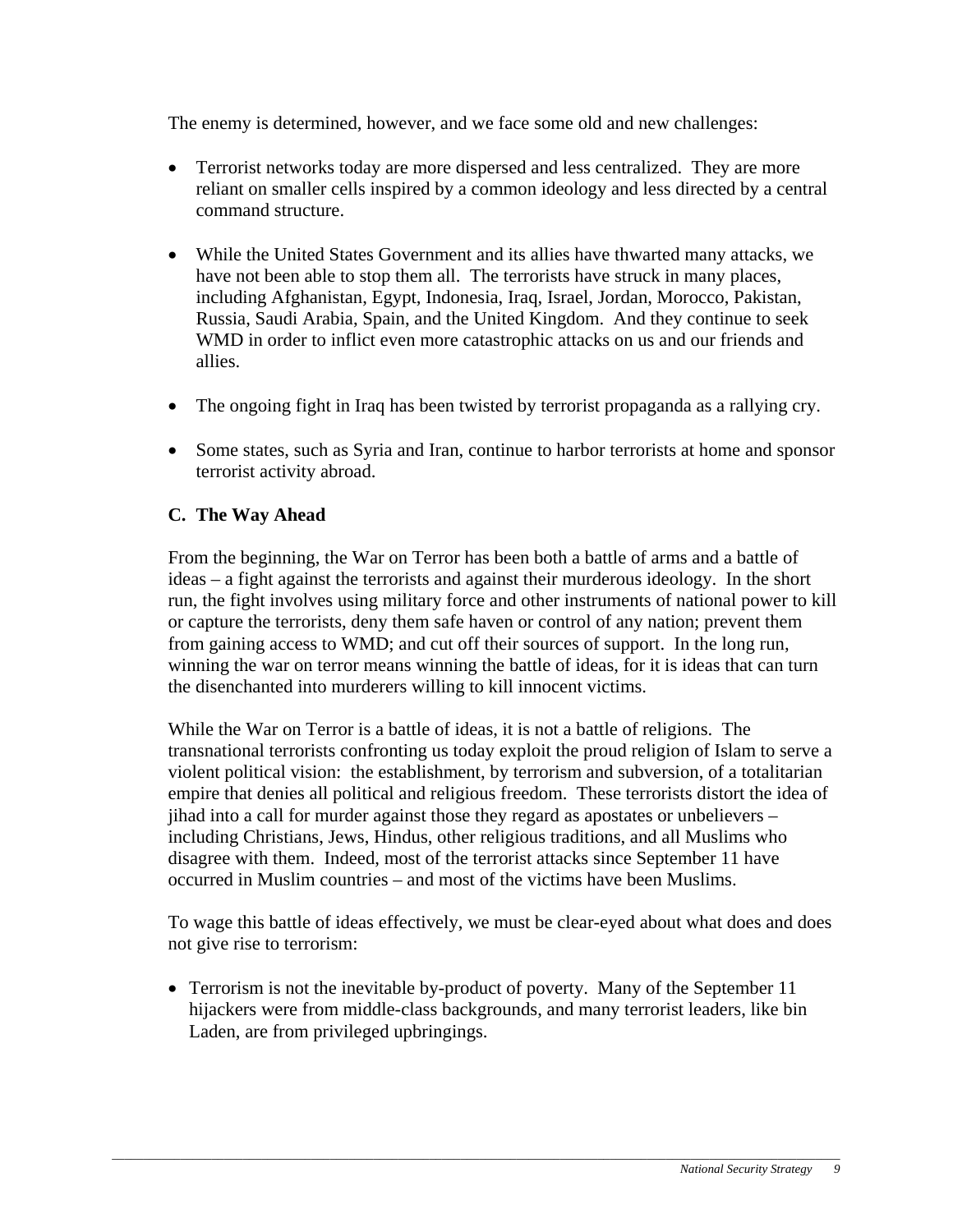- Terrorism is not simply a result of hostility to U.S. policy in Iraq. The United States was attacked on September 11 and earlier, well before we toppled the Saddam Hussein regime. Moreover, countries that stayed out of the Iraq war have not been spared from terror attack.
- Terrorism is not simply a result of Israeli-Palestinian issues. Al-Qaida plotting for the September 11 attacks began in the 1990s, during an active period in the peace process.
- Terrorism is not simply a response to our efforts to prevent terror attacks. The al-Qaida network targeted the United States long before the United States targeted al-Qaida. Indeed, the terrorists are emboldened more by perceptions of weakness than by demonstrations of resolve. Terrorists lure recruits by telling them that we are decadent and easily intimidated and will retreat if attacked.

The terrorism we confront today springs from:

- Political alienation. Transnational terrorists are recruited from people who have no voice in their own government and see no legitimate way to promote change in their own country. Without a stake in the existing order, they are vulnerable to manipulation by those who advocate a perverse vision based on violence and destruction.
- Grievances that can be blamed on others. The failures the terrorists feel and see are blamed on others, and on perceived injustices from the recent or sometimes distant past. The terrorists' rhetoric keeps wounds associated with this past fresh and raw, a potent motivation for revenge and terror.
- Sub-cultures of conspiracy and misinformation. Terrorists recruit more effectively from populations whose information about the world is contaminated by falsehoods and corrupted by conspiracy theories. The distortions keep alive grievances and filter out facts that would challenge popular prejudices and self-serving propaganda.
- An ideology that justifies murder. Terrorism ultimately depends upon the appeal of an ideology that excuses or even glorifies the deliberate killing of innocents. A proud religion – the religion of Islam – has been twisted and made to serve an evil end, as in other times and places other religions have been similarly abused.

Defeating terrorism in the long run requires that each of these factors be addressed. The genius of democracy is that it provides a counter to each.

- In place of alienation, democracy offers an ownership stake in society, a chance to shape one's own future.
- In place of festering grievances, democracy offers the rule of law, the peaceful resolution of disputes, and the habits of advancing interests through compromise.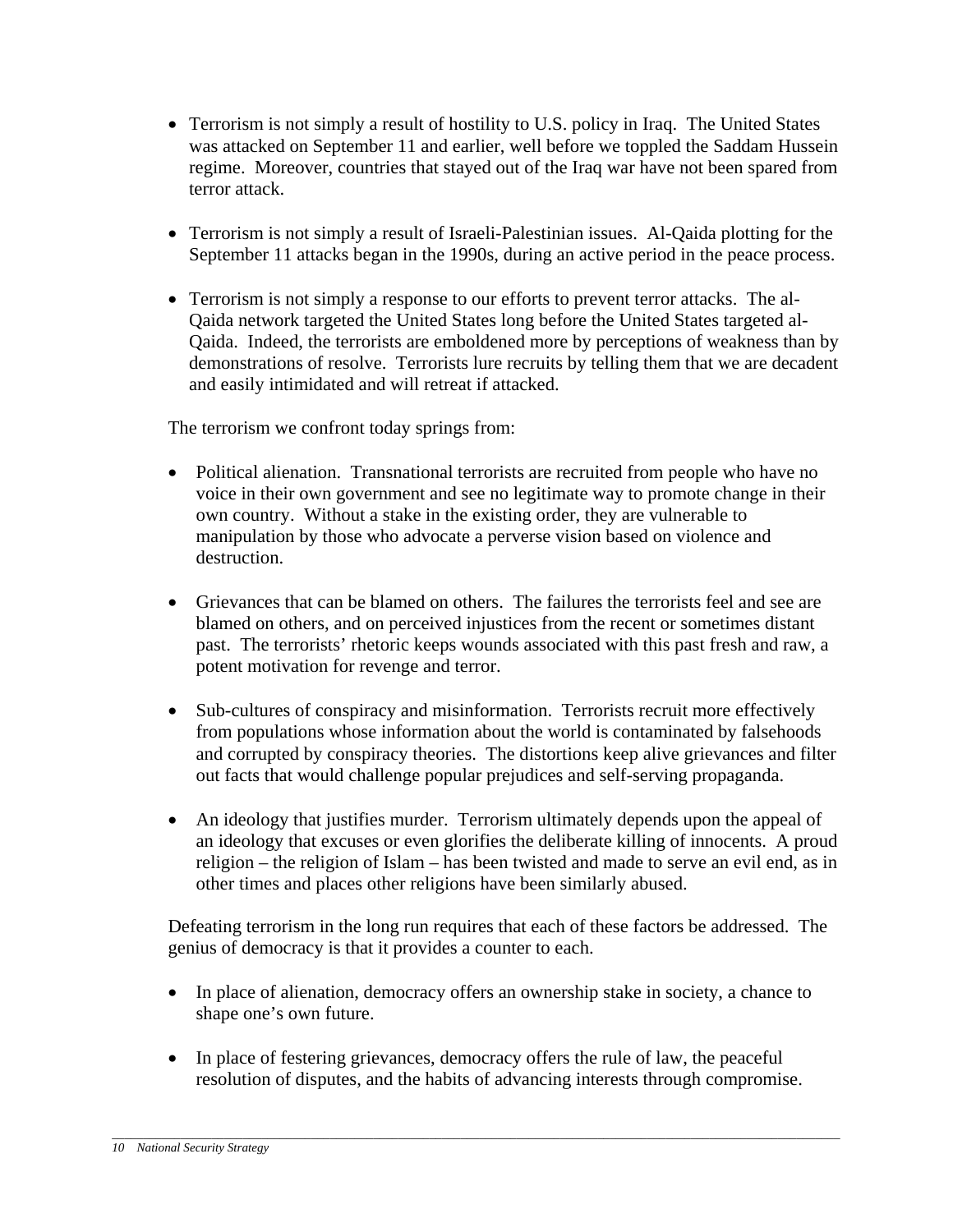- In place of a culture of conspiracy and misinformation, democracy offers freedom of speech, independent media, and the marketplace of ideas, which can expose and discredit falsehoods, prejudices, and dishonest propaganda.
- In place of an ideology that justifies murder, democracy offers a respect for human dignity that abhors the deliberate targeting of innocent civilians.

Democracy is the opposite of terrorist tyranny, which is why the terrorists denounce it and are willing to kill the innocent to stop it. Democracy is based on empowerment, while the terrorists' ideology is based on enslavement. Democracies expand the freedom of their citizens, while the terrorists seek to impose a single set of narrow beliefs. Democracy sees individuals as equal in worth and dignity, having an inherent potential to create and to govern themselves. The terrorists see individuals as objects to be exploited, and then to be ruled and oppressed.

Democracies are not immune to terrorism. In some democracies, some ethnic or religious groups are unable or unwilling to grasp the benefits of freedom otherwise available in the society. Such groups can evidence the same alienation and despair that the transnational terrorists exploit in undemocratic states. This accounts for the emergence in democratic societies of homegrown terrorists such as were responsible for the bombings in London in July 2005 and for the violence in some other nations. Even in these cases, the long-term solution remains deepening the reach of democracy so that all citizens enjoy its benefits.

The strategy to counter the lies behind the terrorists' ideology is to empower the very people the terrorists most want to exploit: the faithful followers of Islam. We will continue to support political reforms that empower peaceful Muslims to practice and interpret their faith. The most vital work will be done within the Islamic world itself, and Jordan, Morocco, and Indonesia have begun to make important strides in this effort. Responsible Islamic leaders need to denounce an ideology that distorts and exploits Islam for destructive ends and defiles a proud religion.

Many of the Muslim faith are already making this commitment at great personal risk. They realize they are a target of this ideology of terror. Everywhere we have joined in the fight against terrorism, Muslim allies have stood beside us, becoming partners in this vital cause. Pakistan and Saudi Arabia have launched effective efforts to capture or kill the leadership of the al-Qaida network. Afghan troops are in combat against Taliban remnants. Iraqi soldiers are sacrificing to defeat al-Qaida in their own country. These brave citizens know the stakes – the survival of their own liberty, the future of their own region, the justice and humanity of their own traditions – and the United States is proud to stand beside them.

The advance of freedom and human dignity through democracy is the long-term solution to the transnational terrorism of today. To create the space and time for that long-term solution to take root, there are four steps we will take in the short term.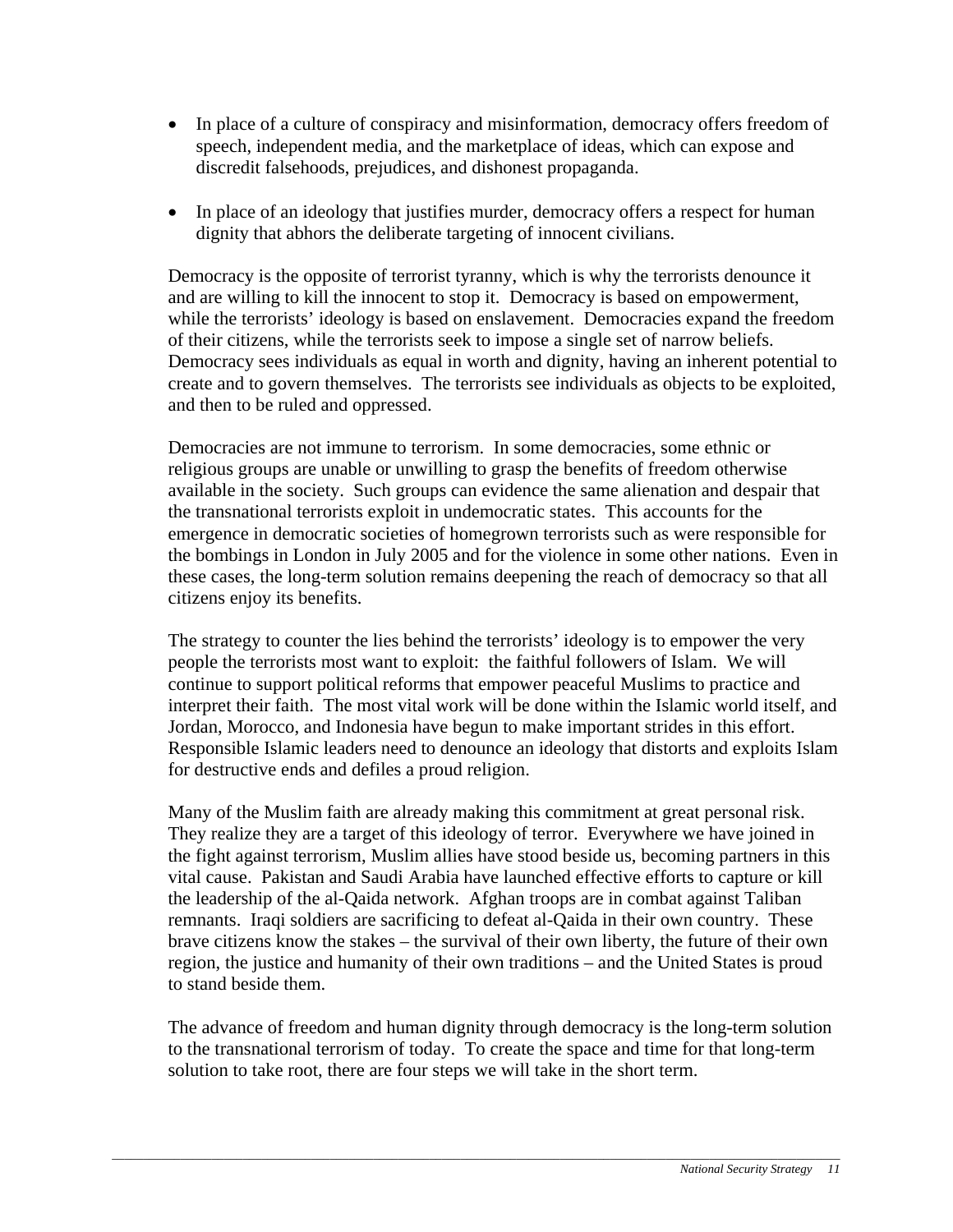- **Prevent attacks by terrorist networks before they occur.** A government has no higher obligation than to protect the lives and livelihoods of its citizens. The hard core of the terrorists cannot be deterred or reformed; they must be tracked down, killed, or captured. They must be cut off from the network of individuals and institutions on which they depend for support. That network must in turn be deterred, disrupted, and disabled by using a broad range of tools.
- **Deny WMD to rogue states and to terrorist allies who would use them without hesitation**. Terrorists have a perverse moral code that glorifies deliberately targeting innocent civilians. Terrorists try to inflict as many casualties as possible and seek WMD to this end. Denying terrorists WMD will require new tools and new international approaches. We are working with partner nations to improve security at vulnerable nuclear sites worldwide and bolster the ability of states to detect, disrupt, and respond to terrorist activity involving WMD.
- **Deny terrorist groups the support and sanctuary of rogue states.** The United States and its allies in the War on Terror make no distinction between those who commit acts of terror and those who support and harbor them, because they are equally guilty of murder. Any government that chooses to be an ally of terror, such as Syria or Iran, has chosen to be an enemy of freedom, justice, and peace. The world must hold those regimes to account.
- **Deny the terrorists control of any nation that they would use as a base and launching pad for terror.** The terrorists' goal is to overthrow a rising democracy; claim a strategic country as a haven for terror; destabilize the Middle East; and strike America and other free nations with ever-increasing violence. This we can never allow. This is why success in Afghanistan and Iraq is vital, and why we must prevent terrorists from exploiting ungoverned areas.

America will lead in this fight, and we will continue to partner with allies and will recruit new friends to join the battle.

# **Afghanistan and Iraq: The Front Lines in the War on Terror**

Winning the War on Terror requires winning the battles in Afghanistan and Iraq.

In Afghanistan, the successes already won must be consolidated. A few years ago, Afghanistan was condemned to a pre-modern nightmare. Now it has held two successful free elections and is a staunch ally in the war on terror. Much work remains, however, and the Afghan people deserve the support of the United States and the entire international community.

The terrorists today see Iraq as the central front of their fight against the United States. They want to defeat America in Iraq and force us to abandon our allies before a stable democratic government has been established that can provide for its own security. The terrorists believe they would then have proven that the United States is a waning power and an unreliable friend. In the chaos of a broken Iraq the terrorists believe they would be able to establish a safe haven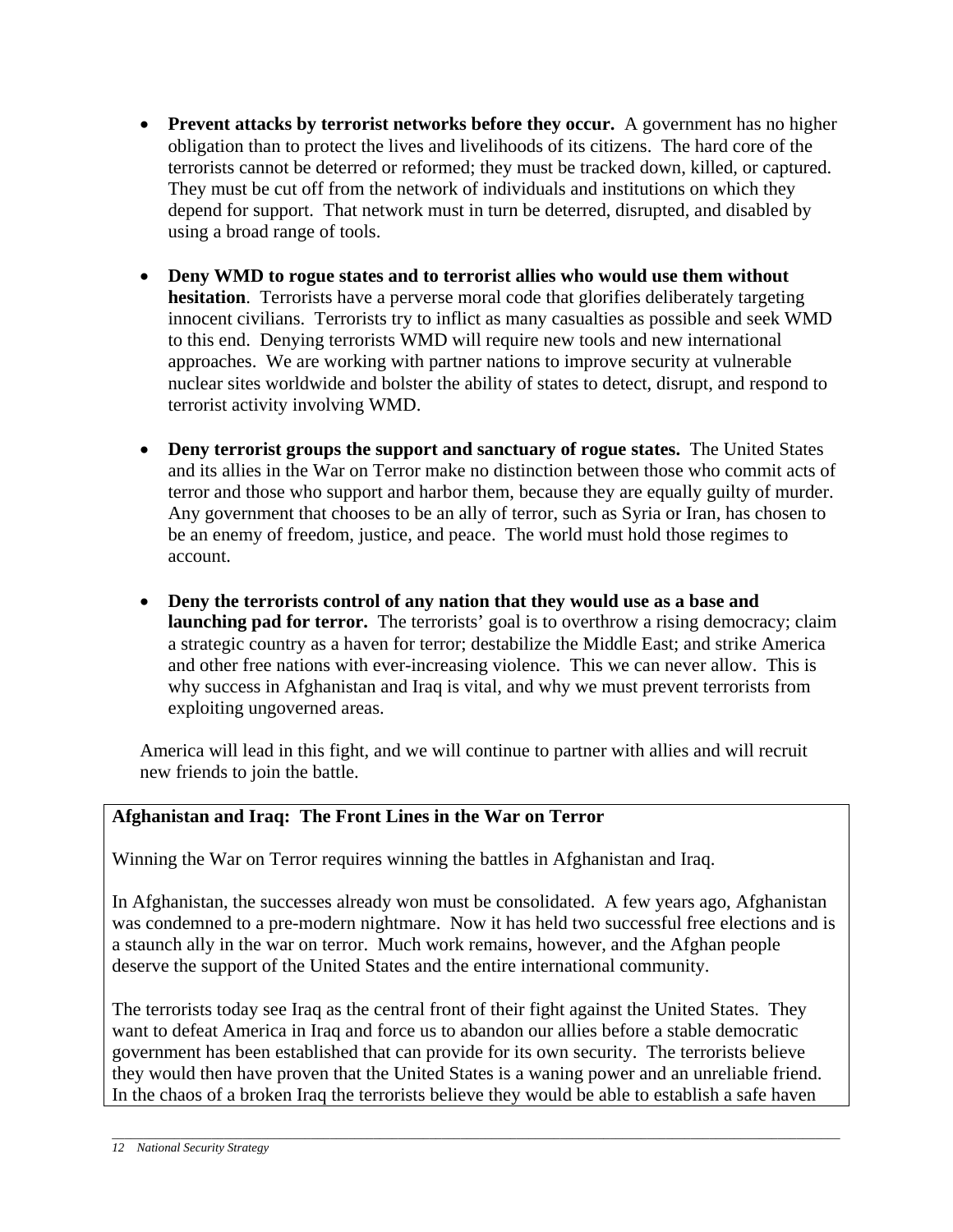like they had in Afghanistan, only this time in the heart of a geopolitically vital region. Surrendering to the terrorists would likewise hand them a powerful recruiting tool: the perception that they are the vanguard of history.

When the Iraqi Government, supported by the Coalition, defeats the terrorists, terrorism will be dealt a critical blow. We will have broken one of al-Qaida's most formidable factions – the network headed by Zarqawi – and denied him the safe haven he seeks in Iraq. And the success of democracy in Iraq will be a launching pad for freedom's success throughout a region that for decades has been a source of instability and stagnation.

The Administration has explained in some detail the strategy for helping the Iraqi people defeat the terrorists and neutralize the insurgency in Iraq. This requires supporting the Iraqi people in integrating activity along three broad tracks:

# **Political: Work with Iraqis to:**

- **Isolate** hardened enemy elements who are unwilling to accept a peaceful political process;
- **Engage** those outside the political process who are willing to turn away from violence and invite them into that process; and
- **Build** stable, pluralistic, and effective national institutions that can protect the interests of all Iraqis.

#### **Security: Work with Iraqi Security Forces to:**

- **Clear** areas of enemy control by remaining on the offensive, killing and capturing enemy fighters, and denying them safe haven;
- **Hold** areas freed from enemy control with an adequate Iraqi security force presence that ensures these areas remain under the control of a peaceful Iraqi Government; and
- **Build** Iraqi Security Forces and the capacity of local institutions to deliver services, advance the rule of law, and nurture civil society.

# **Economic: Work with the Iraqi Government to:**

- **Restore** Iraq's neglected infrastructure so that Iraqis can meet increasing demand and the needs of a growing economy;
- **Reform** Iraq's economy so that it can be self-sustaining based on market principles; and
- **Build** the capacity of Iraqi institutions to maintain their infrastructure, rejoin the international economic community, and improve the general welfare and prosperity of all Iraqis.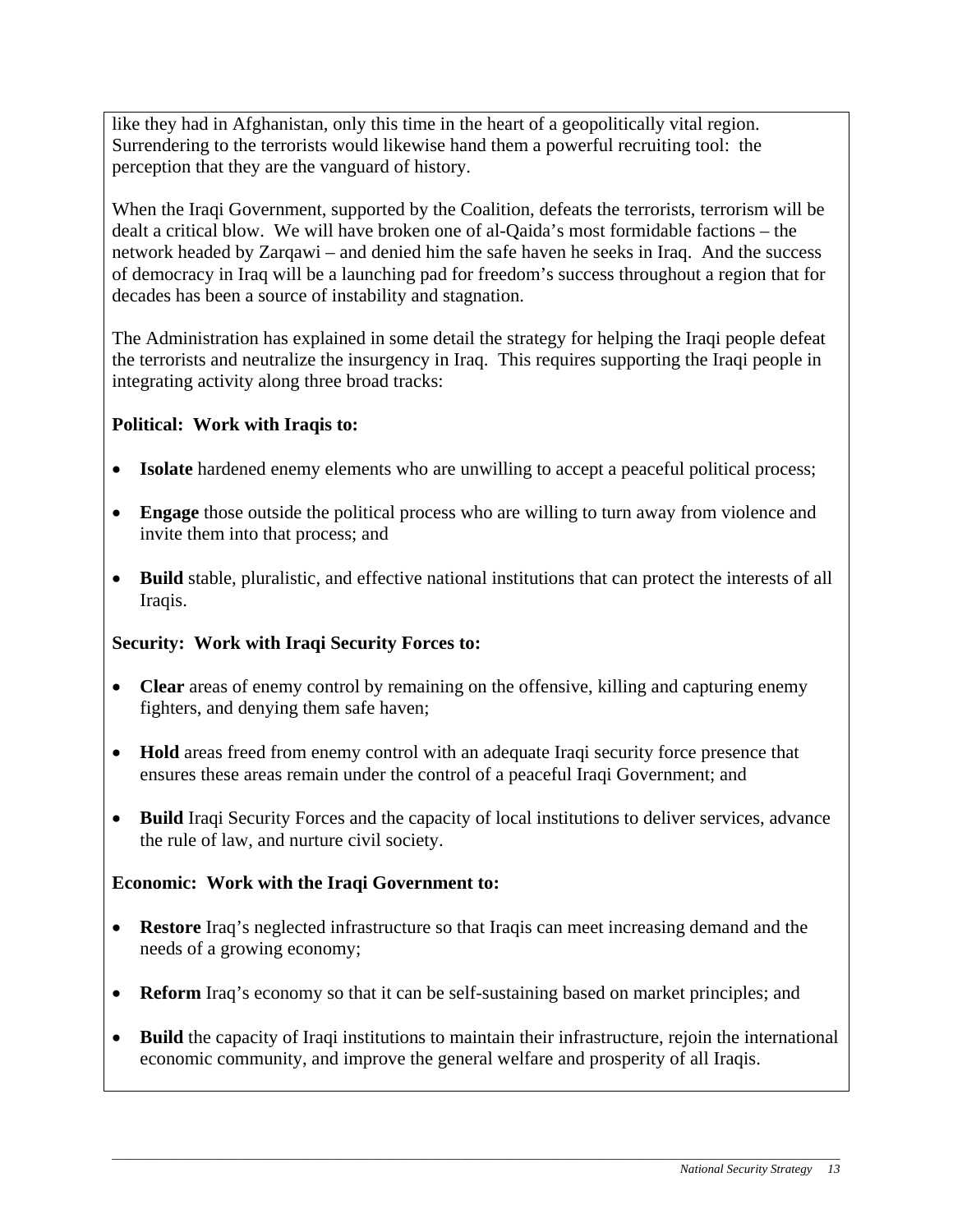# **IV**. **Work with Others to Defuse Regional Conflicts**

#### **A. Summary of National Security Strategy 2002**

Regional conflicts are a bitter legacy from previous decades that continue to affect our national security interests today. Regional conflicts do not stay isolated for long and often spread or devolve into humanitarian tragedy or anarchy. Outside parties can exploit them to further other ends, much as al-Qaida exploited the civil war in Afghanistan. This means that even if the United States does not have a direct stake in a particular conflict, our interests are likely to be affected over time. Outsiders generally cannot impose solutions on parties that are not ready to embrace them, but outsiders can sometimes help create the conditions under which the parties themselves can take effective action.

# **B. Current Context: Successes and Challenges**

The world has seen remarkable progress on a number of the most difficult regional conflicts that destroyed millions of lives over decades.

- In Sudan, the United States led international negotiations that peacefully resolved the 20-year conflict between the Government of Sudan and the Sudanese Peoples Liberation Movement.
- In Liberia, the United States led international efforts to restore peace and bolster stability after vicious internal conflict.
- Israeli forces have withdrawn from the Gaza Strip and the northern West Bank, creating the prospect for transforming Israeli-Palestinian relations and underscoring the need for the Palestinian Authority to stand up an effective, responsible government.
- Relations between India and Pakistan have improved, with an exchange of high-level visits and a new spirit of cooperation in the dispute over Kashmir – a cooperation made more tangible by humanitarian actions undertaken following a destructive earthquake.
- The cooperative approach to the relief effort following the tsunami that hit Indonesia resulted in political shifts that helped make possible a peaceful settlement in the bitter separatist conflict in Aceh.
- In Northern Ireland, the implementation of key parts of the Good Friday Agreement, including the decommissioning of weapons, marked a substantial milestone in ending that long-standing civil conflict.

Numerous remaining regional challenges demand the world's attention: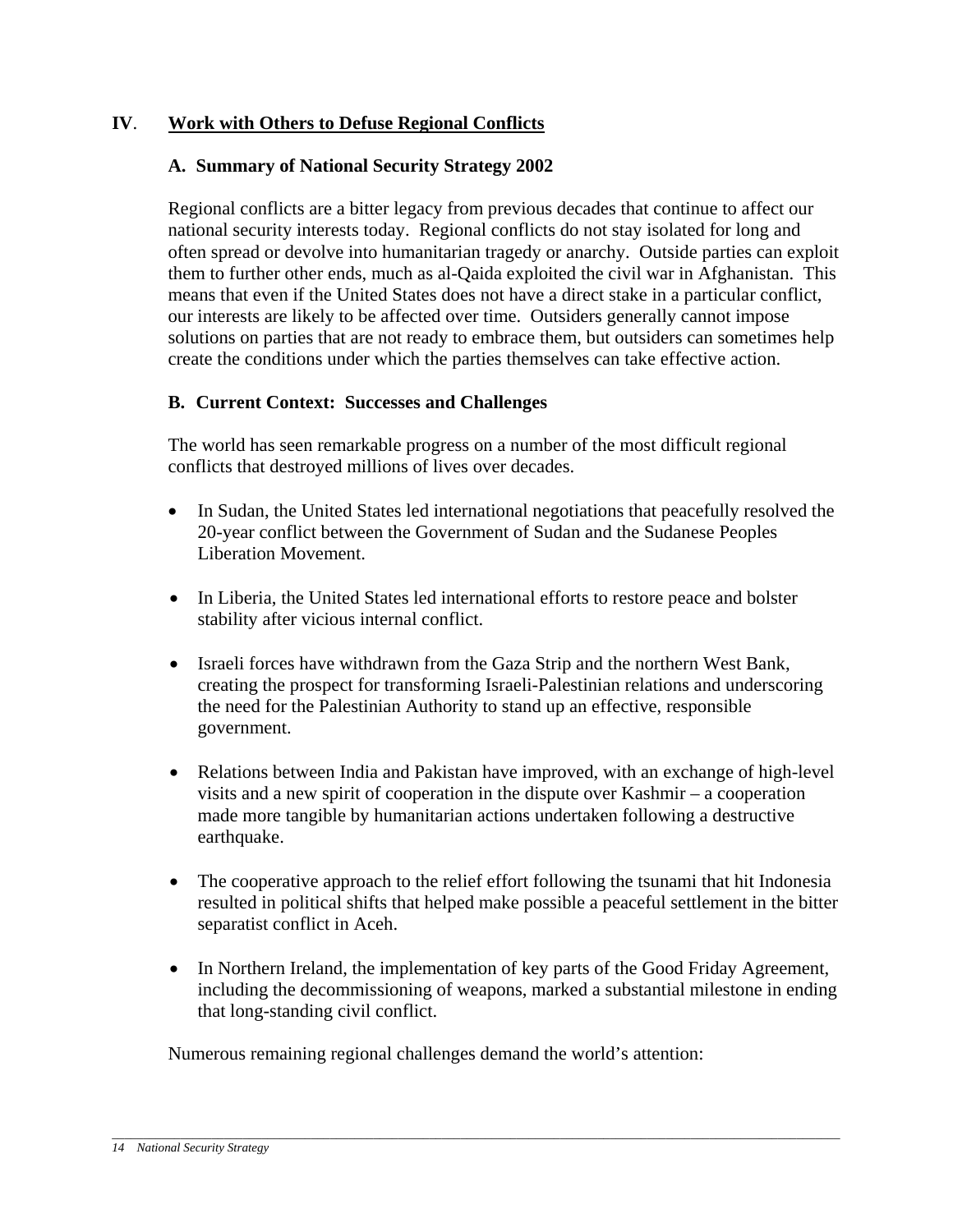- In Darfur, the people of an impoverished region are the victims of genocide arising from a civil war that pits a murderous militia, backed by the Sudanese Government, against a collection of rebel groups.
- In Colombia, a democratic ally is fighting the persistent assaults of Marxist terrorists and drug-traffickers.
- In Venezuela, a demagogue awash in oil money is undermining democracy and seeking to destabilize the region.
- In Cuba, an anti-American dictator continues to oppress his people and seeks to subvert freedom in the region.
- In Uganda, a barbaric rebel cult the Lord's Resistance Army is exploiting a regional conflict and terrorizing a vulnerable population.
- In Ethiopia and Eritrea, a festering border dispute threatens to erupt yet again into open war.
- In Nepal, a vicious Maoist insurgency continues to terrorize the population while the government retreats from democracy.

# **C. The Way Ahead**

Regional conflicts can arise from a wide variety of causes, including poor governance, external aggression, competing claims, internal revolt, tribal rivalries, and ethnic or religious hatreds. If left unaddressed, however, these different causes lead to the same ends: failed states, humanitarian disasters, and ungoverned areas that can become safe havens for terrorists.

The Administration's strategy for addressing regional conflicts includes three levels of engagement: conflict prevention and resolution; conflict intervention; and post-conflict stabilization and reconstruction.

Effective international cooperation on these efforts is dependent on capable partners. To this end, Congress has enacted new authorities that will permit the United States to train and equip our foreign partners in a more timely and effective manner. Working with Congress, we will continue to pursue foreign assistance reforms that allow the President to draw on the skills of agencies across the United States Government.

#### **1. Conflict Prevention and Resolution**

The most effective long-term measure for conflict prevention and resolution is the promotion of democracy. Effective democracies may still have disputes, but they are equipped to resolve their differences peacefully, either bilaterally or by working with other regional states or international institutions.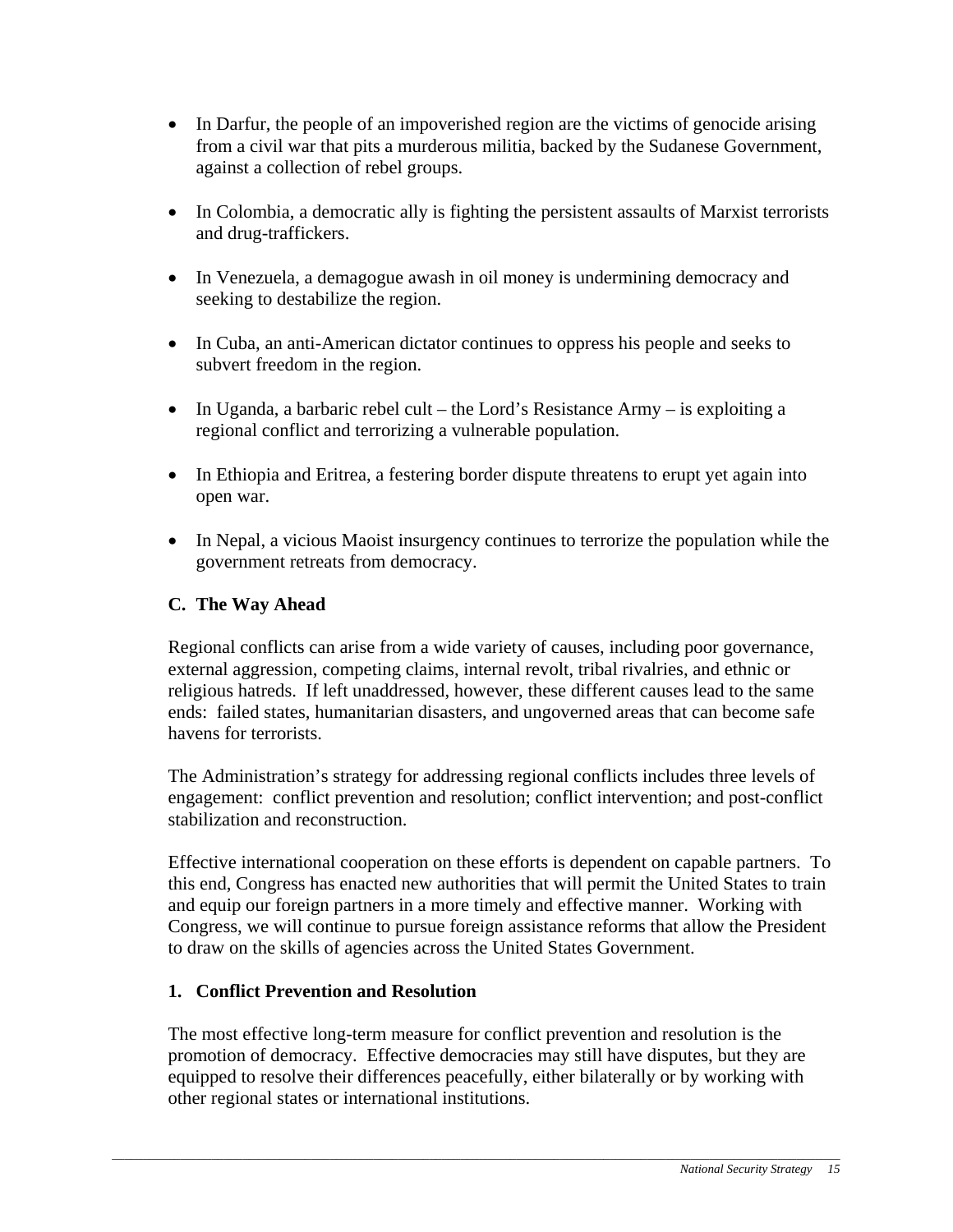In the short term, however, a timely offer by free nations of "good offices" or outside assistance can sometimes prevent conflict or help resolve conflict once started. Such early measures can prevent problems from becoming crises and crises from becoming wars. The United States is ready to play this role when appropriate. Even with outside help, however, there is no substitute for bold and effective local leadership.

Progress in the short term may also depend upon the stances of key regional actors. The most effective way to address a problem within one country may be by addressing the wider regional context. This regional approach has particular application to Israeli-Palestinian issues, the conflicts in the Great Lakes region of Africa, and the conflict within Nepal.

#### **2. Conflict Intervention**

Some conflicts pose such a grave threat to our broader interests and values that conflict intervention may be needed to restore peace and stability. Recent experience has underscored that the international community does not have enough high-quality military forces trained and capable of performing these peace operations. The Administration has recognized this need and is working with the North Atlantic Treaty Organization (NATO) to improve the capacity of states to intervene in conflict situations. We launched the Global Peace Operations Initiative at the 2004 G-8 Summit to train peacekeepers for duty in Africa. We are also supporting United Nations (U.N.) reform to improve its ability to carry out peacekeeping missions with enhanced accountability, oversight, and resultsbased management practices.

#### **3. Post-Conflict Stabilization and Reconstruction**

Once peace has been restored, the hard work of post-conflict stabilization and reconstruction must begin. Military involvement may be necessary to stop a bloody conflict, but peace and stability will last only if follow-on efforts to restore order and rebuild are successful. The world has found through bitter experience that success often depends on the early establishment of strong local institutions such as effective police forces and a functioning justice and penal system. This governance capacity is critical to establishing the rule of law and a free market economy, which provide long-term stability and prosperity.

To develop these capabilities, the Administration established a new office in the Department of State, the Office of the Coordinator for Reconstruction and Stabilization, to plan and execute civilian stabilization and reconstruction efforts. The office draws on all agencies of the government and integrates its activities with our military's efforts. The office will also coordinate United States Government efforts with other governments building similar capabilities (such as the United Kingdom, Canada, the EU, and others), as well as with new international efforts such as the U.N. Peacebuilding Commission.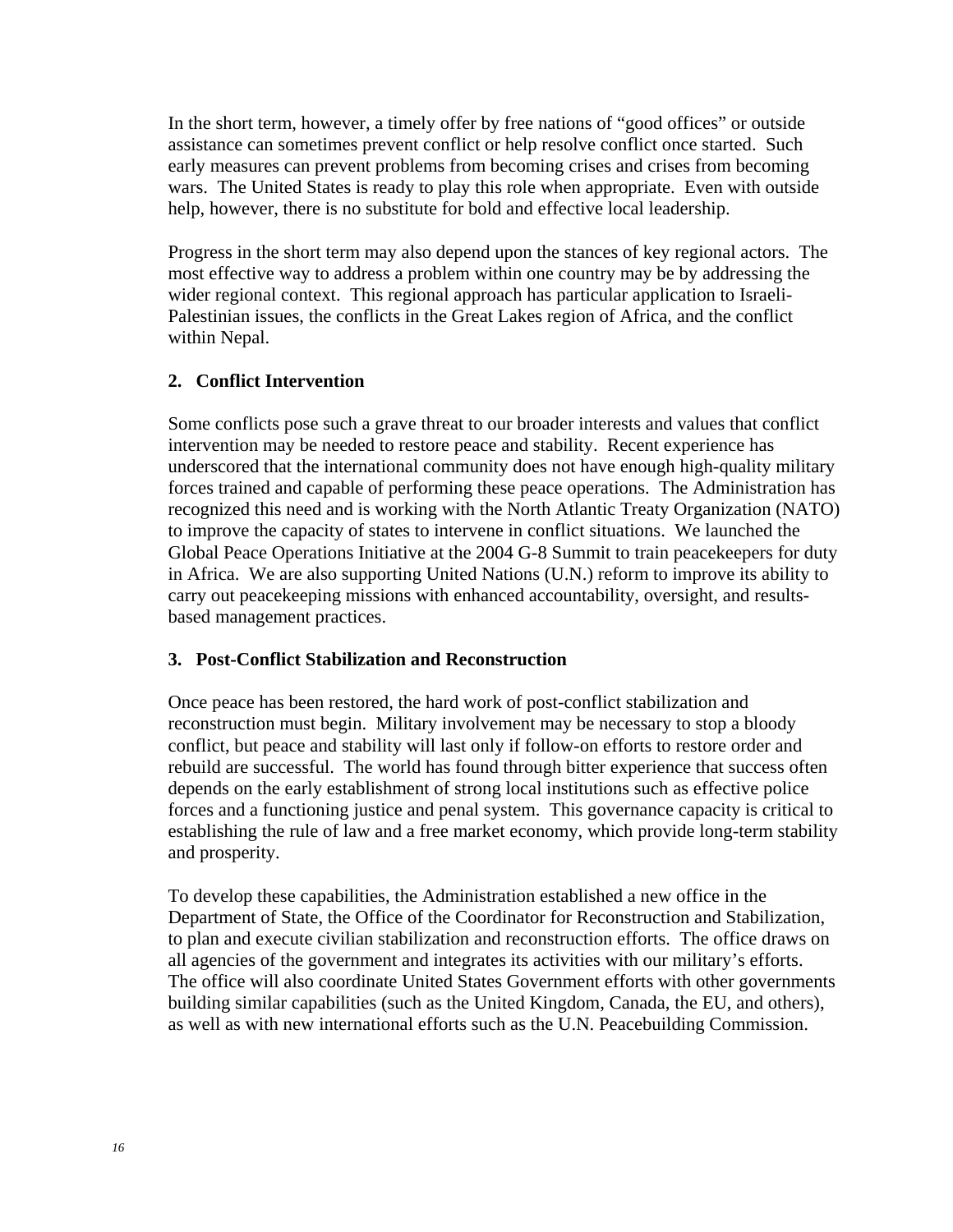#### **4. Genocide**

Patient efforts to end conflicts should not be mistaken for tolerance of the intolerable. Genocide is the intent to destroy in whole or in part a national, ethnic, racial, or religious group. The world needs to start honoring a principle that many believe has lost its force in parts of the international community in recent years: genocide must not be tolerated.

It is a moral imperative that states take action to prevent and punish genocide. History teaches that sometimes other states will not act unless America does its part. We must refine United States Government efforts – economic, diplomatic, and law-enforcement – so that they target those individuals responsible for genocide and not the innocent citizens they rule. Where perpetrators of mass killing defy all attempts at peaceful intervention, armed intervention may be required, preferably by the forces of several nations working together under appropriate regional or international auspices.

We must not allow the legal debate over the technical definition of "genocide" to excuse inaction. The world must act in cases of mass atrocities and mass killing that will eventually lead to genocide even if the local parties are not prepared for peace.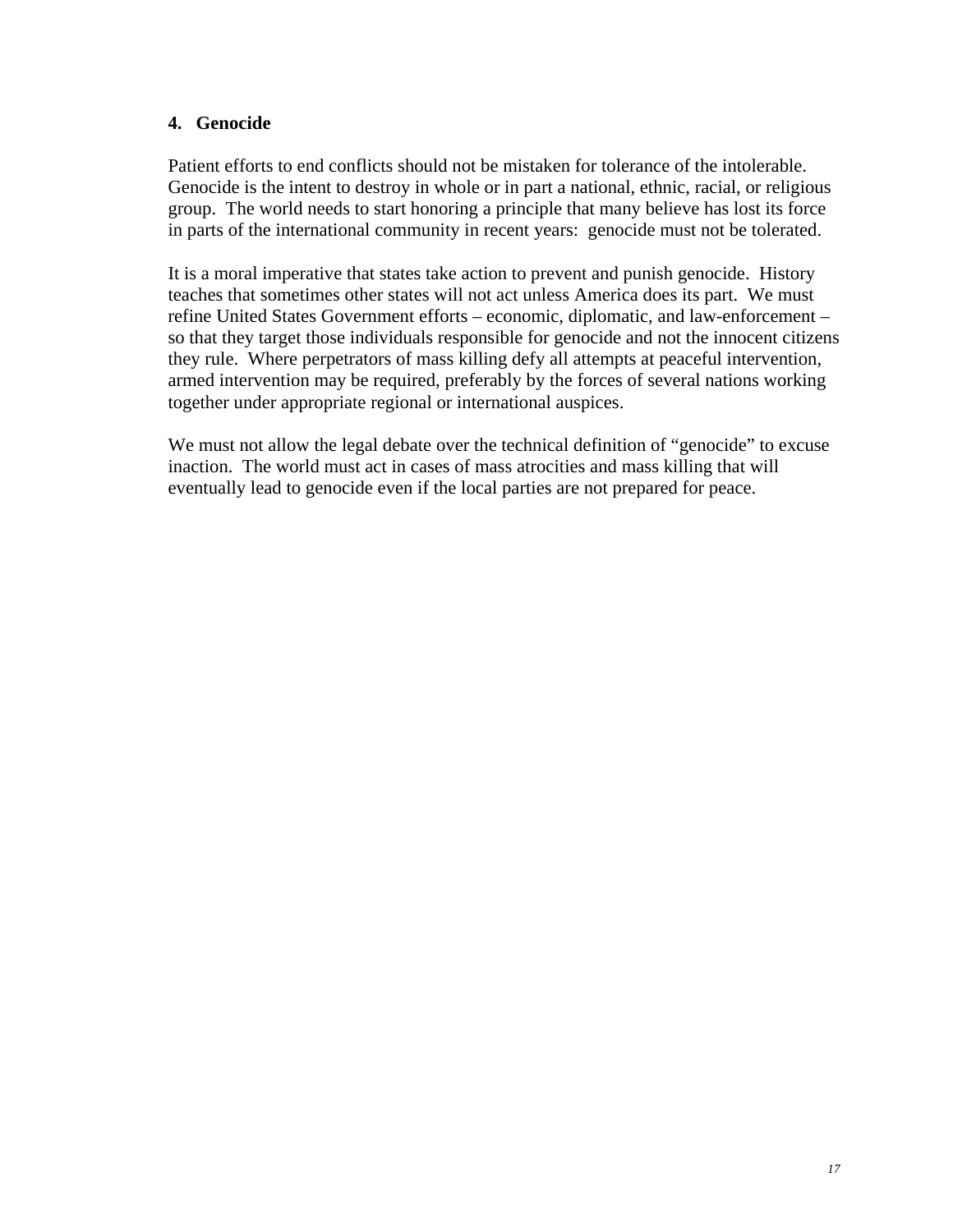# **V**. **Prevent Our Enemies from Threatening Us, Our Allies, and Our Friends with Weapons of Mass Destruction**

# **A. Summary of National Security Strategy 2002**

The security environment confronting the United States today is radically different from what we have faced before. Yet the first duty of the United States Government remains what it always has been: to protect the American people and American interests. It is an enduring American principle that this duty obligates the government to anticipate and counter threats, using all elements of national power, before the threats can do grave damage. The greater the threat, the greater is the risk of inaction – and the more compelling the case for taking anticipatory action to defend ourselves, even if uncertainty remains as to the time and place of the enemy's attack. There are few greater threats than a terrorist attack with WMD.

To forestall or prevent such hostile acts by our adversaries, the United States will, if necessary, act preemptively in exercising our inherent right of self-defense. The United States will not resort to force in all cases to preempt emerging threats. Our preference is that nonmilitary actions succeed. And no country should ever use preemption as a pretext for aggression.

Countering proliferation of WMD requires a comprehensive strategy involving strengthened nonproliferation efforts to deny these weapons of terror and related expertise to those seeking them; *proactive counterproliferation efforts* to defend against and defeat WMD and missile threats before they are unleashed; and *improved protection* to mitigate the consequences of WMD use. We aim to convince our adversaries that they cannot achieve their goals with WMD, and thus deter and dissuade them from attempting to use or even acquire these weapons in the first place.

# **B. Current Context: Successes and Challenges**

We have worked hard to protect our citizens and our security. The United States has worked extensively with the international community and key partners to achieve common objectives.

- The United States has begun fielding ballistic missile defenses to deter and protect the United States from missile attacks by rogue states armed with WMD. The fielding of such missile defenses was made possible by the United States' withdrawal from the 1972 Anti-Ballistic Missile Treaty, which was done in accordance with the treaty's provisions.
- In May 2003, the Administration launched the Proliferation Security Initiative (PSI), a global effort that aims to stop shipments of WMD, their delivery systems, and related material. More than 70 countries have expressed support for this initiative, and it has enjoyed several successes in impeding WMD trafficking.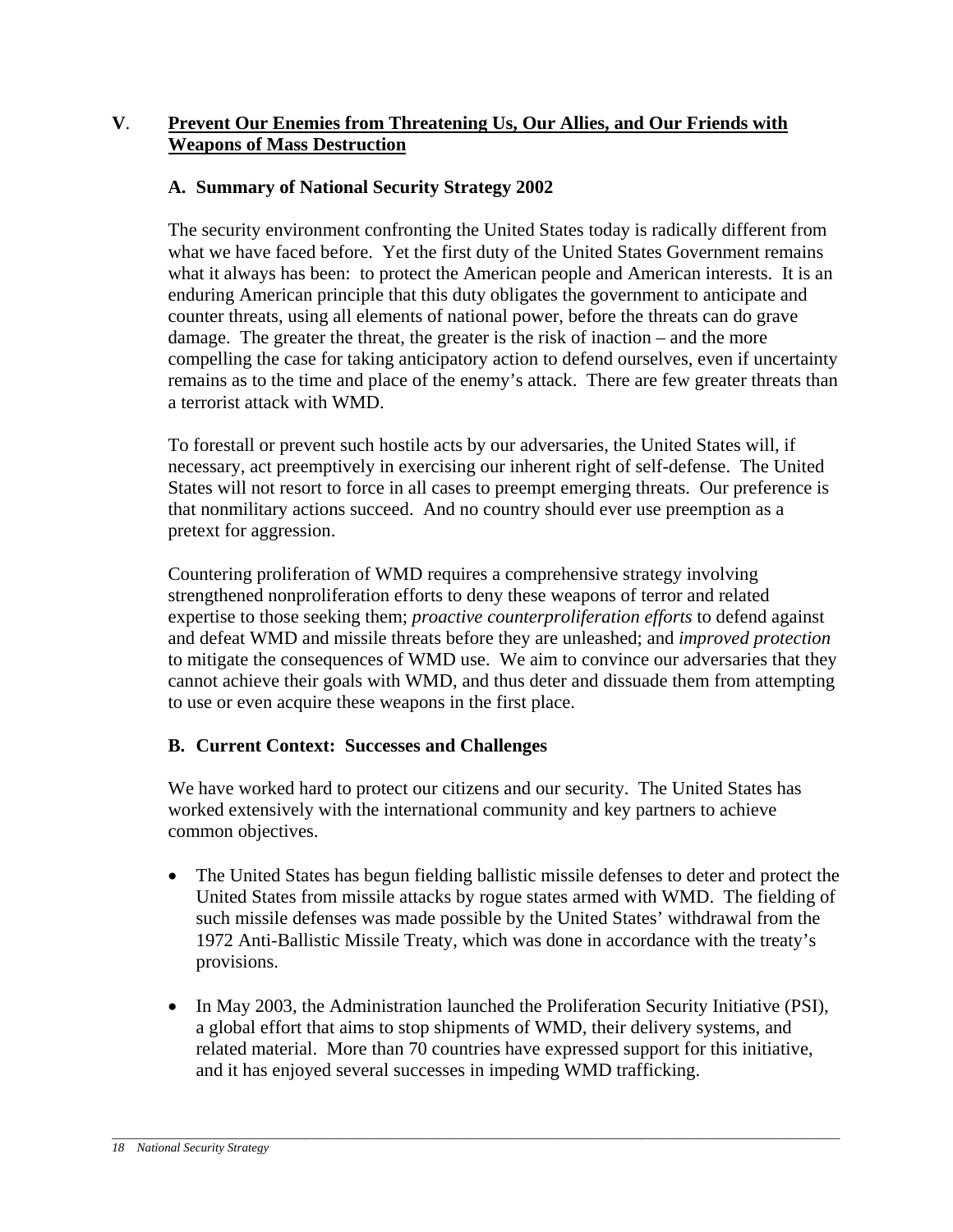- United States leadership in extensive law enforcement and intelligence cooperation involving several countries led to the roll-up of the A.Q. Khan nuclear network.
- Libya voluntarily agreed to eliminate its WMD programs shortly after a PSI interdiction of a shipment of nuclear-related material from the A.Q. Khan network to Libya.
- The United States led in securing passage in April 2004 of United Nations Security Council (UNSC) Resolution 1540, requiring nations to criminalize WMD proliferation and institute effective export and financial controls.
- We have led the effort to strengthen the ability of the International Atomic Energy Agency (IAEA) to detect and respond to nuclear proliferation.
- The Administration has established a new comprehensive framework, *Biodefense for the 21st Century*, incorporating innovative initiatives to protect the United States against bioterrorism.

Nevertheless, serious challenges remain:

- Iran has violated its Non-Proliferation Treaty safeguards obligations and refuses to provide objective guarantees that its nuclear program is solely for peaceful purposes.
- The DPRK continues to destabilize its region and defy the international community, now boasting a small nuclear arsenal and an illicit nuclear program in violation of its international obligations.
- Terrorists, including those associated with the al-Qaida network, continue to pursue WMD.
- Some of the world's supply of weapons-grade fissile material the necessary ingredient for making nuclear weapons – is not properly protected.
- Advances in biotechnology provide greater opportunities for state and non-state actors to obtain dangerous pathogens and equipment.

#### **C. The Way Ahead**

We are committed to keeping the world's most dangerous weapons out of the hands of the world's most dangerous people.

#### **1. Nuclear Proliferation**

The proliferation of nuclear weapons poses the greatest threat to our national security. Nuclear weapons are unique in their capacity to inflict instant loss of life on a massive scale. For this reason, nuclear weapons hold special appeal to rogue states and terrorists.

*\_\_\_\_\_\_\_\_\_\_\_\_\_\_\_\_\_\_\_\_\_\_\_\_\_\_\_\_\_\_\_\_\_\_\_\_\_\_\_\_\_\_\_\_\_\_\_\_\_\_\_\_\_\_\_\_\_\_\_\_\_\_\_\_\_\_\_\_\_\_\_\_\_\_\_\_\_\_\_\_\_\_\_\_\_\_\_\_\_\_\_\_\_\_\_\_\_\_\_\_\_\_\_\_\_\_\_\_\_\_\_\_\_\_\_\_\_*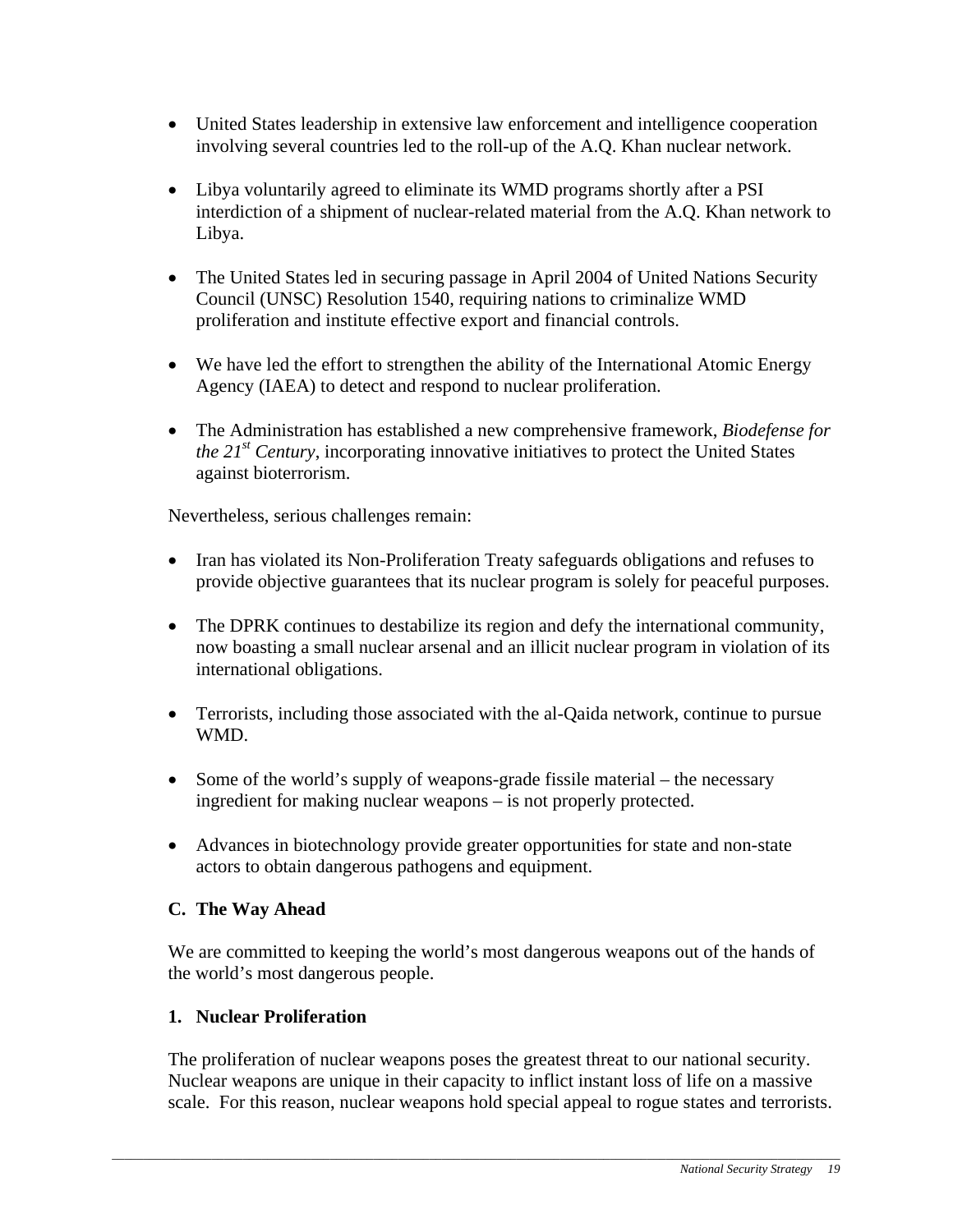The best way to block aspiring nuclear states or nuclear terrorists is to deny them access to the essential ingredient of fissile material. It is much harder to deny states or terrorists other key components, for nuclear weapons represent a 60-year old technology and the knowledge is widespread. Therefore, our strategy focuses on controlling fissile material with two priority objectives: first, to keep states from acquiring the capability to produce fissile material suitable for making nuclear weapons; and second, to deter, interdict, or prevent any transfer of that material from states that have this capability to rogue states or to terrorists.

**The first objective** requires closing a loophole in the Non-Proliferation Treaty that permits regimes to produce fissile material that can be used to make nuclear weapons under cover of a civilian nuclear power program. To close this loophole, we have proposed that the world's leading nuclear exporters create a safe, orderly system that spreads nuclear energy without spreading nuclear weapons. Under this system, all states would have reliable access at reasonable cost to fuel for civilian nuclear power reactors. In return, those states would remain transparent and renounce the enrichment and reprocessing capabilities that can produce fissile material for nuclear weapons. In this way, enrichment and reprocessing will not be necessary for nations seeking to harness nuclear energy for strictly peaceful purposes.

The Administration has worked with the international community in confronting nuclear proliferation.

We may face no greater challenge from a single country than from Iran. For almost 20 years, the Iranian regime hid many of its key nuclear efforts from the international community. Yet the regime continues to claim that it does not seek to develop nuclear weapons. The Iranian regime's true intentions are clearly revealed by the regime's refusal to negotiate in good faith; its refusal to come into compliance with its international obligations by providing the IAEA access to nuclear sites and resolving troubling questions; and the aggressive statements of its President calling for Israel to "be wiped off the face of the earth." The United States has joined with our EU partners and Russia to pressure Iran to meet its international obligations and provide objective guarantees that its nuclear program is only for peaceful purposes. This diplomatic effort must succeed if confrontation is to be avoided.

As important as are these nuclear issues, the United States has broader concerns regarding Iran. The Iranian regime sponsors terrorism; threatens Israel; seeks to thwart Middle East peace; disrupts democracy in Iraq; and denies the aspirations of its people for freedom. The nuclear issue and our other concerns can ultimately be resolved only if the Iranian regime makes the strategic decision to change these policies, open up its political system, and afford freedom to its people. This is the ultimate goal of U.S. policy. In the interim, we will continue to take all necessary measures to protect our national and economic security against the adverse effects of their bad conduct. The problems lie with the illicit behavior and dangerous ambition of the Iranian regime, not the legitimate aspirations and interests of the Iranian people. Our strategy is to block the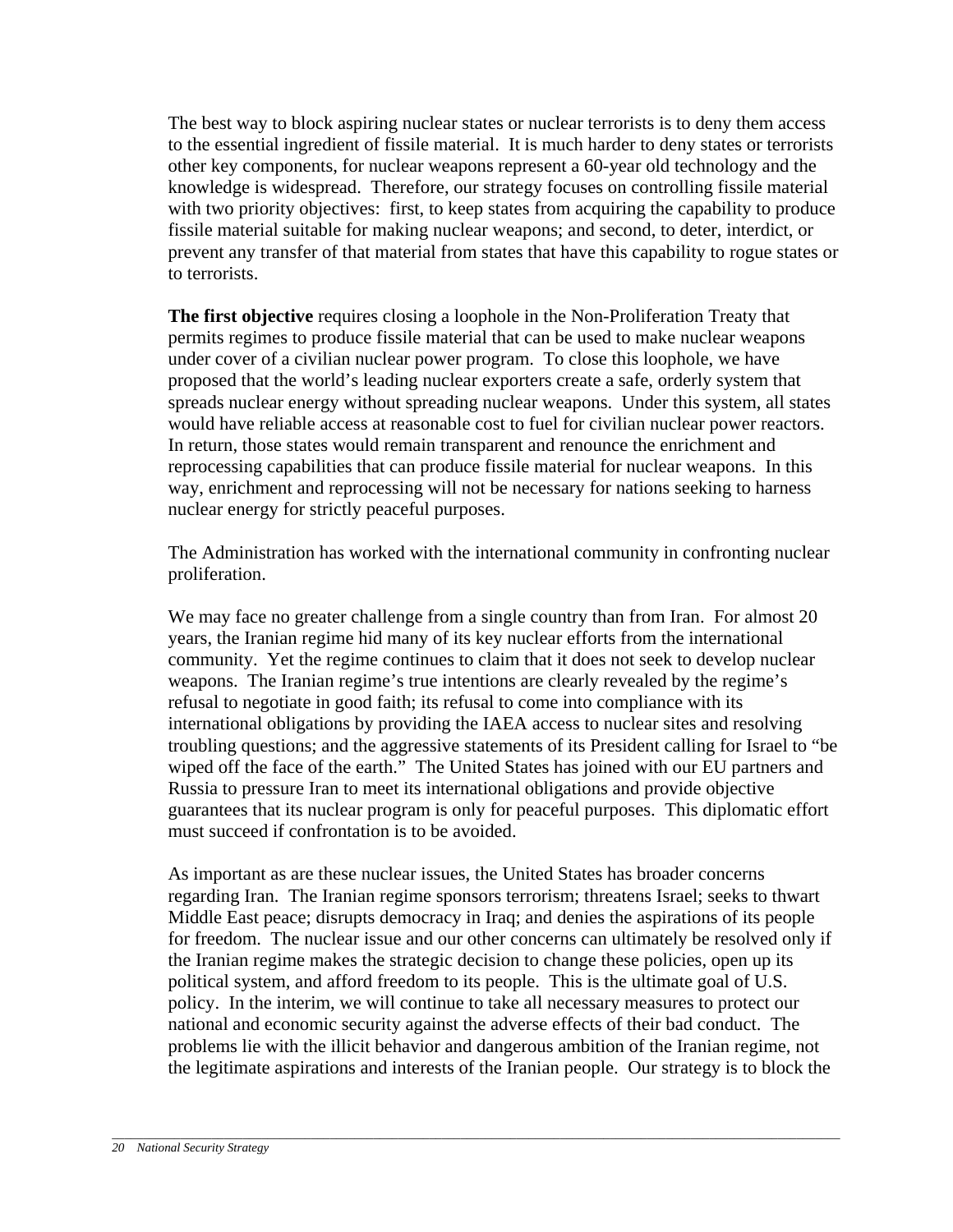threats posed by the regime while expanding our engagement and outreach to the people the regime is oppressing.

The North Korean regime also poses a serious nuclear proliferation challenge. It presents a long and bleak record of duplicity and bad-faith negotiations. In the past, the regime has attempted to split the United States from its allies. This time, the United States has successfully forged a consensus among key regional partners – China, Japan, Russia, and the Republic of Korea (ROK) – that the DPRK must give up all of its existing nuclear programs. Regional cooperation offers the best hope for a peaceful, diplomatic resolution of this problem. In a joint statement signed on September 19, 2005, in the Six-Party Talks among these participants, the DPRK agreed to abandon its nuclear weapons and all existing nuclear programs. The joint statement also declared that the relevant parties would negotiate a permanent peace for the Korean peninsula and explore ways to promote security cooperation in Asia. Along with our partners in the Six-Party Talks, the United States will continue to press the DPRK to implement these commitments.

The United States has broader concerns regarding the DPRK as well. The DPRK counterfeits our currency; traffics in narcotics and engages in other illicit activities; threatens the ROK with its army and its neighbors with its missiles; and brutalizes and starves its people. The DPRK regime needs to change these policies, open up its political system, and afford freedom to its people. In the interim, we will continue to take all necessary measures to protect our national and economic security against the adverse effects of their bad conduct.

**The second nuclear proliferation objective** is to keep fissile material out of the hands of rogue states and terrorists. To do this we must address the danger posed by inadequately safeguarded nuclear and radiological materials worldwide. The Administration is leading a global effort to reduce and secure such materials as quickly as possible through several initiatives including the Global Threat Reduction Initiative (GTRI). The GTRI locates, tracks, and reduces existing stockpiles of nuclear material. This new initiative also discourages trafficking in nuclear material by emplacing detection equipment at key transport nodes.

Building on the success of the PSI, the United States is also leading international efforts to shut down WMD trafficking by targeting key maritime and air transportation and transshipment routes, and by cutting off proliferators from financial resources that support their activities.

#### **2. Biological Weapons**

Biological weapons also pose a grave WMD threat because of the risks of contagion that would spread disease across large populations and around the globe. Unlike nuclear weapons, biological weapons do not require hard-to-acquire infrastructure or materials. This makes the challenge of controlling their spread even greater.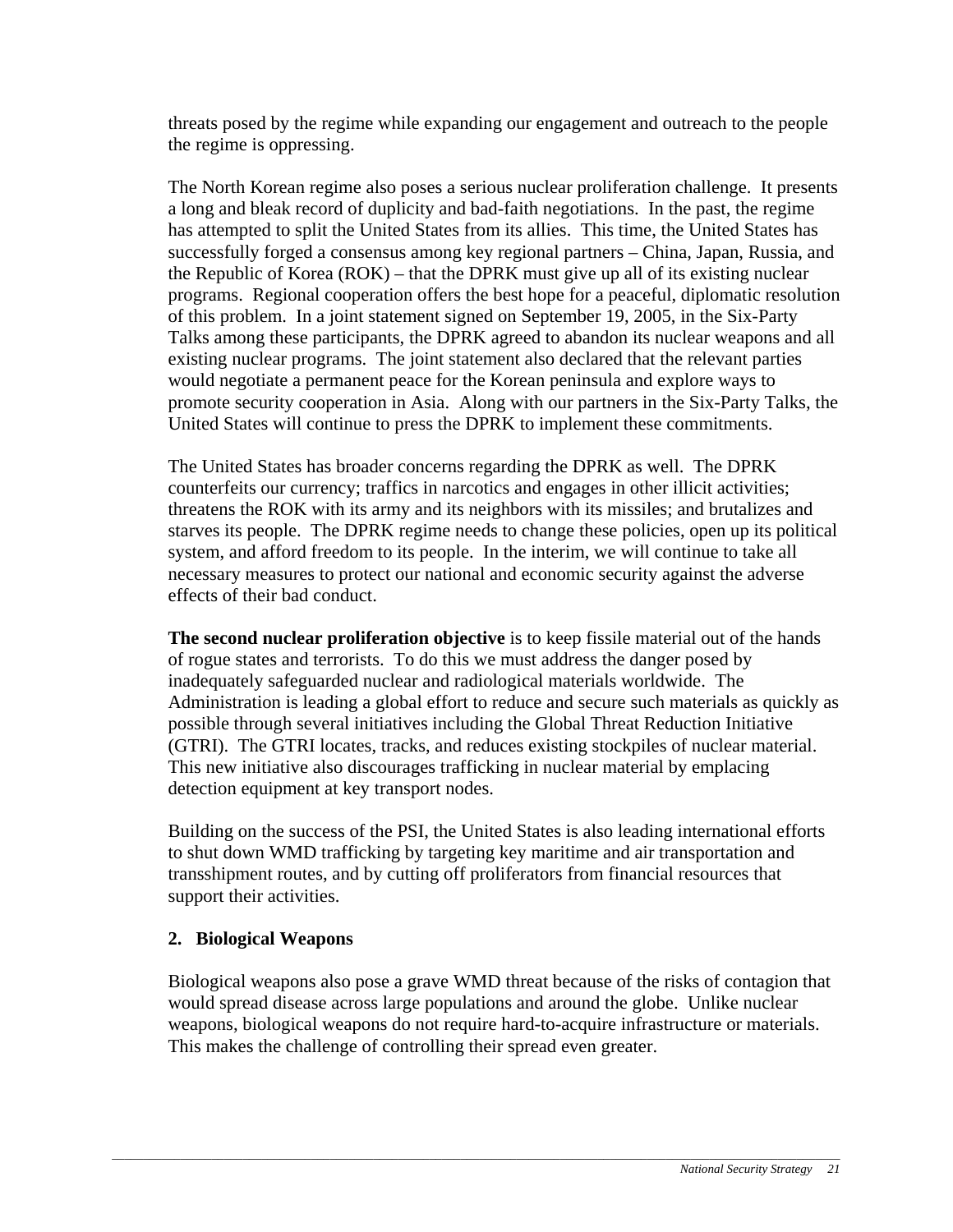Countering the spread of biological weapons requires a strategy focused on improving our capacity to detect and respond to biological attacks, securing dangerous pathogens, and limiting the spread of materials useful for biological weapons. The United States is working with partner nations and institutions to strengthen global biosurveillance capabilities for early detection of suspicious outbreaks of disease. We have launched new initiatives at home to modernize our public health infrastructure and to encourage industry to speed the development of new classes of vaccines and medical countermeasures. This will also enhance our Nation's ability to respond to pandemic public health threats, such as avian influenza.

# **3. Chemical Weapons**

Chemical weapons are a serious proliferation concern and are actively sought by terrorists, including al-Qaida. Much like biological weapons, the threat from chemical weapons increases with advances in technology, improvements in agent development, and ease in acquisition of materials and equipment.

To deter and defend against such threats, we work to identify and disrupt terrorist networks that seek chemical weapons capabilities, and seek to deny them access to materials needed to make these weapons. We are improving our detection and other chemical defense capabilities at home and abroad, including ensuring that U.S. military forces and emergency responders are trained and equipped to manage the consequences of a chemical weapons attack.

# **4. The Need for Action**

The new strategic environment requires new approaches to deterrence and defense. Our deterrence strategy no longer rests primarily on the grim premise of inflicting devastating consequences on potential foes. Both offenses and defenses are necessary to deter state and non-state actors, through denial of the objectives of their attacks and, if necessary, responding with overwhelming force.

Safe, credible, and reliable nuclear forces continue to play a critical role. We are strengthening deterrence by developing a New Triad composed of offensive strike systems (both nuclear and improved conventional capabilities); active and passive defenses, including missile defenses; and a responsive infrastructure, all bound together by enhanced command and control, planning, and intelligence systems. These capabilities will better deter some of the new threats we face, while also bolstering our security commitments to allies. Such security commitments have played a crucial role in convincing some countries to forgo their own nuclear weapons programs, thereby aiding our nonproliferation objectives.

Deterring potential foes and assuring friends and allies, however, is only part of a broader approach. Meeting WMD proliferation challenges also requires effective international action – and the international community is most engaged in such action when the United States leads.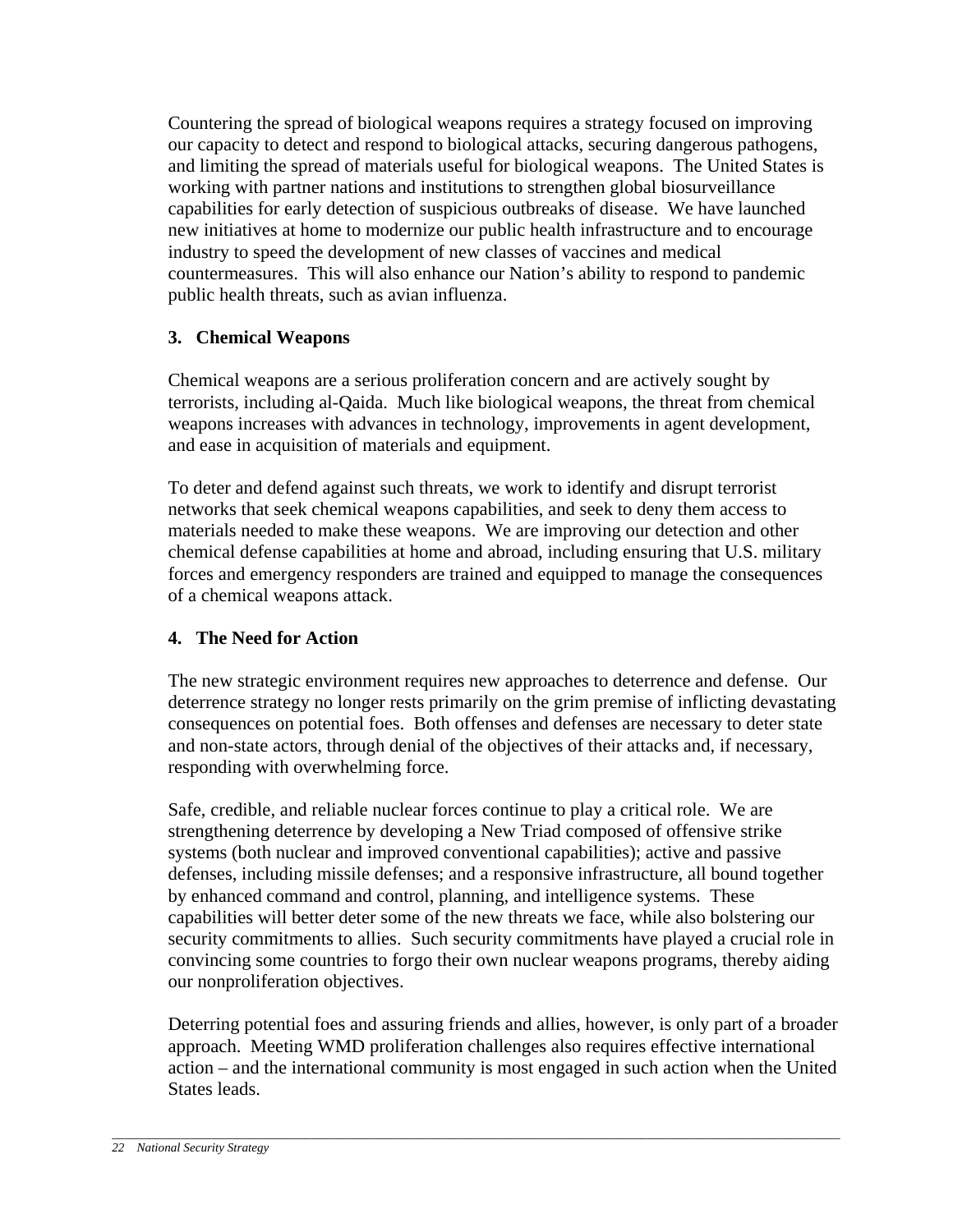Taking action need not involve military force. Our strong preference and common practice is to address proliferation concerns through international diplomacy, in concert with key allies and regional partners. If necessary, however, under long-standing principles of self defense, we do not rule out the use of force before attacks occur, even if uncertainty remains as to the time and place of the enemy's attack. When the consequences of an attack with WMD are potentially so devastating, we cannot afford to stand idly by as grave dangers materialize. This is the principle and logic of preemption. The place of preemption in our national security strategy remains the same. We will always proceed deliberately, weighing the consequences of our actions. The reasons for our actions will be clear, the force measured, and the cause just.

#### **Iraq and Weapons of Mass Destruction**

This Administration inherited an Iraq threat that was unresolved. In early 2001, the international support for U.N. sanctions and continued limits on the Iraqi regime's weapons-related activity was eroding, and key UNSC members were asking that they be lifted.

For America, the September 11 attacks underscored the danger of allowing threats to linger unresolved. Saddam Hussein's continued defiance of 16 UNSC resolutions over 12 years, combined with his record of invading neighboring countries, supporting terrorists, tyrannizing his own people, and using chemical weapons, presented a threat we could no longer ignore.

The UNSC unanimously passed Resolution 1441 on November 8, 2002, calling for full and immediate compliance by the Iraqi regime with its disarmament obligations. Once again, Saddam defied the international community. According to the Iraq Survey Group, the team of inspectors that went into Iraq after Saddam Hussein was toppled and whose report provides the fullest accounting of the Iraqi regime's illicit activities:

*"Saddam continued to see the utility of WMD. He explained that he purposely gave an ambiguous impression about possession as a deterrent to Iran. He gave explicit direction to maintain the intellectual capabilities. As U.N. sanctions eroded there was a concomitant expansion of activities that could support full WMD reactivation. He directed that ballistic missile work continue that would support long-range missile development. Virtually no senior Iraqi believed that Saddam had forsaken WMD forever. Evidence suggests that, as resources became available and the constraints of sanctions decayed, there was a direct expansion of activity that would have the effect of supporting future WMD reconstitution."* 

With the elimination of Saddam's regime, this threat has been addressed, once and for all.

The Iraq Survey Group also found that pre-war intelligence estimates of Iraqi WMD stockpiles were wrong – a conclusion that has been confirmed by a bipartisan commission and congressional investigations. We must learn from this experience if we are to counter successfully the very real threat of proliferation.

**First, our intelligence must improve.** The President and the Congress have taken steps to reorganize and strengthen the U.S. intelligence community. A single, accountable leader of the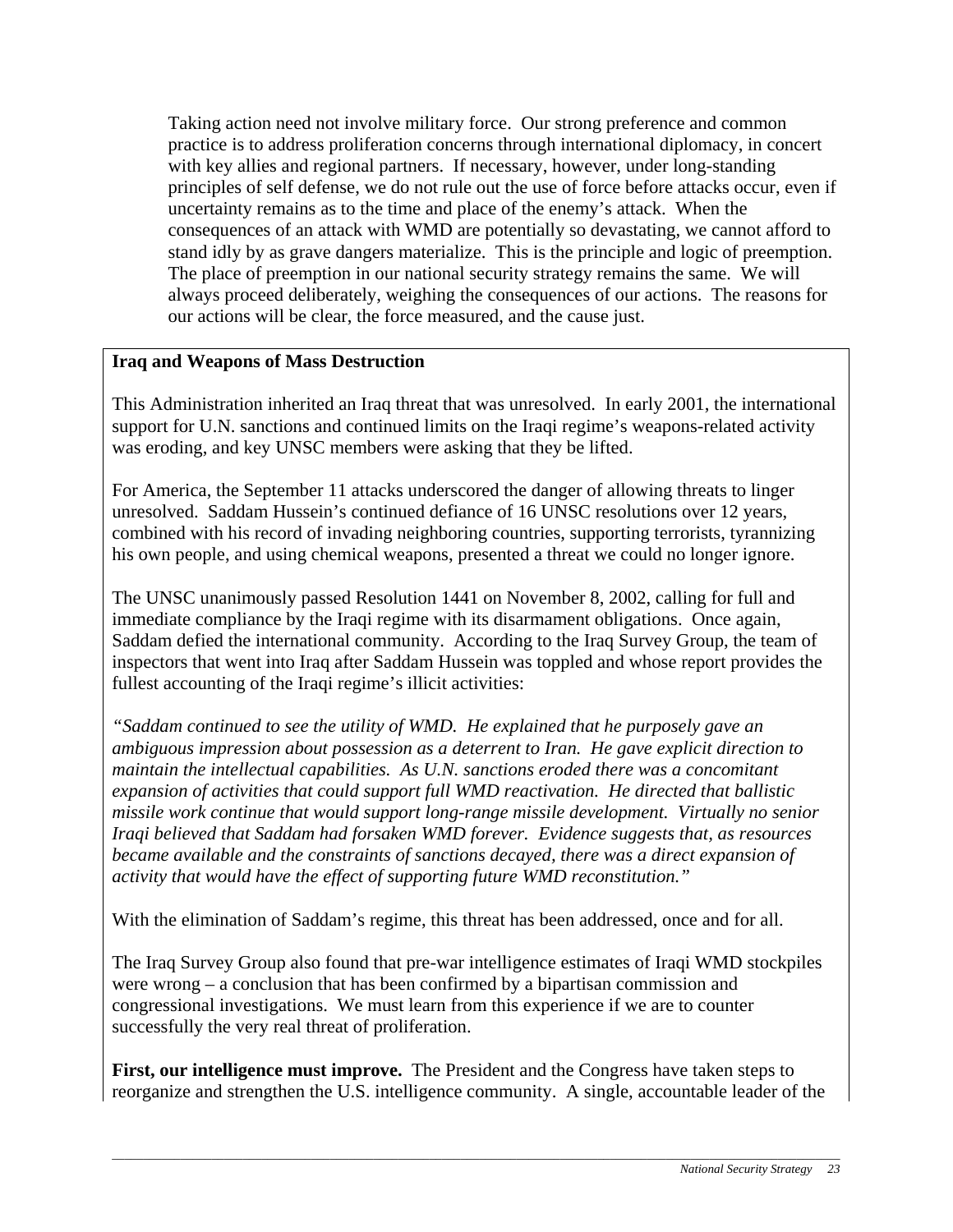intelligence community with authorities to match his responsibilities, and increased sharing of information and increased resources, are helping realize this objective.

**Second**, **there will always be some uncertainty about the status of hidden programs** since proliferators are often brutal regimes that go to great lengths to conceal their activities. Indeed, prior to the 1991 Gulf War, many intelligence analysts underestimated the WMD threat posed by the Iraqi regime. After that conflict, they were surprised to learn how far Iraq had progressed along various pathways to try to produce fissile material.

**Third,** Saddam's strategy of **bluff, denial, and deception is a dangerous game that dictators play at their peril.** The world offered Saddam a clear choice: effect full and immediate compliance with his disarmament obligations or face serious consequences. Saddam chose the latter course and is now facing judgment in an Iraqi court. It was Saddam's reckless behavior that demanded the world's attention, and it was his refusal to remove the ambiguity that he created that forced the United States and its allies to act. We have no doubt that the world is a better place for the removal of this dangerous and unpredictable tyrant, and we have no doubt that the world is better off if tyrants know that they pursue WMD at their own peril.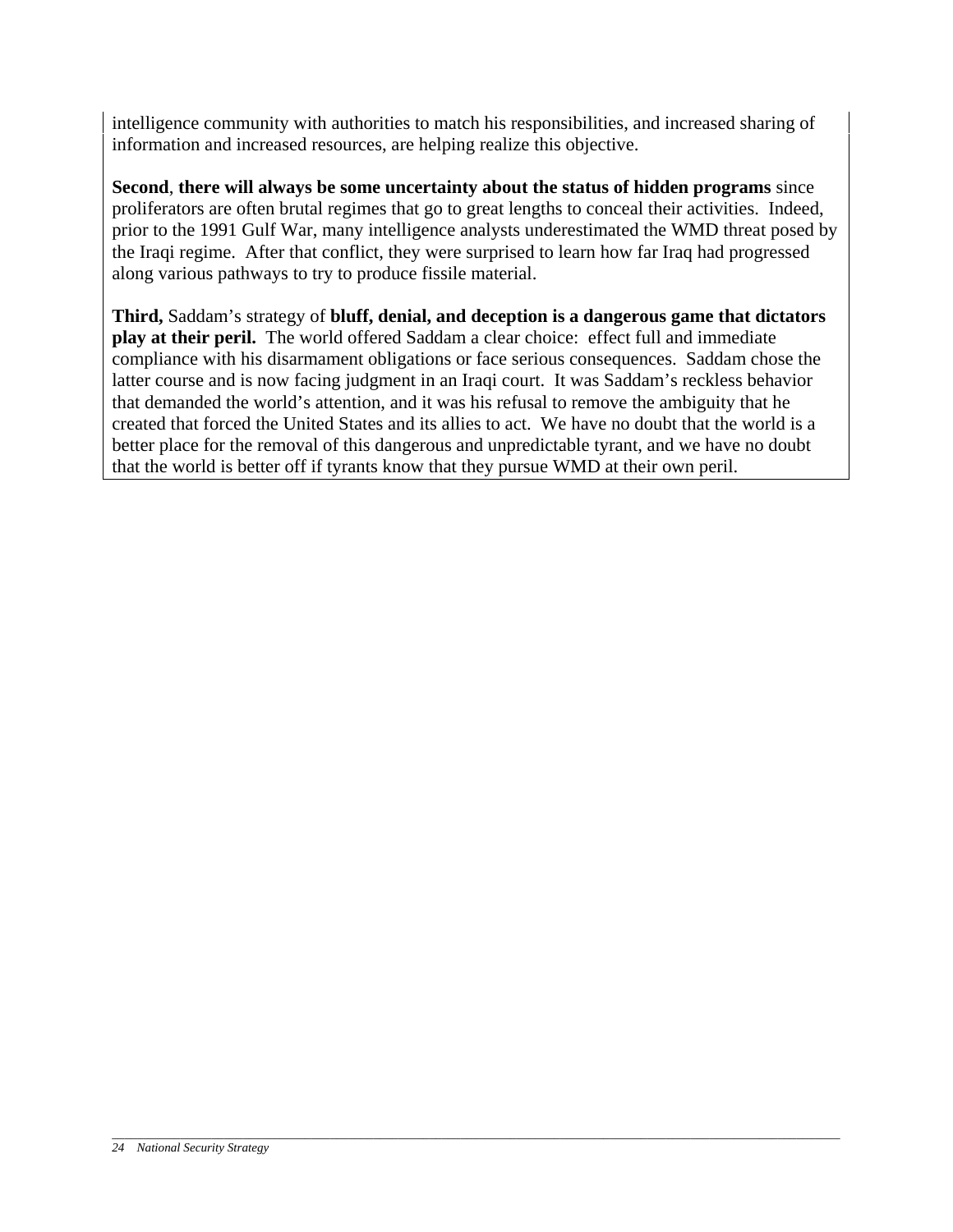# **VI**. **Ignite a New Era of Global Economic Growth through Free Markets and Free Trade**

# **A. Summary of National Security Strategy 2002**

Promoting free and fair trade has long been a bedrock tenet of American foreign policy. Greater economic freedom is ultimately inseparable from political liberty. Economic freedom empowers individuals, and empowered individuals increasingly demand greater political freedom. Greater economic freedom also leads to greater economic opportunity and prosperity for everyone. History has judged the market economy as the single most effective economic system and the greatest antidote to poverty. To expand economic liberty and prosperity, the United States promotes free and fair trade, open markets, a stable financial system, the integration of the global economy, and secure, clean energy development.

# **B. Current Context: Successes and Challenges**

The global economy is more open and free, and many people around the world have seen their lives improve as prosperity and economic integration have increased. The Administration has accomplished much of the economic freedom agenda it set out in 2002:

**Seizing the global initiative**. We have worked to open markets and integrate the global economy through launching the Doha Development Agenda negotiations of the World Trade Organization (WTO). The United States put forward bold and historic proposals to reform global agricultural trade, to eliminate farm export subsidies and reduce tradedistorting support programs, to eliminate all tariffs on consumer and industrial goods, and to open global services markets. When negotiations stalled in 2003, the United States took the initiative to put Doha back on track, culminating in a successful framework agreement reached in Geneva in 2004. As talks proceed, the United States continues to lead the world in advancing bold proposals for economic freedom through open markets. We also have led the way in helping the accessions of new WTO members such as Armenia, Cambodia, Macedonia, and Saudi Arabia.

**Pressing regional and bilateral trade initiatives.** We have used FTAs to open markets, support economic reform and the rule of law, and create new opportunities for American farmers and workers. Since 2001, we have:

- Implemented or completed negotiations for FTAs with **14** countries on **5** continents, and are negotiating agreements with **11** additional countries;
- Partnered with Congress to pass the Central America Free Trade Agreement Dominican Republic (CAFTA-DR), long sought by the leaders of El Salvador, Honduras, Guatemala, Nicaragua, Costa Rica, and Dominican Republic;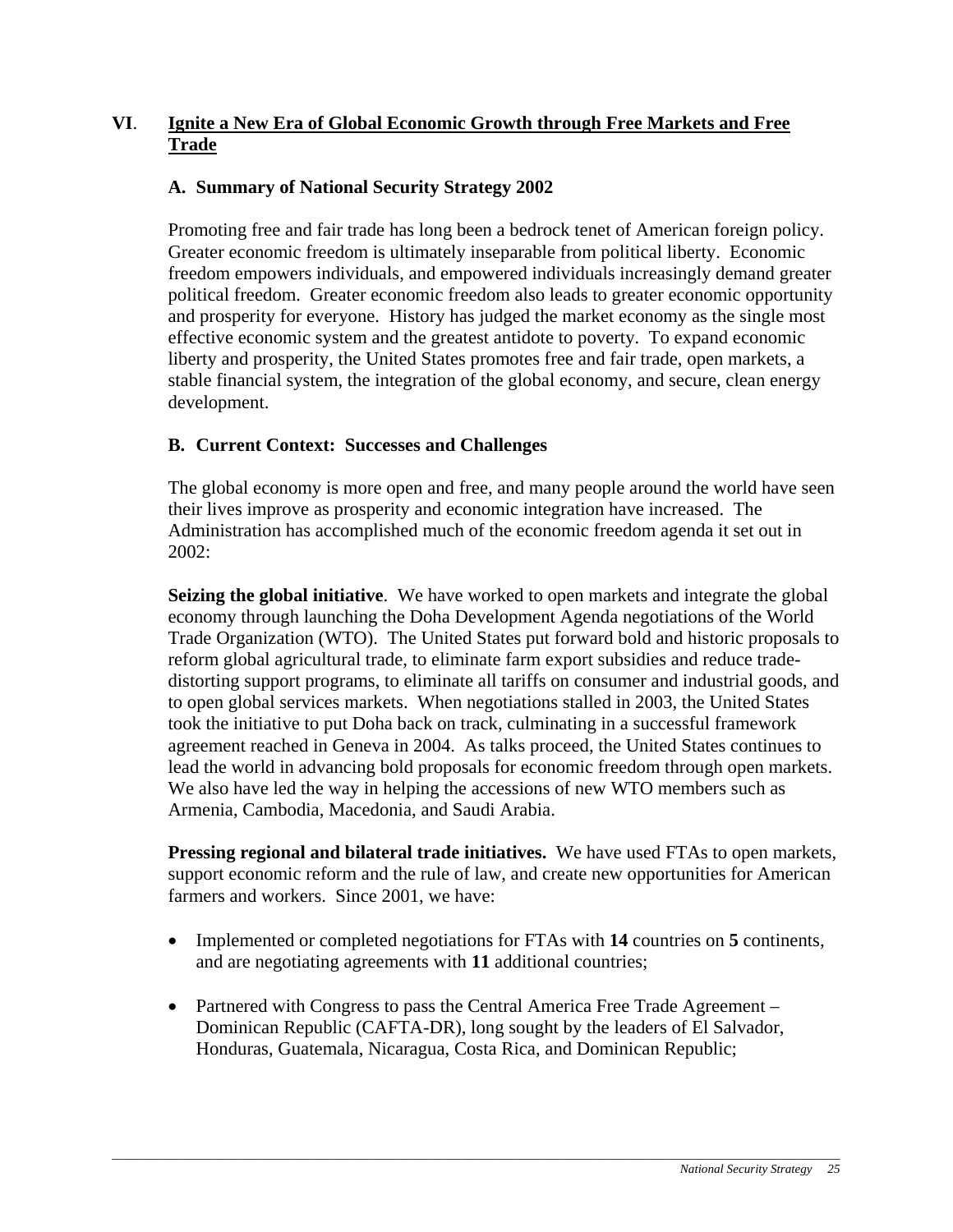- Called in 2003 for the creation of a Middle East Free Trade Area (MEFTA) by 2013 to bring the Middle East into an expanding circle of opportunity;
- Negotiated FTAs with Bahrain, Jordan, Morocco, and Oman to provide a foundation for the MEFTA initiative;
- Launched in 2002 the Enterprise for ASEAN Initiative, which led to the completion of a free trade agreement with Singapore, and the launch of negotiations with Thailand and Malaysia;
- Concluded an FTA with Australia, one of America's strongest allies in the Asia-Pacific region and a major trading partner of the United States; and
- Continued to promote the opportunities of increased trade to sub-Saharan Africa through the African Growth and Opportunity Act (AGOA), and extended opportunity to many other developing countries through the Generalized System of Preferences.

**Pressing for open markets, financial stability, and deeper integration of the world economy.** We have partnered with Europe, Japan, and other major economies to promote structural reforms that encourage growth, stability, and opportunity across the globe. The United States has:

- Gained agreement in the G-7 on the Agenda for Growth, which commits member states to take concrete steps to reform domestic economic systems;
- Worked with other nations that serve as regional and global engines of growth such as India, China, the ROK, Brazil, and Russia – on reforms to open markets and ensure financial stability;
- Urged China to move to a market-based, flexible exchange rate regime a step that would help both China and the global economy; and
- Pressed for reform of the International Financial Institutions to focus on results, fostering good governance and sound policies, and freeing poor countries from unpayable debts.

**Enhancing energy security and clean development**. The Administration has worked with trading partners and energy producers to expand the types and sources of energy, to open markets and strengthen the rule of law, and to foster private investment that can help develop the energy needed to meet global demand. In addition, we have:

• Worked with industrialized and emerging nations on hydrogen, clean coal, and advanced nuclear technologies; and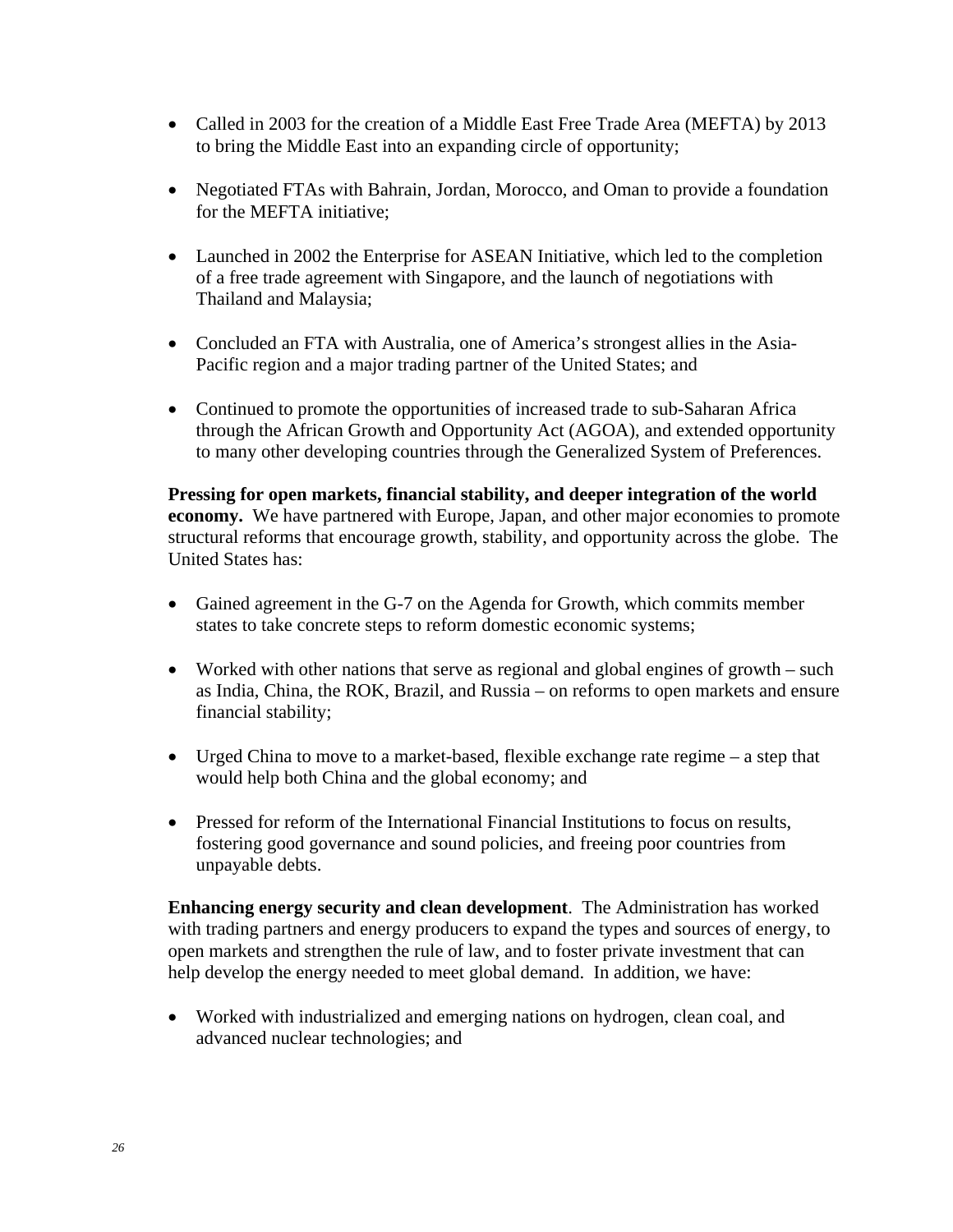• Joined with Australia, China, India, Japan, and the ROK in forming the Asia-Pacific Partnership for Clean Development and Climate to accelerate deployment of clean technologies to enhance energy security, reduce poverty, and reduce pollution.

Several challenges remain:

- Protectionist impulses in many countries put at risk the benefits of open markets and impede the expansion of free and fair trade and economic growth.
- Nations that lack the rule of law are prone to corruption, lack of transparency, and poor governance. These nations frustrate the economic aspirations of their people by failing to promote entrepreneurship, protect intellectual property, or allow their citizens access to vital investment capital.
- Many countries are too dependent upon foreign oil, which is often imported from unstable parts of the world.
- Economic integration spreads wealth across the globe, but also makes local economies more subject to global market conditions.
- Some governments restrict the free flow of capital, subverting the vital role that wise investment can play in promoting economic growth. This denies investments, economic opportunity, and new jobs to the people who need them most.

# **C. The Way Ahead**

Economic freedom is a moral imperative. The liberty to create and build or to buy, sell, and own property is fundamental to human nature and foundational to a free society. Economic freedom also reinforces political freedom. It creates diversified centers of power and authority that limit the reach of government. It expands the free flow of ideas; with increased trade and foreign investment comes exposure to new ways of thinking and living which give citizens more control over their own lives.

To continue extending liberty and prosperity, and to meet the challenges that remain, our strategy going forward involves:

#### **1. Opening markets and integrating developing countries.**

While most of the world affirms in principle the appeal of economic liberty, in practice too many nations hold fast to the false comforts of subsidies and trade barriers. Such distortions of the market stifle growth in developed countries, and slow the escape from poverty in developing countries. Against these short-sighted impulses, the United States promotes the enduring vision of a global economy that welcomes all participants and encourages the voluntary exchange of goods and services based on mutual benefit, not favoritism.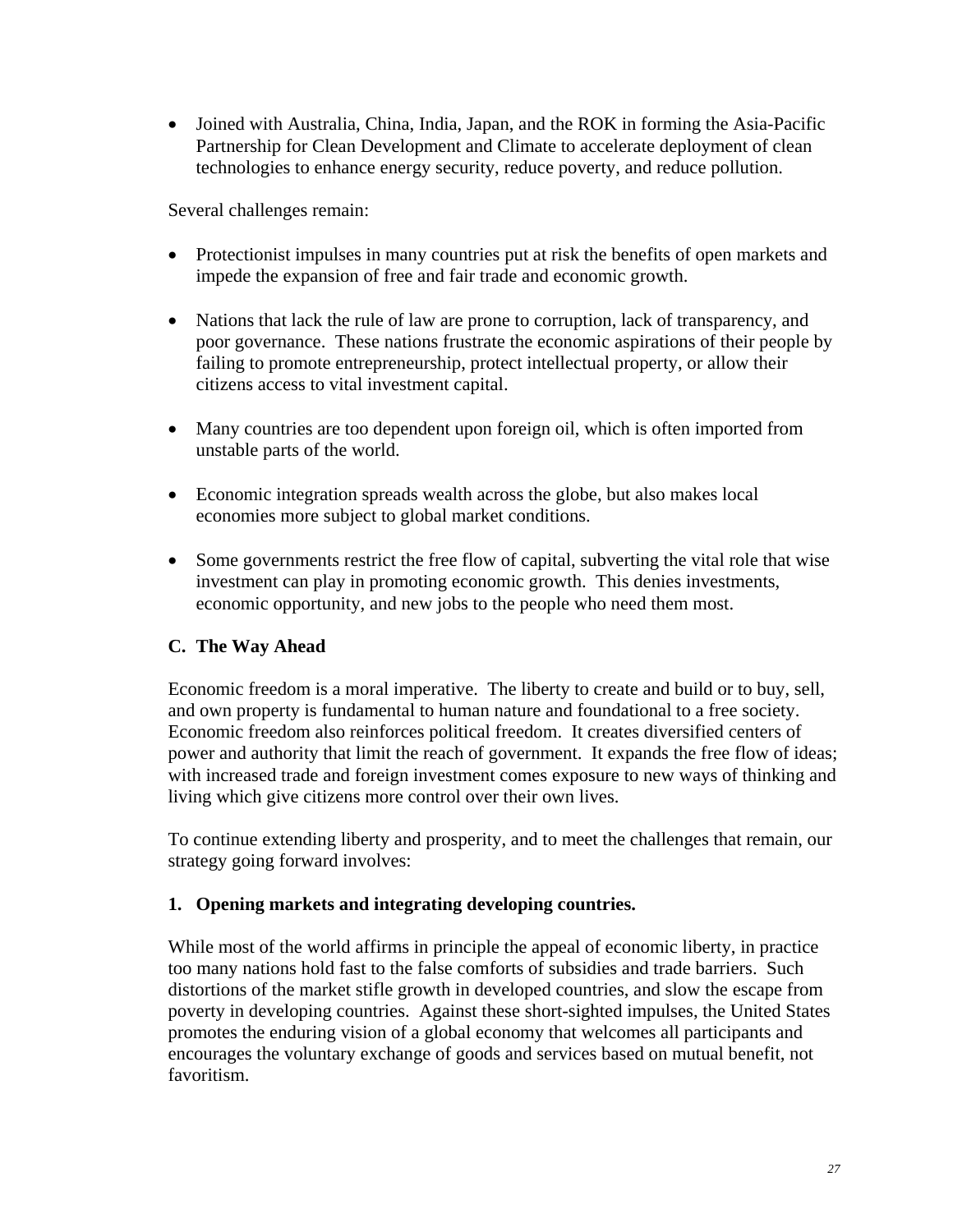We will continue to advance this agenda through the WTO and through bilateral and regional FTAs.

- The United States will seek completion of the Doha Development Agenda negotiations. A successful Doha agreement will expand opportunities for Americans and for others around the world. Trade and open markets will empower citizens in developing countries to improve their lives, while reducing the opportunities for corruption that afflict state-controlled economies.
- We will continue to work with countries such as Russia, Ukraine, Kazakhstan, and Vietnam on the market reforms needed to join the WTO. Participation in the WTO brings opportunities as well as obligations – to strengthen the rule of law and honor the intellectual property rights that sustain the modern knowledge economy, and to remove tariffs, subsidies, and other trade barriers that distort global markets and harm the world's poor.
- We will advance MEFTA by completing and bringing into force FTAs for Bahrain, Oman, and the United Arab Emirates and through other initiatives to expand open trade with and among countries in the region**.**
- In Africa, we are pursuing an FTA with the countries of the Southern African Customs Union: Botswana, Lesotho, Namibia, South Africa, and Swaziland.
- In Asia, we are pursuing FTAs with Thailand, the ROK, and Malaysia. We will also continue to work closely with China to ensure it honors its WTO commitments and protects intellectual property**.**
- In our own hemisphere, we will advance the vision of a free trade area of the Americas by building on North American Free Trade Agreement, CAFTA-DR, and the FTA with Chile. We will complete and bring into force FTAs with Colombia, Peru, Ecuador, and Panama.

# **2. Opening, integrating, and diversifying energy markets to ensure energy independence.**

Most of the energy that drives the global economy comes from fossil fuels, especially petroleum. The United States is the world's third largest oil producer, but we rely on international sources to supply more than 50 percent of our needs. Only a small number of countries make major contributions to the world's oil supply.

The world's dependence on these few suppliers is neither responsible nor sustainable over the long term. The key to ensuring our energy security is *diversity* in the regions from which energy resources come and in the types of energy resources on which we rely.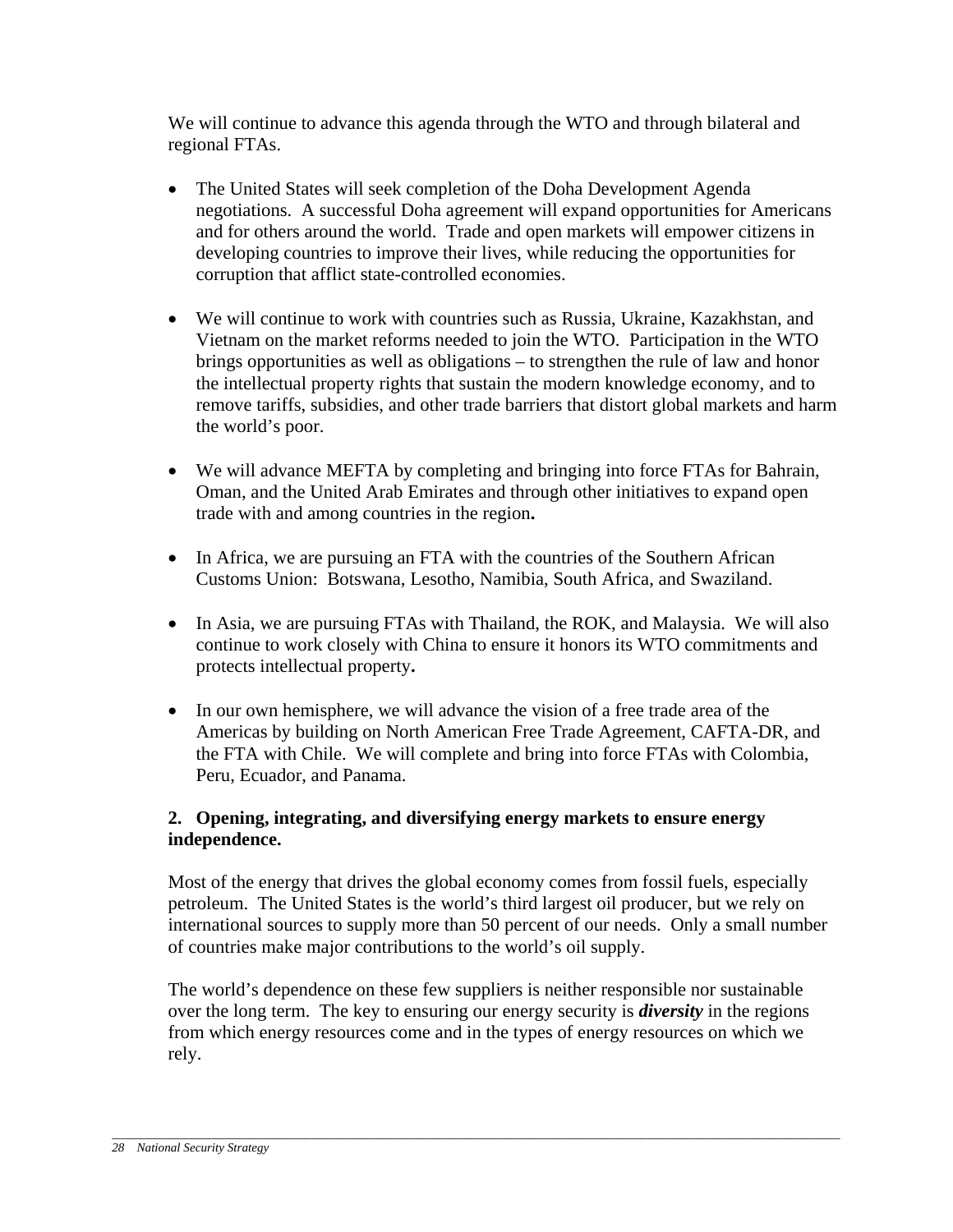- The Administration will work with resource-rich countries to increase their openness, transparency, and rule of law. This will promote effective democratic governance and attract the investment essential to developing their resources and expanding the range of energy suppliers.
- We will build the Global Nuclear Energy Partnership to work with other nations to develop and deploy advanced nuclear recycling and reactor technologies. This initiative will help provide reliable, emission-free energy with less of the waste burden of older technologies and without making available separated plutonium that could be used by rogue states or terrorists for nuclear weapons. These new technologies will make possible a dramatic expansion of safe, clean nuclear energy to help meet the growing global energy demand.
- We will work with international partners to develop other transformational technologies such as clean coal and hydrogen. Through projects like our FutureGen initiative, we seek to turn our abundant domestic coal into emissions-free sources of electricity and hydrogen, providing our economies increased power with decreased emissions.
- On the domestic front, we are investing in zero-emission coal-fired plants; revolutionary solar and wind technologies; clean, safe nuclear energy; and cuttingedge methods of producing ethanol.

Our comprehensive energy strategy puts a priority on reducing our reliance on foreign energy sources. Diversification of energy sources also will help alleviate the "petroleum curse" – the tendency for oil revenues to foster corruption and prevent economic growth and political reform in some oil-producing states. In too many such nations, ruling elites enrich themselves while denying the people the benefits of their countries' natural wealth. In the worst cases, oil revenues fund activities that destabilize their regions or advance violent ideologies. Diversifying the suppliers within and across regions reduces opportunities for corruption and diminishes the leverage of irresponsible rulers.

# **3. Reforming the International Financial System to Ensure Stability and Growth**

In our interconnected world, stable and open financial markets are an essential feature of a prosperous global economy. We will work to improve the stability and openness of markets by:

- **Promoting Growth-Oriented Economic Policies Worldwide**. Sound policies in the United States have helped drive much international growth. We cannot be the only source of strength, however. We will work with the world's other major economies, including the EU and Japan, to promote structural reforms that open their markets and increase productivity in their nations and across the world.
- **Encouraging Adoption of Flexible Exchange Rates and Open Markets for Financial Services**. The United States will help emerging economies make the

*\_\_\_\_\_\_\_\_\_\_\_\_\_\_\_\_\_\_\_\_\_\_\_\_\_\_\_\_\_\_\_\_\_\_\_\_\_\_\_\_\_\_\_\_\_\_\_\_\_\_\_\_\_\_\_\_\_\_\_\_\_\_\_\_\_\_\_\_\_\_\_\_\_\_\_\_\_\_\_\_\_\_\_\_\_\_\_\_\_\_\_\_\_\_\_\_\_\_\_\_\_\_\_\_\_\_\_\_\_\_\_\_\_\_\_\_\_*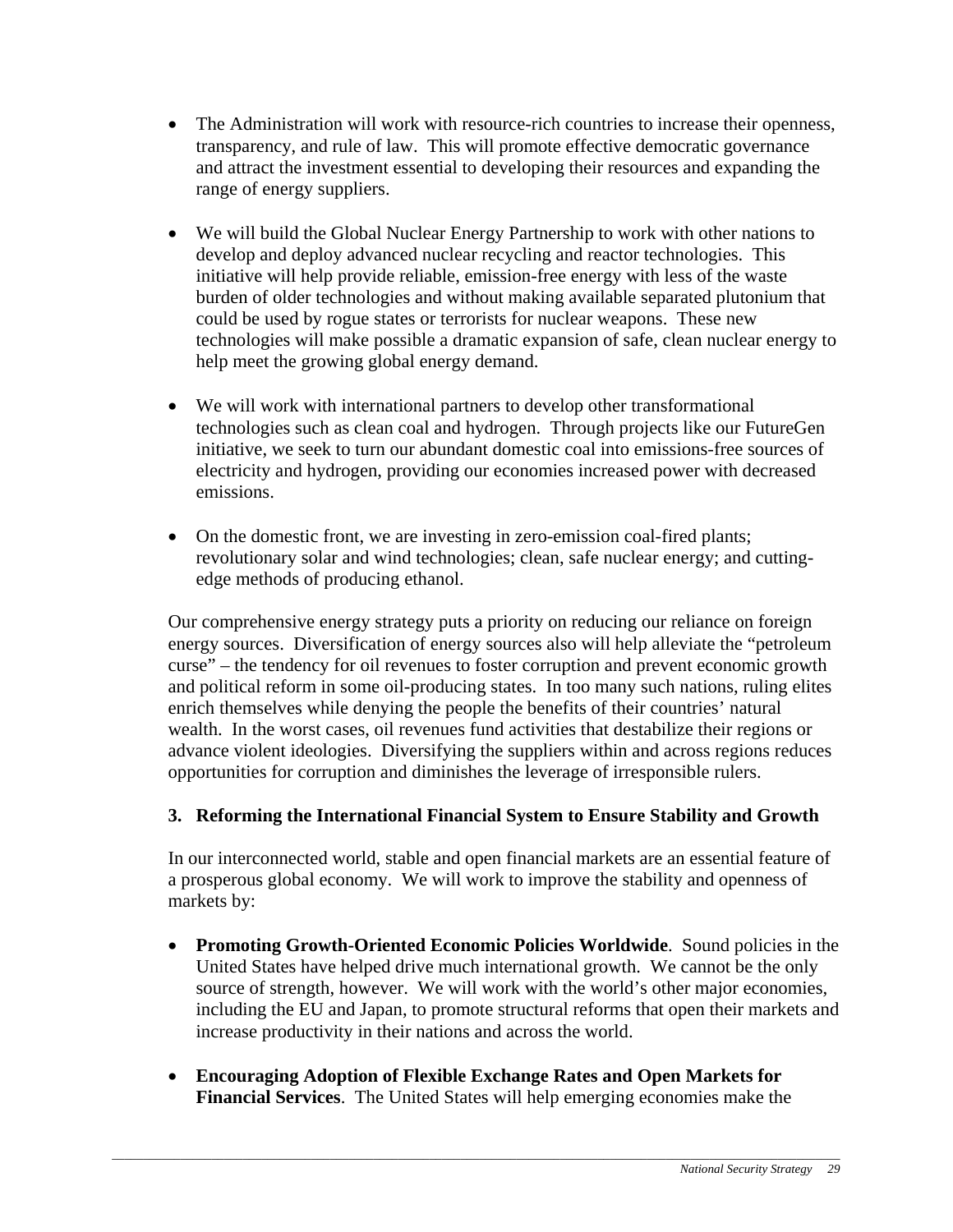transition to the flexible exchange rates appropriate for major economies. In particular, we will continue to urge China to meet its own commitment to a marketbased, flexible exchange rate regime. We will also promote more open financial service markets, which encourage stable and sound financial practices.

- **Strengthening International Financial Institutions**. At the dawn of a previous era 6 decades ago, the United States championed the creation of the World Bank and the International Monetary Fund (IMF). These institutions were instrumental in the development of the global economy and an expansion of prosperity unprecedented in world history. They remain vital today, but must adapt to new realities:
	- For the World Bank and regional development banks, we will encourage greater emphasis on investments in the private sector. We will urge more consideration of economic freedom, governance, and measurable results in allocating funds. We will promote an increased use of grants to relieve the burden of unsustainable debt.
	- For the IMF, we will seek to refocus it on its core mission: international financial stability. This means strengthening the IMF's ability to monitor the financial system to prevent crises before they happen. If crises occur, the IMF's response must reinforce each country's responsibility for its own economic choices. A refocused IMF will strengthen market institutions and market discipline over financial decisions, helping to promote a stable and prosperous global economy. By doing so, over time markets and the private sector can supplant the need for the IMF to perform in its current role.
- **Building Local Capital Markets and the Formal Economy in the Developing World**. The first place that small businesses in developing countries turn to for resources is their own domestic markets. Unfortunately, in too many countries these resources are unavailable due to weak financial systems, a lack of property rights, and the diversion of economic activity away from the formal economy into the black market. The United States will work with these countries to develop and strengthen local capital markets and reduce the black market. This will provide more resources to helping the public sector govern effectively and the private sector grow and prosper.
- **Creating a More Transparent, Accountable, and Secure International Financial System**. The United States has worked with public and private partners to help secure the international financial system against abuse by criminals, terrorists, money launderers, and corrupt political leaders. We will continue to use international venues like the Financial Action Task Force to ensure that this global system is transparent and protected from abuse by tainted capital. We must also develop new tools that allow us to detect, disrupt, and isolate rogue financial players and gatekeepers.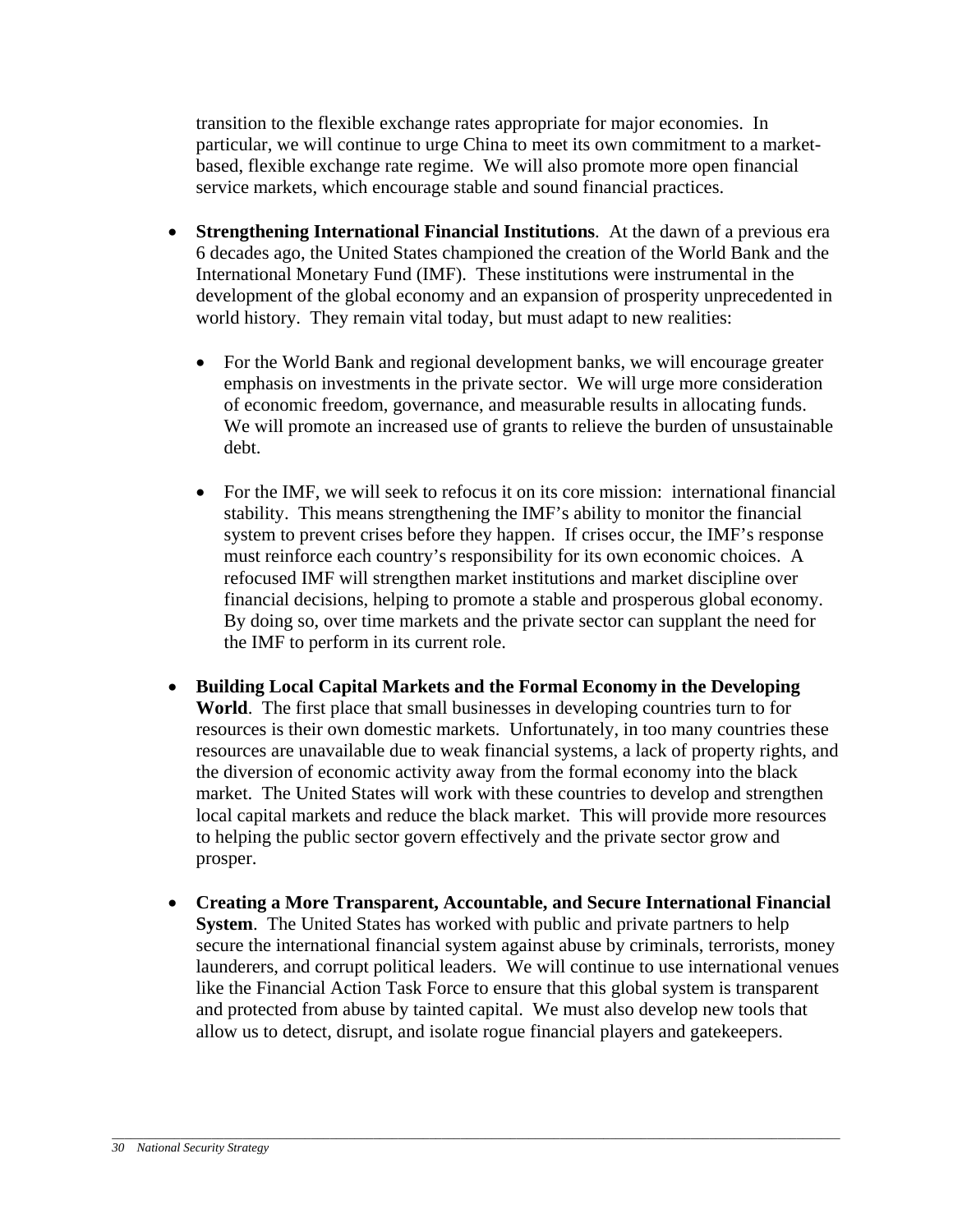# **VII**. **[Expand the Circle of Development by Opening Societies and Building the](http://www.whitehouse.gov/nsc/nss7.html)  [Infrastructure of Democracy](http://www.whitehouse.gov/nsc/nss7.html)**

# **A. Summary of National Security Strategy 2002**

Helping the world's poor is a strategic priority and a moral imperative. Economic development, responsible governance, and individual liberty are intimately connected. Past foreign assistance to corrupt and ineffective governments failed to help the populations in greatest need. Instead, it often impeded democratic reform and encouraged corruption. The United States must promote development programs that achieve measurable results – rewarding reforms, encouraging transparency, and improving people's lives. Led by the United States, the international community has endorsed this approach in the Monterrey Consensus.

# **B. Current Context: Successes and Challenges**

The United States has improved the lives of millions of people and transformed the practice of development by adopting more effective policies and programs.

- **Advancing Development and Reinforcing Reform**. The Administration pioneered a revolution in development strategy with the Millennium Challenge Account program, rewarding countries that govern justly, invest in their people, and foster economic freedom. The program is based on the principle that each nation bears the responsibility for its own development. It offers governments the opportunity and the means to undertake transformational change by designing their own reform and development programs, which are then funded through the Millennium Challenge Corporation (MCC). The MCC has approved over \$1.5 billion for compacts in eight countries, is working with over a dozen other countries on compacts, and has committed many smaller grants to other partner countries.
- **Turning the Tide Against AIDS and Other Infectious Diseases.** The President's Emergency Plan for AIDS Relief is an unprecedented, 5-year, \$15 billion effort. Building on the success of pioneering programs in Africa, we have launched a major initiative that will prevent 7 million new infections, provide treatment to 2 million infected individuals, and care for 10 million AIDS orphans and others affected by the disease. We have launched a \$1.2 billion, 5-year initiative to reduce malaria deaths by 50 percent in at least 15 targeted countries. To mobilize other nations and the private sector, the United States pioneered the creation of the Global Fund to Fight HIV/AIDS, Tuberculosis, and Malaria. We are the largest donor to the Fund and have already contributed over \$1.4 billion.
- **Promoting Debt Sustainability and a Path Toward Private Capital Markets.** The Administration has sought to break the burden of debt that traps many poor countries by encouraging international financial institutions to provide grants instead of loans to low-income nations. With the United Kingdom, we spearheaded the G-8 initiative to provide 100 percent multilateral debt relief to qualifying Heavily Indebted Poor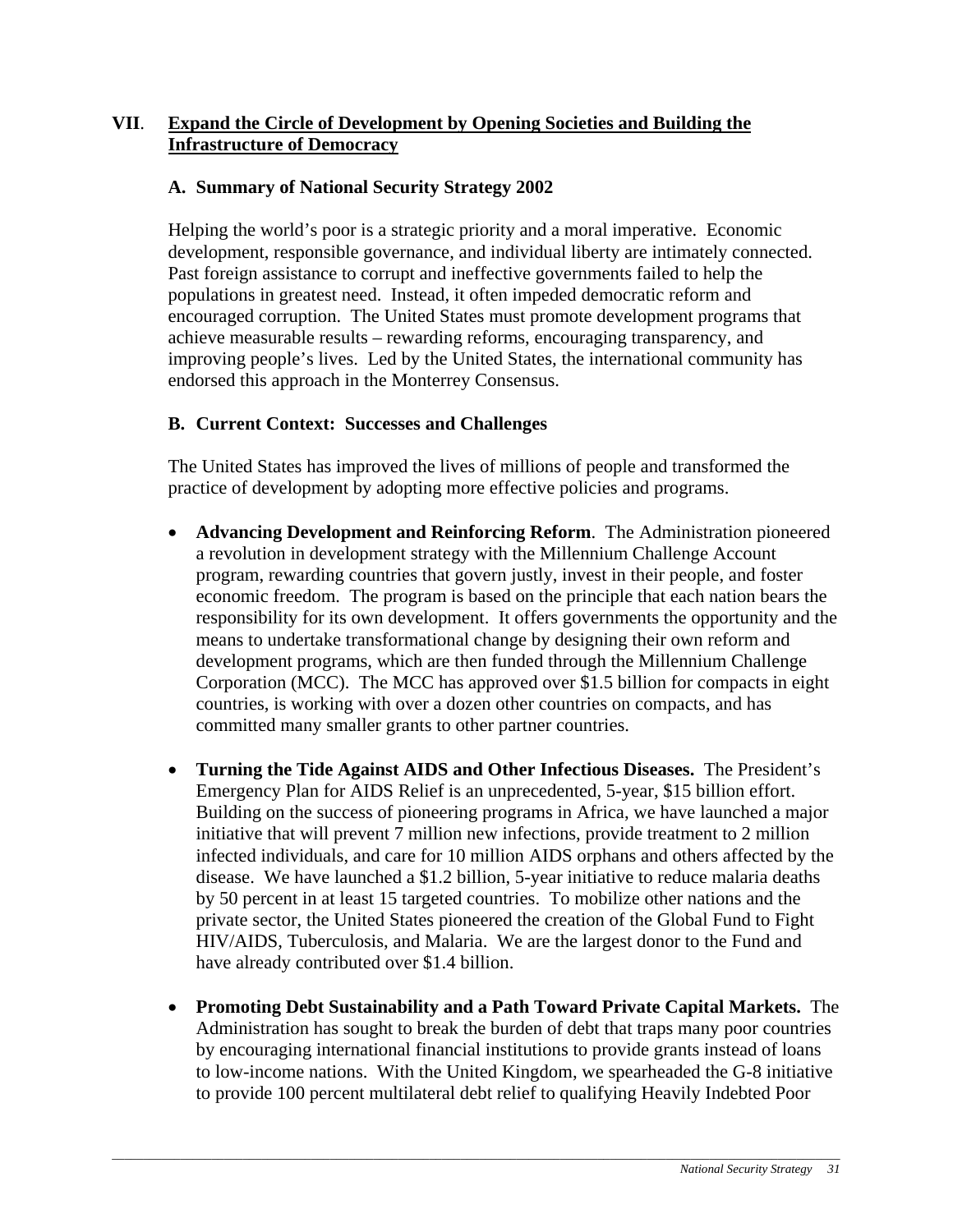Countries. Reducing debt to sustainable levels allows countries to focus on immediate development challenges. In the long run, reducing debt also opens access to private capital markets which foster sound policies and long-term growth.

- **Addressing Urgent Needs and Investing in People.** The United States leads the world in providing food relief. We launched the Initiative to End Hunger in Africa, using science, technology, and market incentives to increase the productivity of African farmers. We launched a 3-year, \$900 million initiative to provide clean water to the poor. We have tripled basic education assistance through programs such as the Africa Education Initiative, which will train teachers and administrators, build schools, buy textbooks, and expand opportunities inside and outside the classroom.
- **Unleashing the Power of the Private Sector.** The Administration has sought to multiply the impact of our development assistance through initiatives such as the Global Development Alliance, which forges partnerships with the private sector to advance development goals, and Volunteers for Prosperity, which enlists some of our Nation's most capable professionals to serve strategically in developing nations.
- **Fighting Corruption and Promoting Transparency.** Through multilateral efforts like the G-8 Transparency Initiative and our policy of denying corrupt foreign officials entry into the United States, we are helping ensure that organized crime and parasitic rulers do not choke off the benefits of economic assistance and growth.

We have increased our overall development assistance spending by 97 percent since 2000. In all of these efforts, the United States has sought concrete measures of success. Funding is a means, not the end. We are giving more money to help the world's poor, and giving it more effectively.

Many challenges remain, including:

- Helping millions of people in the world who continue to suffer from poverty and disease;
- Ensuring that the delivery of assistance reinforces good governance and sound economic policies; and
- Building the capacity of poor countries to take ownership of their own development strategies.

# **C. The Way Ahead**

America's national interests and moral values drive us in the same direction: to assist the world's poor citizens and least developed nations and help integrate them into the global economy. We have accomplished many of the goals laid out in the 2002 National Security Strategy. Many of the new initiatives we launched in the last 4 years are now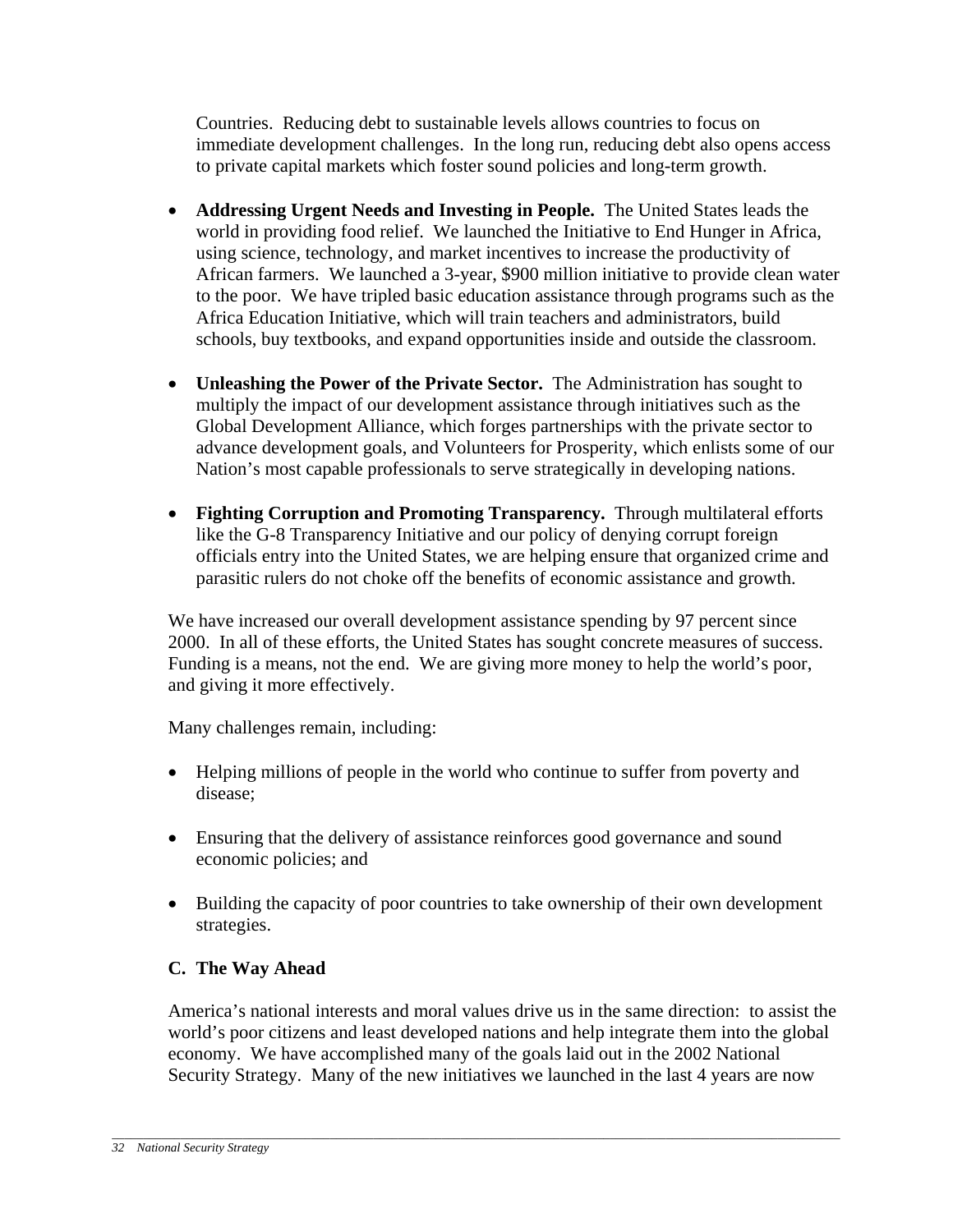fully operating to help the plight of the world's least fortunate. We will persevere on this path.

Development reinforces diplomacy and defense, reducing long-term threats to our national security by helping to build stable, prosperous, and peaceful societies. Improving the way we use foreign assistance will make it more effective in strengthening responsible governments, responding to suffering, and improving people's lives.

### **1. Transformational Diplomacy and Effective Democracy**

Transformational diplomacy means working with our many international partners to build and sustain democratic, well-governed states that will respond to the needs of their citizens and conduct themselves responsibly in the international system. Long-term development must include encouraging governments to make wise choices and assisting them in implementing those choices. We will encourage and reward good behavior rather than reinforce negative behavior. Ultimately it is the countries themselves that must decide to take the necessary steps toward development, yet we will help advance this process by creating external incentives for governments to reform themselves.

Effective economic development advances our national security by helping promote responsible sovereignty, not permanent dependency. Weak and impoverished states and ungoverned areas are not only a threat to their people and a burden on regional economies, but are also susceptible to exploitation by terrorists, tyrants, and international criminals. We will work to bolster threatened states, provide relief in times of crisis, and build capacity in developing states to increase their progress.

#### **2. Making Foreign Assistance More Effective**

The Administration has created the new position of Director of Foreign Assistance (DFA) in the State Department. The DFA will serve concurrently as Administrator of U.S. Agency for International Development (USAID), a position that will continue to be at the level of Deputy Secretary, and will have, consistent with existing legal requirements, authority over all State Department and USAID foreign assistance. This reorganization will create a more unified and rational structure that will more fully align assistance programs in State and USAID, increase the effectiveness of these programs for recipient countries, and ensure that we are being the best possible stewards of taxpayer dollars. And it will focus our foreign assistance on promoting greater ownership and responsibility on the part of host nations and their citizens.

With this new authority, the DFA/Administrator will develop a coordinated foreign assistance strategy, including 5-year, country-specific assistance strategies and annual country-specific assistance operational plans. The DFA/Administrator also will provide guidance for the assistance delivered through other entities of the United States Government, including the MCC and the Office of the Global AIDS Coordinator.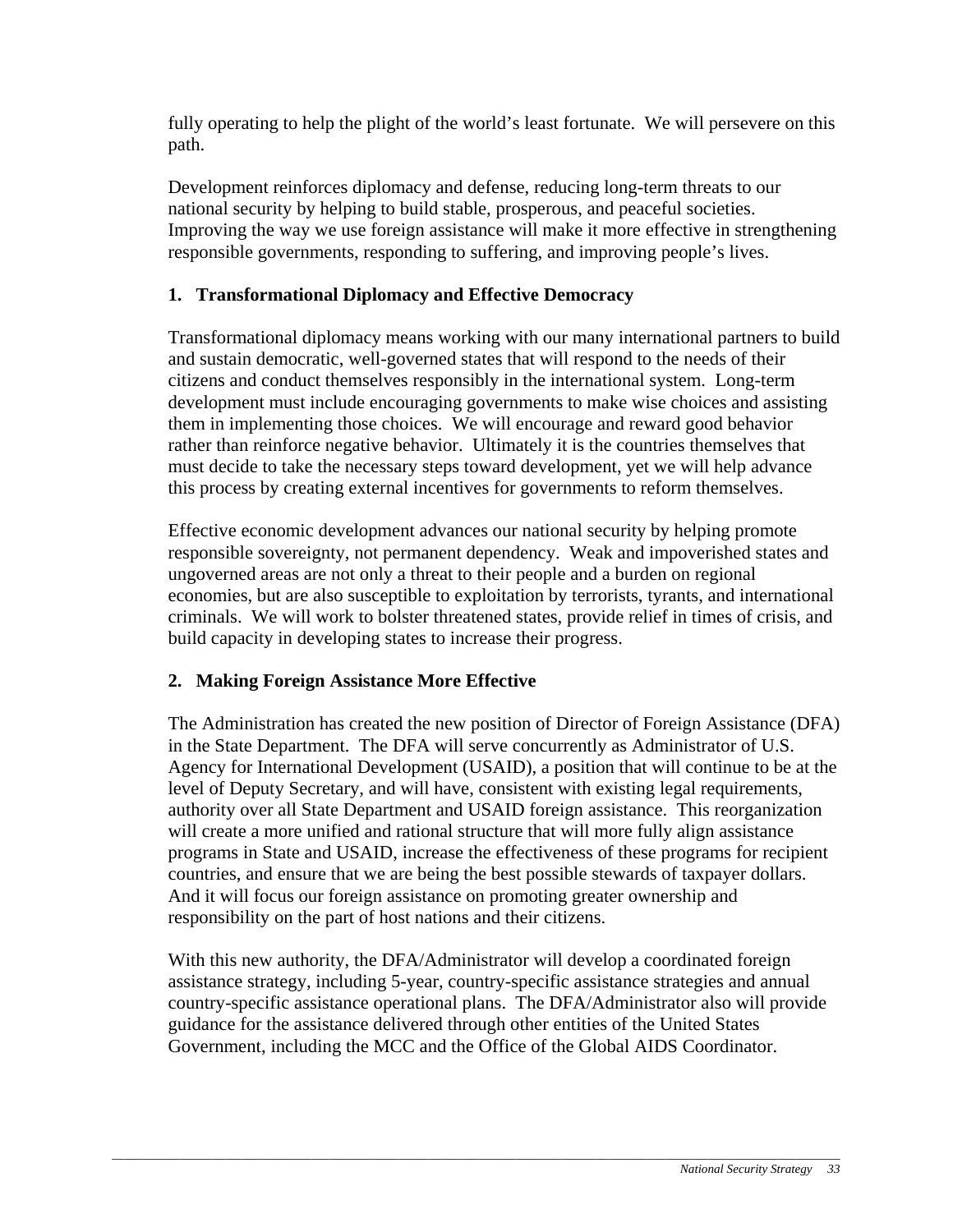To ensure the best stewardship of our foreign assistance, the United States will:

- Distinguish among the different challenges facing different nations and address those challenges with tools appropriate for each country's stage of development;
- Encourage and reward good government and economic reform, both bilaterally and through the multilateral institutions such as international financial institutions, the G-8, and the Asia-Pacific Economic Cooperation (APEC);
- Engage the private sector to help solve development problems;
- Promote graduation from economic aid dependency with the ultimate goal of ending assistance;
- Build trade capacity to enable the poorest countries to enter into the global trade system; and
- Empower local leaders to take responsibility for their country's development.

Our assistance efforts will also highlight and build on the lessons learned from successful examples of wise development and economic policy choices, such as the ROK, Taiwan, Ireland, Poland, Slovakia, Chile, and Botswana.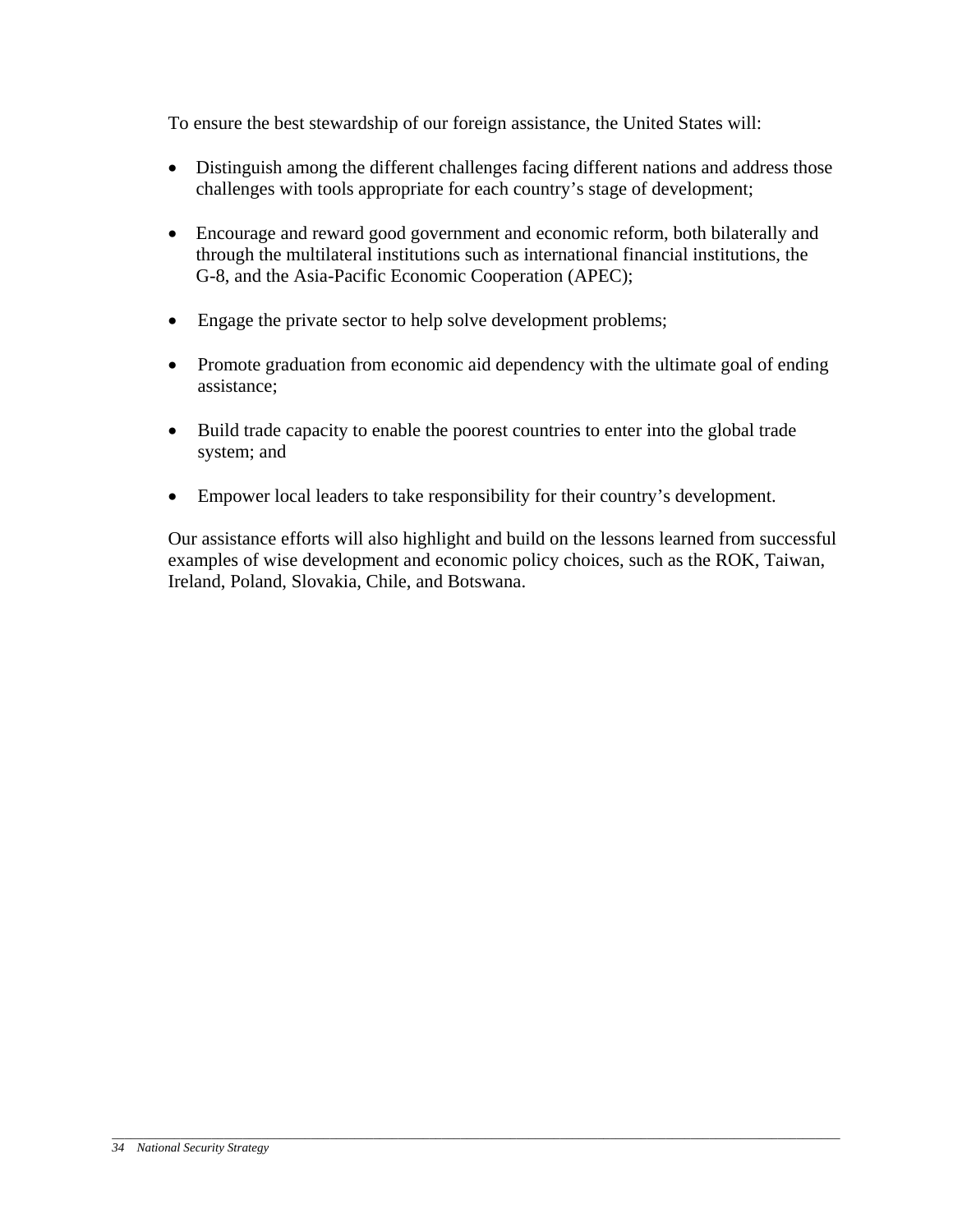# **VIII**. **[Develop Agendas for Cooperative Action with the Other Main Centers of Global](http://www.whitehouse.gov/nsc/nss8.html)  [Power](http://www.whitehouse.gov/nsc/nss8.html)**

# **A. Summary of National Security Strategy 2002**

Relations with the most powerful countries in the world are central to our national security strategy. Our priority is pursuing American interests within cooperative relationships, particularly with our oldest and closest friends and allies. At the same time, we must seize the opportunity – unusual in historical terms – of an absence of fundamental conflict between the great powers. Another priority, therefore, is preventing the reemergence of the great power rivalries that divided the world in previous eras. New times demand new approaches, flexible enough to permit effective action even when there are reasonable differences of opinions among friends, yet strong enough to confront the challenges the world faces.

#### **B. Current Context: Successes and Challenges**

The United States has enjoyed unprecedented levels of cooperation on many of its highest national security priorities:

- The global coalition against terror has grown and deepened, with extensive cooperation and common resolve. The nations that have partnered with us in Afghanistan and Iraq have developed capabilities that can be applied to other challenges.
- We have joined with other nations around the world as well as numerous multilateral organizations to improve the capability of all nations to defend their homelands against terrorists and transnational criminals.
- We have achieved extraordinary coordination among historic rivals in pressing the DPRK to abandon its nuclear program.
- We have partnered with European allies and international institutions to pressure Iran to honor its non-proliferation commitments.
- The North Atlantic Treaty Organization (NATO) is transforming itself to meet current threats and is playing a leading role in stabilizing the Balkans and Afghanistan, as well as training the Iraqi military leadership to address its security challenges.
- We have set aside decades of mistrust and put relations with India, the world's most populous democracy, on a new and fruitful path.

At the same time, America's relations with other nations have been strong enough to withstand differences and candid exchanges of views.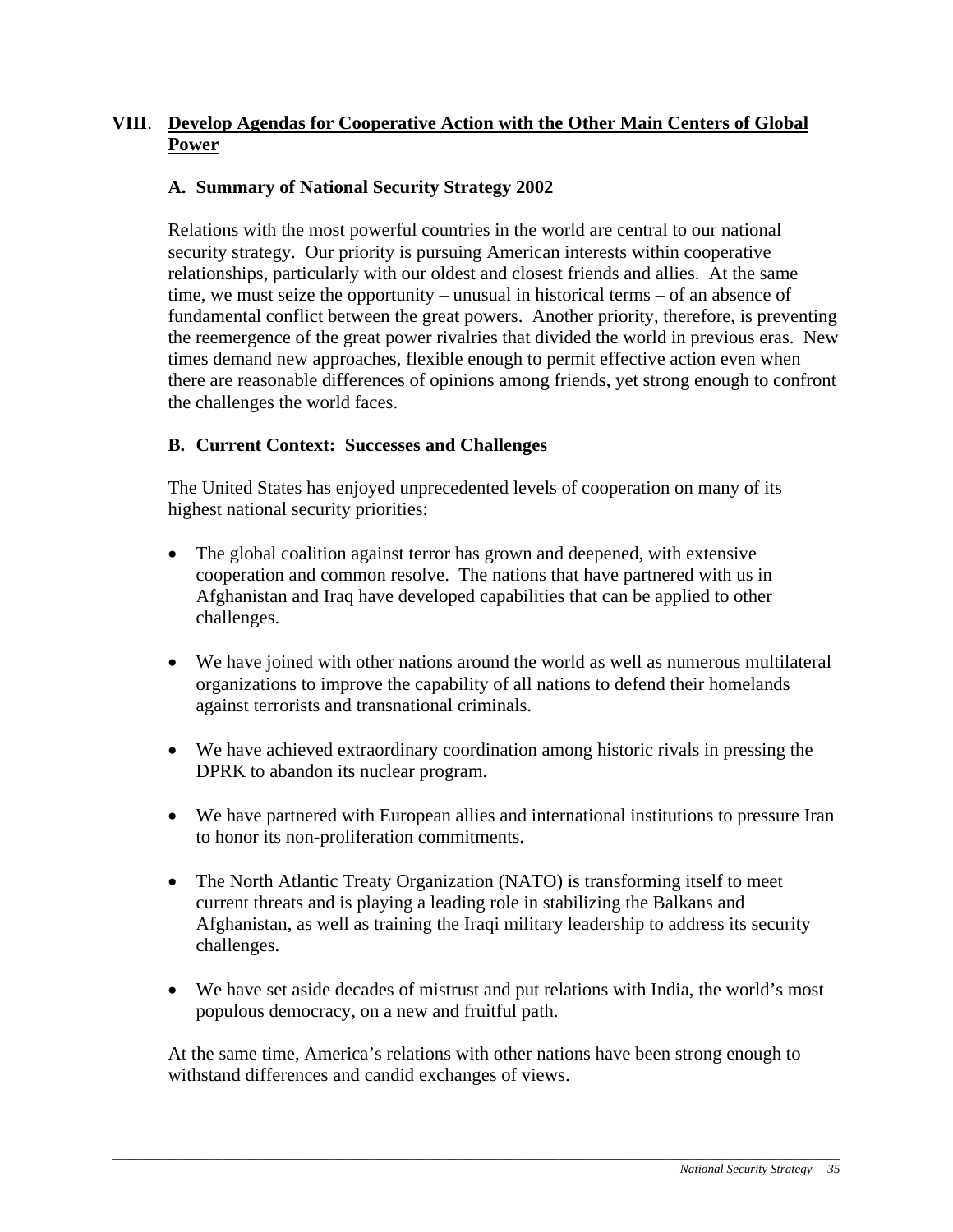- Some of our oldest and closest friends disagreed with U.S. policy in Iraq. There are ongoing and serious debates with our allies about how best to address the unique and evolving nature of the global terrorist threat.
- We have disagreed on the steps to reduce agricultural subsidies and achieve success in the WTO Doha Round of trade negotiations. We have also faced challenges in forging consensus with other major nations on the most effective measures to protect the environment.

#### **C. The Way Ahead**

The struggle against militant Islamic radicalism is the great ideological conflict of the early years of the  $21<sup>st</sup>$  century and finds the great powers all on the same side – opposing the terrorists. This circumstance differs profoundly from the ideological struggles of the  $20<sup>th</sup>$  century, which saw the great powers divided by ideology as well as by national interest.

The potential for great power consensus presents the United States with an extraordinary opportunity. Yet certain challenges must be overcome. Some nations differ with us on the appropriate pace of change. Other nations provide rhetorical support for free markets and effective democracy but little action on freedom's behalf.

Five principles undergird our strategy for relations with the main centers of global power.

- First, these relations must be set in their proper context. Bilateral policies that ignore regional and global realities are unlikely to succeed.
- Second, these relations must be supported by appropriate institutions, regional and global, to make cooperation more permanent, effective, and wide-reaching. Where existing institutions can be reformed to meet new challenges, we, along with our partners, must reform them. Where appropriate institutions do not exist, we, along with our partners, must create them.
- Third, we cannot pretend that our interests are unaffected by states' treatment of their own citizens. America's interest in promoting effective democracies rests on an historical fact: states that are governed well are most inclined to behave well. We will encourage all our partners to expand liberty, and to respect the rule of law and the dignity of the individual, as the surest way to advance the welfare of their people and to cement close relations with the United States.
- Fourth, while we do not seek to dictate to other states the choices they make, we do seek to influence the calculations on which these choices are based. We also must hedge appropriately in case states choose unwisely.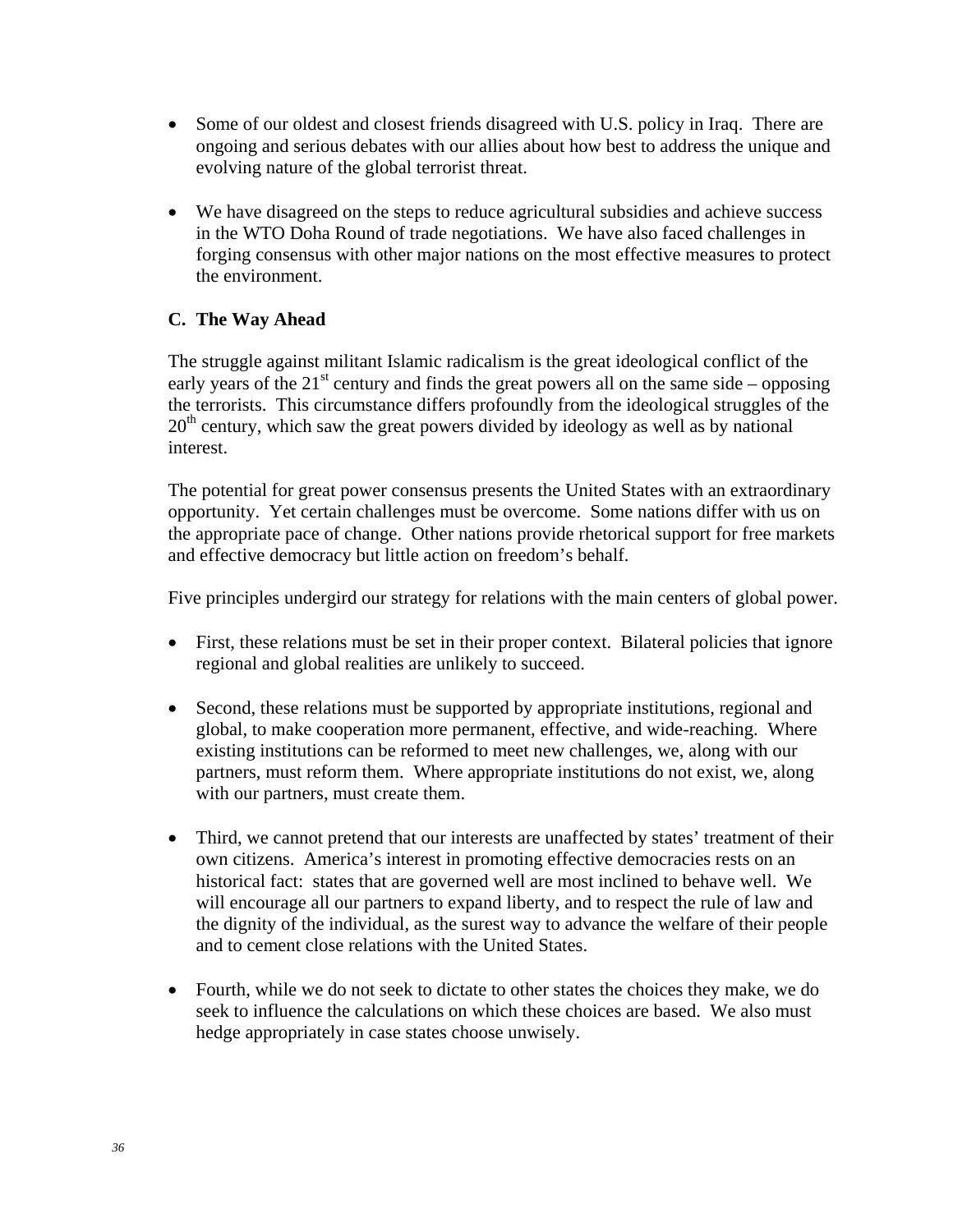• Fifth, we must be prepared to act alone if necessary, while recognizing that there is little of lasting consequence that we can accomplish in the world without the sustained cooperation of our allies and partners.

# **1. The Western Hemisphere**

These principles guide our relations within our own Hemisphere, the frontline of defense of American national security. Our goal remains a hemisphere fully democratic, bound together by good will, security cooperation, and the opportunity for all our citizens to prosper. Tyrants and those who would follow them belong to a different era and must not be allowed to reverse the progress of the last two decades. Countries in the Hemisphere must be helped to the path of sustained political and economic development. The deceptive appeal of anti-free market populism must not be allowed to erode political freedoms and trap the Hemisphere's poorest in cycles of poverty. If America's nearest neighbors are not secure and stable, then Americans will be less secure.

Our strategy for the Hemisphere begins with deepening key relationships with Canada and Mexico, a foundation of shared values and cooperative policies that can be extended throughout the region. We must continue to work with our neighbors in the Hemisphere to reduce illegal immigration and promote expanded economic opportunity for marginalized populations. We must also solidify strategic relationships with regional leaders in Central and South America and the Caribbean who are deepening their commitment to democratic values. And we must continue to work with regional partners to make multilateral institutions like the OAS and the Inter-American Development Bank more effective and better able to foster concerted action to address threats that may arise to the region's stability, security, prosperity, or democratic progress. Together, these partnerships can advance our four strategic priorities for the region: bolstering security, strengthening democratic institutions, promoting prosperity, and investing in people.

# **2. Africa**

Africa holds growing geo-strategic importance and is a high priority of this Administration. It is a place of promise and opportunity, linked to the United States by history, culture, commerce, and strategic significance. Our goal is an African continent that knows liberty, peace, stability, and increasing prosperity.

Africa's potential has in the past been held hostage by the bitter legacy of colonial misrule and bad choices by some African leaders. The United States recognizes that our security depends upon partnering with Africans to strengthen fragile and failing states and bring ungoverned areas under the control of effective democracies.

Overcoming the challenges Africa faces requires partnership, not paternalism. Our strategy is to promote economic development and the expansion of effective, democratic governance so that African states can take the lead in addressing African challenges. Through improved governance, reduced corruption, and market reforms, African nations can lift themselves toward a better future. We are committed to working with African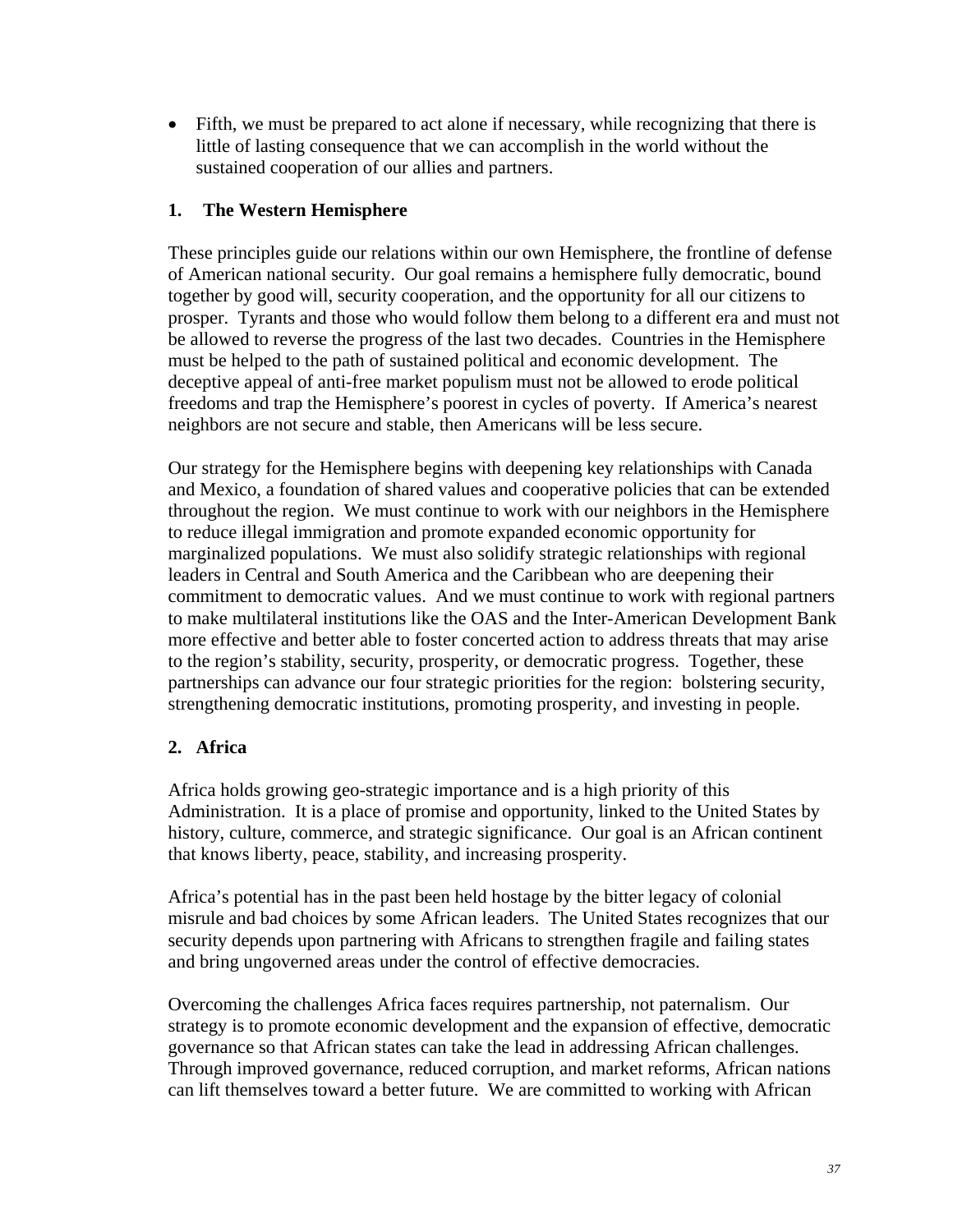nations to strengthen their domestic capabilities and the regional capacity of the AU to support post-conflict transformations, consolidate democratic transitions, and improve peacekeeping and disaster responses.

# **3. Middle East**

The Broader Middle East continues to command the world's attention. For too long, too many nations of the Middle East have suffered from a freedom deficit. Repression has fostered corruption, imbalanced or stagnant economies, political resentments, regional conflicts, and religious extremism. These maladies were all cloaked by an illusion of stability. Yet the peoples of the Middle East share the same desires as people in the rest of the world: liberty, opportunity, justice, order, and peace. These desires are now being expressed in movements for reform. The United States is committed to supporting the efforts of reformers to realize a better life for themselves and their region.

We seek a Middle East of independent states, at peace with each other, and fully participating in an open global market of goods, services, and ideas. We are seeking to build a framework that will allow Israel and the Palestinian territories to live side by side in peace and security as two democratic states. In the wider region, we will continue to support efforts for reform and freedom in traditional allies such as Egypt and Saudi Arabia. Tyrannical regimes such as Iran and Syria that oppress at home and sponsor terrorism abroad know that we will continue to stand with their people against their misrule. And in Iraq, we will continue to support the Iraqi people and their historic march from tyranny to effective democracy. We will work with the freely elected, democratic government of Iraq – our new partner in the War on Terror – to consolidate and expand freedom, and to build security and lasting stability.

# **4. Europe**

The North Atlantic Treaty Organization remains a vital pillar of U.S. foreign policy. The Alliance has been strengthened by expanding its membership and now acts beyond its borders as an instrument for peace and stability in many parts of the world. It has also established partnerships with other key European states, including Russia, Ukraine, and others, further extending NATO's historic transformation. The internal reform of NATO structures, capabilities, and procedures must be accelerated to ensure that NATO is able to carry out its missions effectively. The Alliance's door will also remain open to those countries that aspire for membership and meet NATO standards. Further, NATO must deepen working relationships between and across institutions, as it is doing with the EU, and as it also could do with new institutions. Such relationships offer opportunities for enhancing the distinctive strengths and missions of each organization.

Europe is home to some of our oldest and closest allies. Our cooperative relations are built on a sure foundation of shared values and interests. This foundation is expanding and deepening with the ongoing spread of effective democracies in Europe, and must expand and deepen still further if we are to reach the goal of a Europe whole, free, and at peace. These democracies are effective partners, joining with us to promote global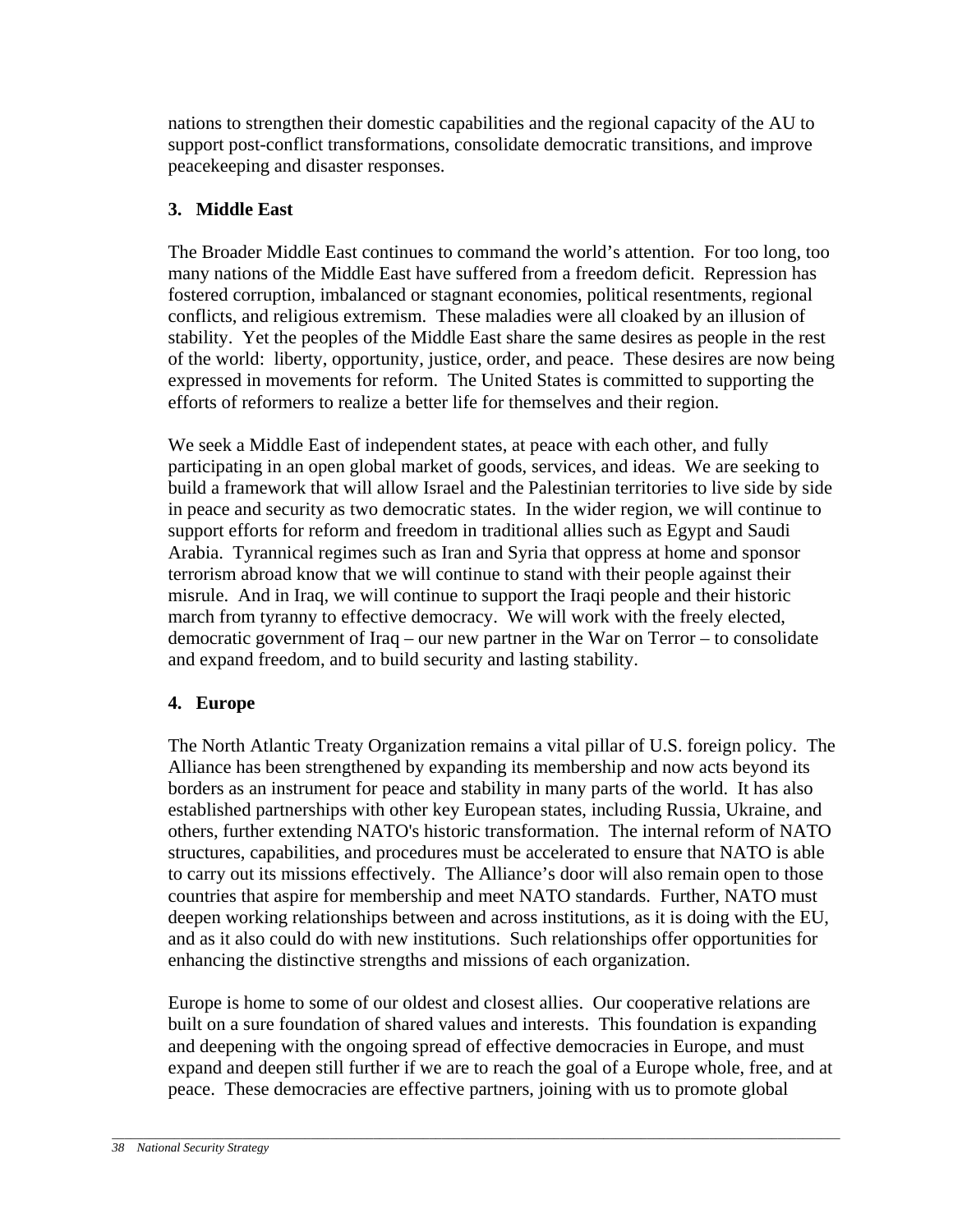freedom and prosperity. Just as in the special relationship that binds us to the United Kingdom, these cooperative relationships forge deeper ties between our nations.

### **5. Russia**

The United States seeks to work closely with Russia on strategic issues of common interest and to manage issues on which we have differing interests. By reason of geography and power, Russia has great influence not only in Europe and its own immediate neighborhood, but also in many other regions of vital interest to us: the broader Middle East, South and Central Asia, and East Asia. We must encourage Russia to respect the values of freedom and democracy at home and not to impede the cause of freedom and democracy in these regions. Strengthening our relationship will depend on the policies, foreign and domestic, that Russia adopts. Recent trends regrettably point toward a diminishing commitment to democratic freedoms and institutions. We will work to try to persuade the Russian Government to move forward, not backward, along freedom's path.

Stability and prosperity in Russia's neighborhood will help deepen our relations with Russia; but that stability will remain elusive as long as this region is not governed by effective democracies. We will seek to persuade Russia's government that democratic progress in Russia and its region benefits the peoples who live there and improves relationships with us, with other Western governments, and among themselves. Conversely, efforts to prevent democratic development at home and abroad will hamper the development of Russia's relations with the United States, Europe, and its neighbors.

# **6. South and Central Asia**

South and Central Asia is a region of great strategic importance where American interests and values are engaged as never before. India is a great democracy, and our shared values are the foundation of our good relations. We are eager to see Pakistan move along a stable, secure, and democratic path. Our goal is for the entire region of South and Central Asia to be democratic, prosperous, and at peace.

We have made great strides in transforming America's relationship with India, a major power that shares our commitment to freedom, democracy, and rule of law. In July 2005, we signed a bold agreement – a roadmap to realize the meaningful cooperation that had eluded our two nations for decades. India now is poised to shoulder global obligations in cooperation with the United States in a way befitting a major power.

Progress with India has been achieved even as the United States has improved its strategic relationship with Pakistan. For decades, outsiders acted as if good relations with India and Pakistan were mutually exclusive. This Administration has shown that improved relations with each are possible and can help India and Pakistan make strides toward a lasting peace between themselves. America's relationship with Pakistan will not be a mirror image of our relationship with India. Together, our relations with the nations of South Asia can serve as a foundation for deeper engagement throughout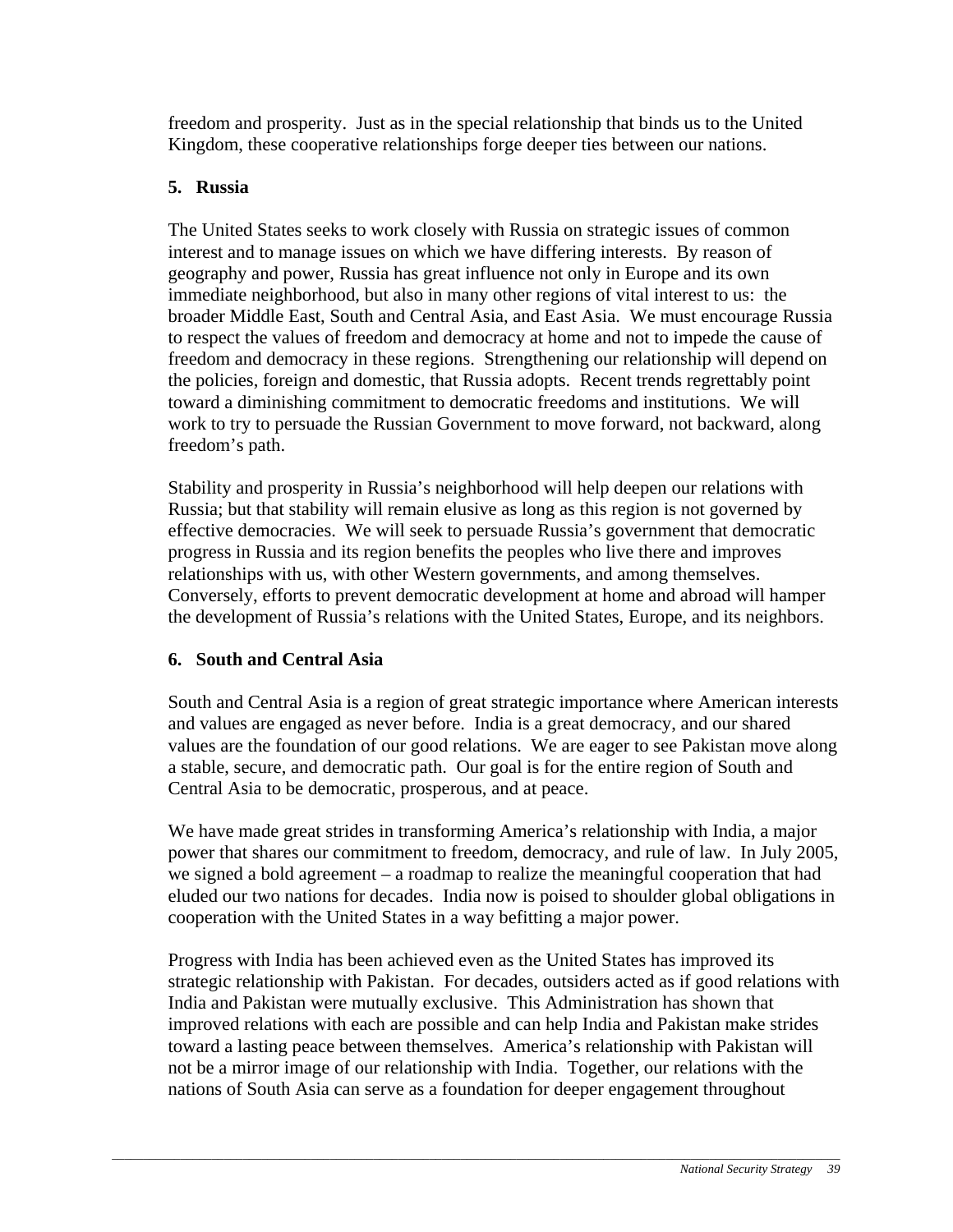Central Asia. Increasingly, Afghanistan will assume its historical role as a land-bridge between South and Central Asia, connecting these two vital regions.

Central Asia is an enduring priority for our foreign policy. The five countries of Central Asia are distinct from one another and our relations with each, while important, will differ. In the region as a whole, the elements of our larger strategy meet, and we must pursue those elements simultaneously: promoting effective democracies and the expansion of free-market reforms, diversifying global sources of energy, and enhancing security and winning the War on Terror.

# **7. East Asia**

East Asia is a region of great opportunities and lingering tensions. Over the past decade, it has been a source of extraordinary economic dynamism and also of economic turbulence. Few regional economies have more effectively harnessed the engines of future prosperity: technology and globalized trade. Yet few regions have had greater difficulty overcoming the suspicions of the past.

The United States is a Pacific nation, with extensive interests throughout East and Southeast Asia. The region's stability and prosperity depend on our sustained engagement: maintaining robust partnerships supported by a forward defense posture supporting economic integration through expanded trade and investment and promoting democracy and human rights.

Forging new international initiatives and institutions can assist in the spread of freedom, prosperity, and regional security. Existing institutions like the APEC forum and the Association of Southeast Asian Nations (ASEAN) Regional Forum, can play a vital role. New arrangements, such as the U.S.-ASEAN Enhanced Partnership, or others that are focused on problem-solving and action, like the Six-Party Talks and the PSI, can likewise bring together Asian nations to address common challenges. And Asian nations that share our values can join us in partnership to strengthen new democracies and promote democratic reforms throughout the region. This institutional framework, however, must be built upon a foundation of sound bilateral relations with key states in the region.

With Japan, the United States enjoys the closest relations in a generation. As the world's two largest economies and aid donors, acting in concert multiplies each of our strengths and magnifies our combined contributions to global progress. Our shared commitment to democracy at home offers a sure foundation for cooperation abroad.

With Australia, our alliance is global in scope. From Iraq and Afghanistan to our historic FTA, we are working jointly to ensure security, prosperity, and expanded liberty.

With the ROK, we share a vision of a prosperous, democratic, and united Korean peninsula. We also share a commitment to democracy at home and progress abroad and are translating that common vision into joint action to sustain our alliance into the  $21^{\text{st}}$  century.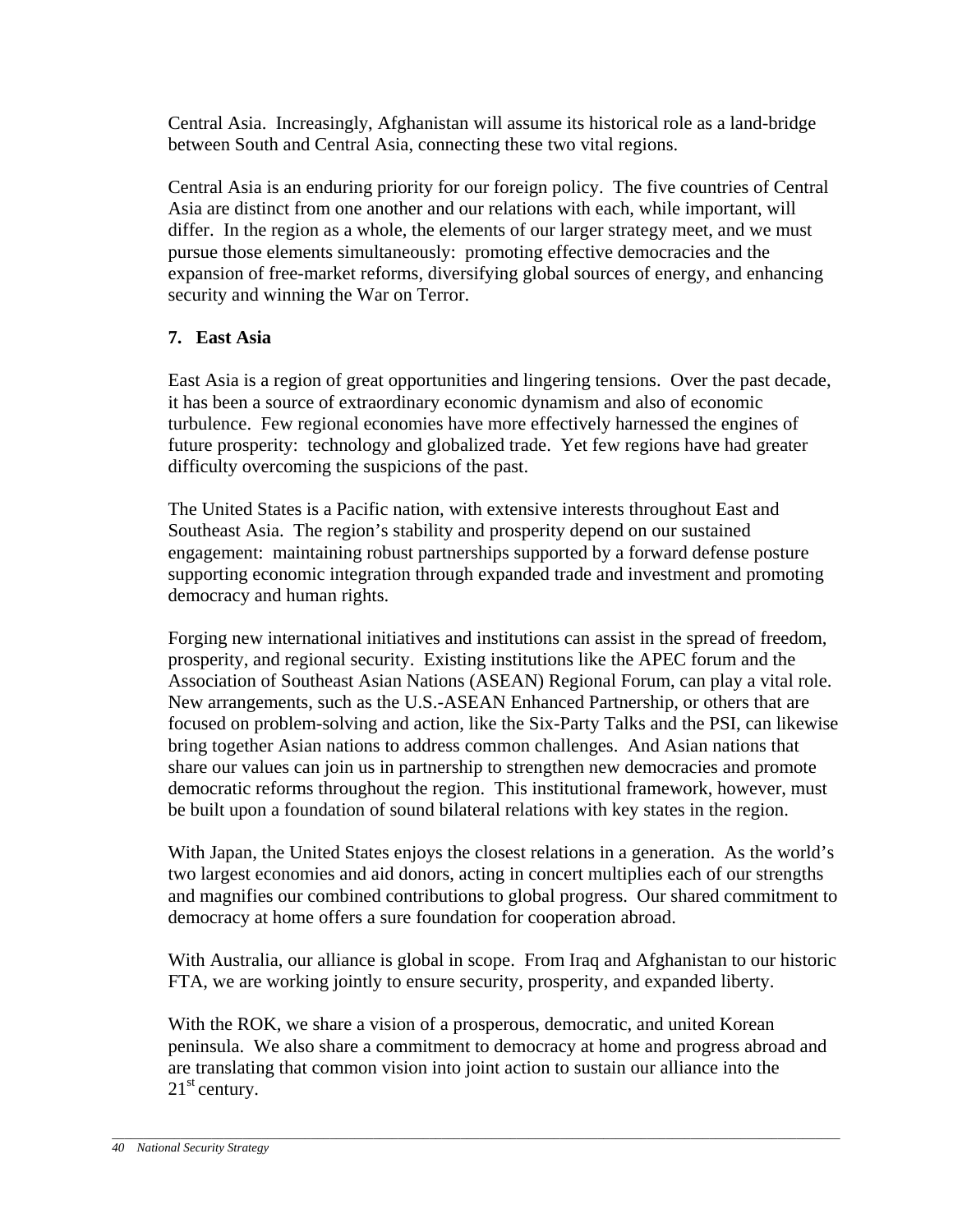With Southeast Asia, we celebrate the dynamism of increased economic freedom and look to further extend political freedom to all the people in the region, including those suffering under the repressive regime in Burma. In promoting greater economic and political liberty, we will work closely with our allies and key friends, including Indonesia, Malaysia, the Philippines, Singapore, and Thailand.

China encapsulates Asia's dramatic economic successes, but China's transition remains incomplete. In one generation, China has gone from poverty and isolation to growing integration into the international economic system. China once opposed global institutions; today it is a permanent member of the UNSC and the WTO. As China becomes a global player, it must act as a responsible stakeholder that fulfills its obligations and works with the United States and others to advance the international system that has enabled its success: enforcing the international rules that have helped China lift itself out of a century of economic deprivation, embracing the economic and political standards that go along with that system of rules, and contributing to international stability and security by working with the United States and other major powers.

China's leaders proclaim that they have made a decision to walk the transformative path of peaceful development. If China keeps this commitment, the United States will welcome the emergence of a China that is peaceful and prosperous and that cooperates with us to address common challenges and mutual interests. China can make an important contribution to global prosperity and ensure its own prosperity for the longer term if it will rely more on domestic demand and less on global trade imbalances to drive its economic growth. China shares our exposure to the challenges of globalization and other transnational concerns. Mutual interests can guide our cooperation on issues such as terrorism, proliferation, and energy security. We will work to increase our cooperation to combat disease pandemics and reverse environmental degradation.

The United States encourages China to continue down the road of reform and openness, because in this way China's leaders can meet the legitimate needs and aspirations of the Chinese people for liberty, stability, and prosperity. As economic growth continues, China will face a growing demand from its own people to follow the path of East Asia's many modern democracies, adding political freedom to economic freedom. Continuing along this path will contribute to regional and international security.

China's leaders must realize, however, that they cannot stay on this peaceful path while holding on to old ways of thinking and acting that exacerbate concerns throughout the region and the world. These old ways include:

- Continuing China's military expansion in a non-transparent way;
- Expanding trade, but acting as if they can somehow "lock up" energy supplies around the world or seek to direct markets rather than opening them  $up - as$  if they can follow a mercantilism borrowed from a discredited era; and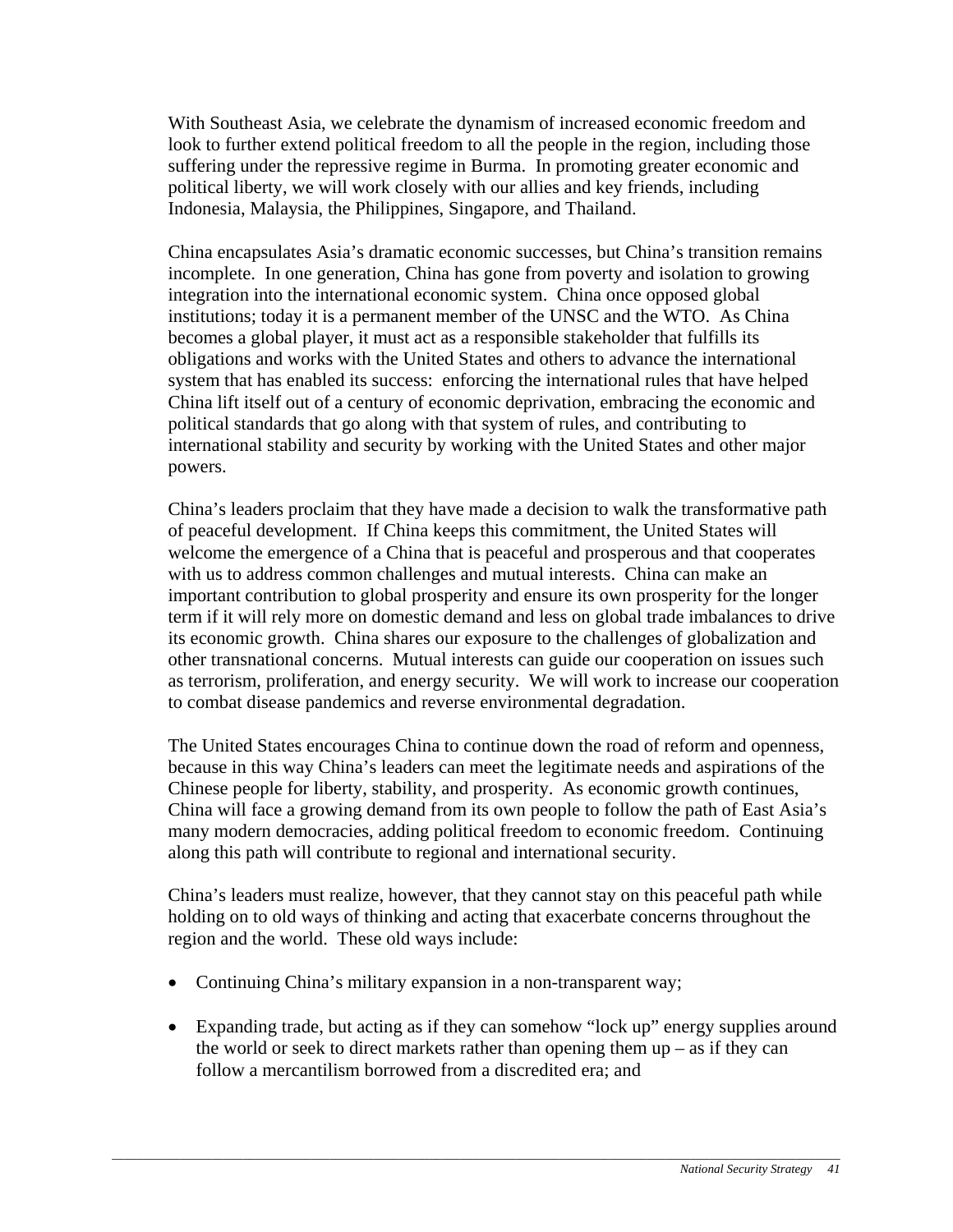• Supporting resource-rich countries without regard to the misrule at home or misbehavior abroad of those regimes.

China and Taiwan must also resolve their differences peacefully, without coercion and without unilateral action by either China or Taiwan.

Ultimately, China's leaders must see that they cannot let their population increasingly experience the freedoms to buy, sell, and produce, while denying them the rights to assemble, speak, and worship. Only by allowing the Chinese people to enjoy these basic freedoms and universal rights can China honor its own constitution and international commitments and reach its full potential. Our strategy seeks to encourage China to make the right strategic choices for its people, while we hedge against other possibilities.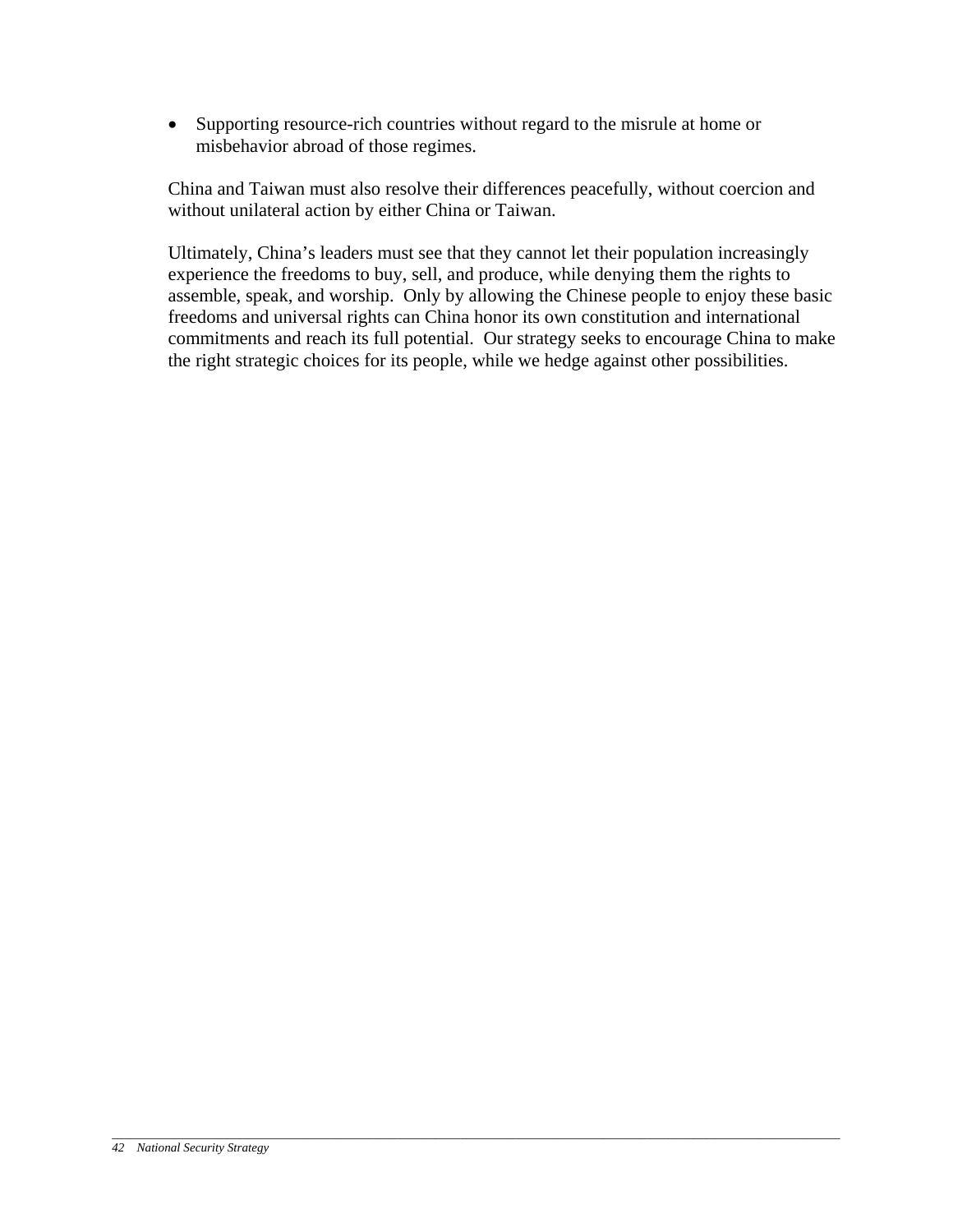# **IX**. **[Transform America's National Security Institutions to Meet the Challenges and](http://www.whitehouse.gov/nsc/nss9.html)  Opportunities of the 21<sup>st</sup> Century**

### **A. Summary of National Security Strategy 2002**

The major institutions of American national security were designed in a different era to meet different challenges. They must be transformed.

### **B. Current Context: Successes and Challenges**

In the last four years, we have made substantial progress in transforming key national security institutions.

- The establishment of the Department of Homeland Security brought under one authority 22 federal entities with vital roles to play in protecting our Nation and preventing terrorist attacks within the United States. The Department is focused on three national security priorities: preventing terrorist attacks within the United States; reducing America's vulnerability to terrorism; and minimizing the damage and facilitating the recovery from attacks that do occur.
- In 2004, the Intelligence Community launched its most significant reorganization since the 1947 National Security Act. The centerpiece is a new position, the Director of National Intelligence, endowed with expanded budgetary, acquisition, tasking, and personnel authorities to integrate more effectively the efforts of the Community into a more unified, coordinated, and effective whole. The transformation also includes a new National Counterterrorism Center and a new National Counterproliferation Center to manage and coordinate planning and activities in those critical areas. The transformation extends to the FBI, which has augmented its intelligence capabilities and is now more fully and effectively integrated with the Intelligence Community.
- The Department of Defense has completed the 2006 Quadrennial Defense Review, which details how the Department will continue to adapt and build to meet new challenges.
	- We are pursuing a future force that will provide tailored deterrence of both state and non-state threats (including WMD employment, terrorist attacks in the physical and information domains, and opportunistic aggression) while assuring allies and dissuading potential competitors. The Department of Defense also is expanding Special Operations Forces and investing in advanced conventional capabilities to help win the long war against terrorist extremists and to help dissuade any hostile military competitor from challenging the United States, its allies, and partners.
	- The Department is transforming itself to better balance its capabilities across four categories of challenges: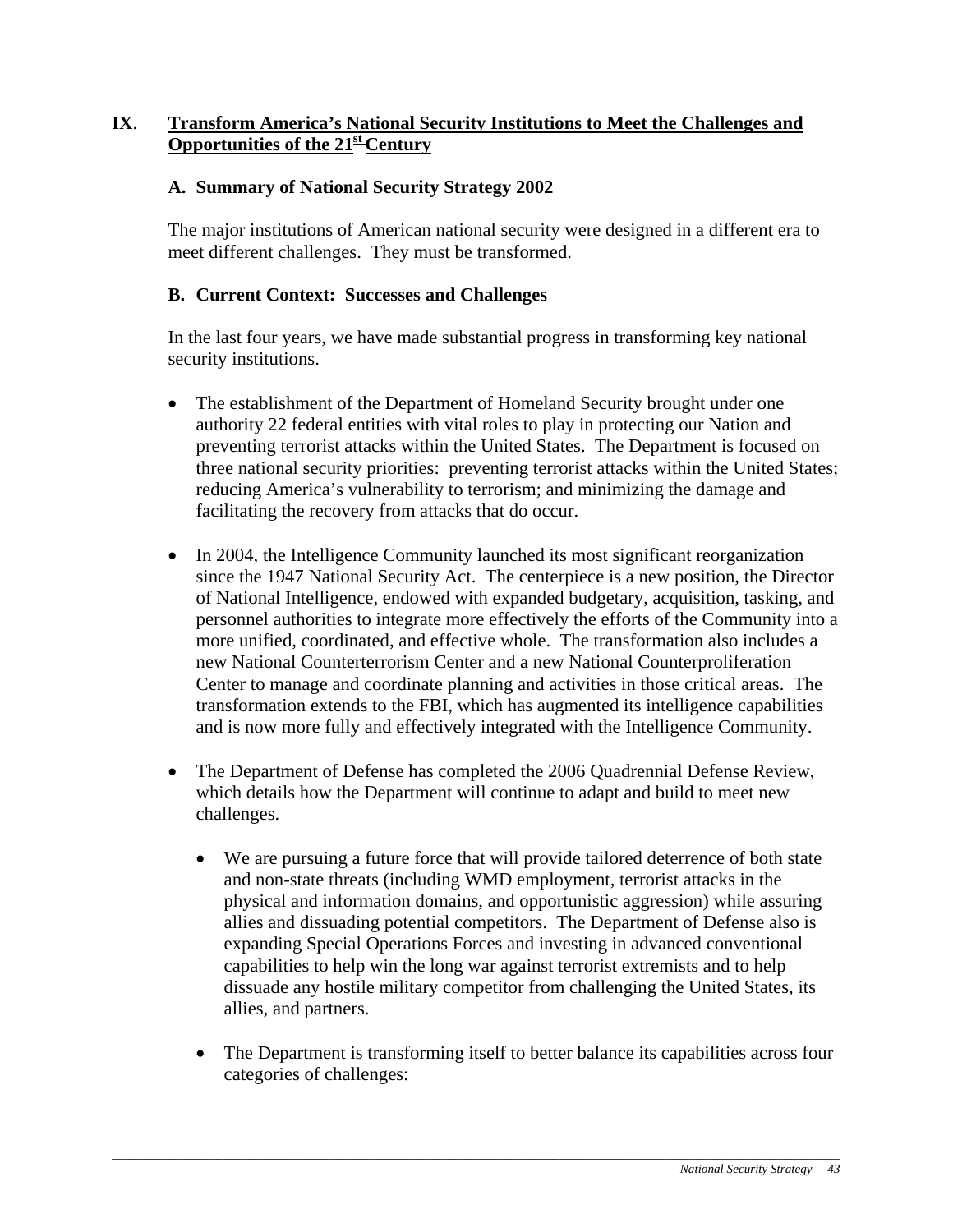- **Traditional** challenges posed by states employing conventional armies, navies, and air forces in well-established forms of military competition.
- **Irregular** challenges from state and non-state actors employing methods such as terrorism and insurgency to counter our traditional military advantages, or engaging in criminal activity such as piracy and drug trafficking that threaten regional security.
- **Catastrophic** challenges involving the acquisition, possession, and use of WMD by state and non-state actors; and deadly pandemics and other natural disasters that produce WMD-like effects.
- **Disruptive** challenges from state and non-state actors who employ technologies and capabilities (such as biotechnology, cyber and space operations, or directedenergy weapons) in new ways to counter military advantages the United States currently enjoys.

# **C. The Way Ahead**

We must extend and enhance the transformation of key institutions, both domestically and abroad.

At home, we will pursue three priorities:

- *Sustaining the transformation already under way in the Departments of Defense, Homeland Security, and Justice; the Federal Bureau of Investigation; and the Intelligence Community.*
- *Continuing to reorient the Department of State towards transformational diplomacy,* which promotes effective democracy and responsible sovereignty. Our diplomats must be able to step outside their traditional role to become more involved with the challenges within other societies, helping them directly, channeling assistance, and learning from their experience. This effort will include:
	- Promoting the efforts of the new Director for Foreign Assistance/Administrator to ensure that foreign assistance is used as effectively as possible to meet our broad foreign policy objectives. This new office will align more fully the foreign assistance activities carried out by the Department of State and USAID, demonstrating that we are responsible stewards of taxpayer dollars.
	- Improving our capability to plan for and respond to post-conflict and failedstate situations. The Office of Reconstruction and Stabilization will integrate all relevant United States Government resources and assets in conducting reconstruction and stabilization operations. This effort must focus on building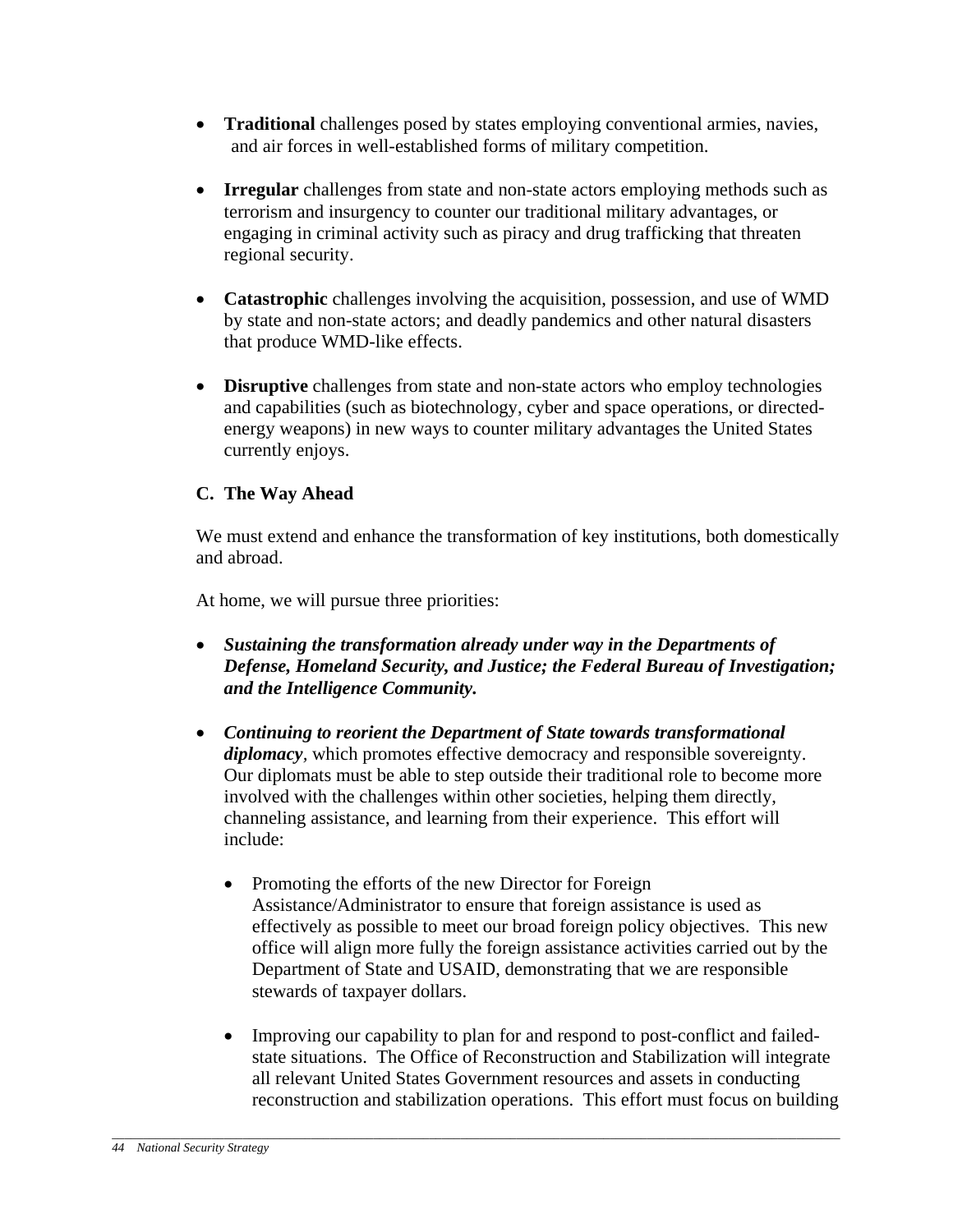the security and law enforcement structures that are often the prerequisite for restoring order and ensuring success.

- Developing a civilian reserve corps, analogous to the military reserves. The civilian reserve corps would utilize, in a flexible and timely manner, the human resources of the American people for skills and capacities needed for international disaster relief and post-conflict reconstruction.
- Strengthening our public diplomacy, so that we advocate the policies and values of the United States in a clear, accurate, and persuasive way to a watching and listening world. This includes actively engaging foreign audiences, expanding educational opportunities for Americans to learn about foreign languages and cultures and for foreign students and scholars to study in the United States; empowering the voices of our citizen ambassadors as well as those foreigners who share our commitment to a safer, more compassionate world; enlisting the support of the private sector; increasing our channels for dialogue with Muslim leaders and citizens; and confronting propaganda quickly, before myths and distortions have time to take root in the hearts and minds of people across the world.
- *Improving the capacity of agencies to plan, prepare, coordinate, integrate, and execute responses* covering the full range of crisis contingencies and long-term challenges.
	- We need to strengthen the capacity of departments and agencies to do comprehensive, results-oriented planning.
	- Agencies that traditionally played only a domestic role increasingly have a role to play in our foreign and security policies. This requires us to better integrate interagency activity both at home and abroad.

Abroad, we will work with our allies on three priorities:

- *Promoting meaningful reform of the U.N.*, including:
	- Creating structures to ensure financial accountability and administrative and organizational efficiency.
	- Enshrining the principle that membership and participation privileges are earned by responsible behavior and by reasonable burden-sharing of security and stability challenges.
	- Enhancing the capacity of the U.N. and associated regional organizations to stand up well-trained, rapidly deployable, sustainable military and gendarme units for peace operations.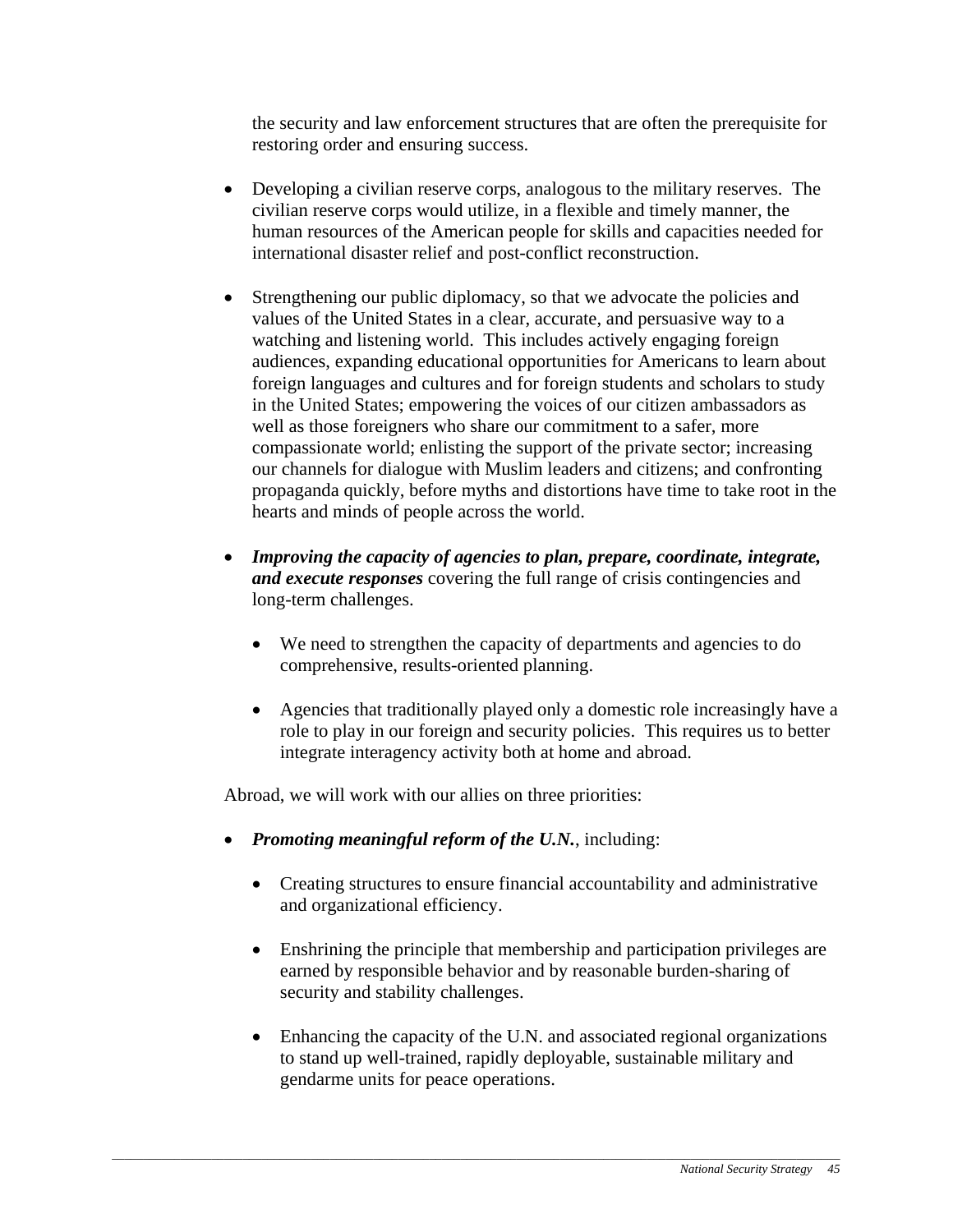- Ensuring that the U.N. reflects today's geopolitical realities and is not shackled by obsolete structures.
- Reinvigorating the U.N.'s commitment, reflected in the U.N. Charter, to the promotion of democracy and human rights.
- *Enhancing the role of democracies and democracy promotion throughout international and multilateral institutions*, including:
	- Strengthening and institutionalizing the Community of Democracies.
	- Fostering the creation of regional democracy-based institutions in Asia, the Middle East, Africa, and elsewhere.
	- Improving the capacity of the U.N. and other multilateral institutions to advance the freedom agenda through tools like the U.N. Democracy Fund.
	- Coordinating more effectively the unique contributions of international financial institutions and regional development banks.
- *Establishing results-oriented partnerships* on the model of the PSI *to meet new challenges and opportunities*. These partnerships emphasize international cooperation, not international bureaucracy. They rely on voluntary adherence rather than binding treaties. They are oriented towards action and results rather than legislation or rule-making.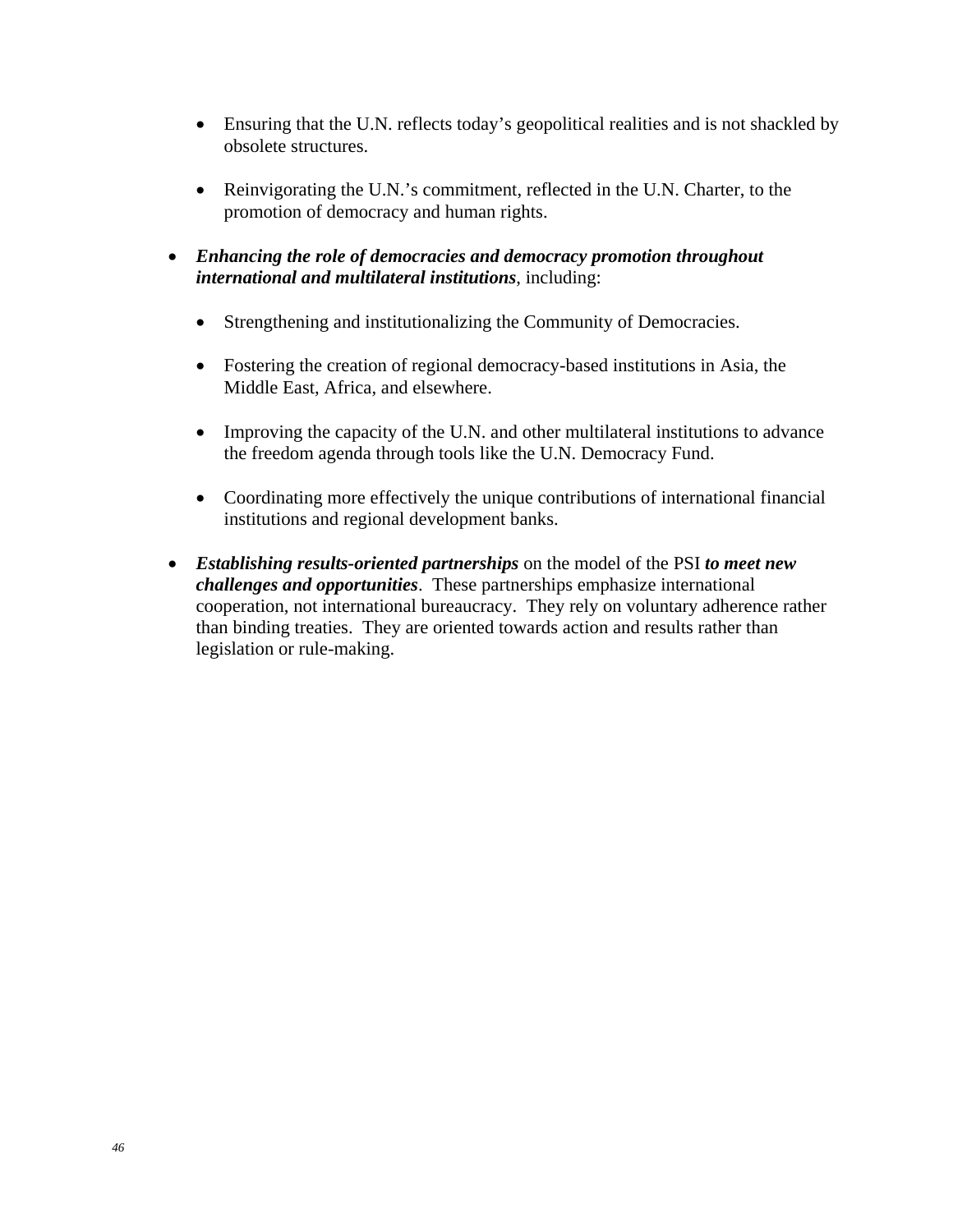#### **X**. **Engage the Opportunities and Confront the Challenges of Globalization**

In recent years, the world has witnessed the growing importance of a set of opportunities and challenges that were addressed indirectly in National Security Strategy 2002: the national security implications of globalization.

Globalization presents many opportunities. Much of the world's prosperity and improved living standards in recent years derive from the expansion of global trade, investment, information, and technology. The United States has been a leader in promoting these developments, and we believe they have improved significantly the quality of life of the American people and people the world over. Other nations have embraced these opportunities and have likewise benefited. Globalization has also helped the advance of democracy by extending the marketplace of ideas and the ideals of liberty.

These new flows of trade, investment, information, and technology are transforming national security. Globalization has exposed us to new challenges and changed the way old challenges touch our interests and values, while also greatly enhancing our capacity to respond. Examples include:

- *Public health challenges like pandemics (HIV/AIDS, avian influenza) that recognize no borders.* The risks to social order are so great that traditional public health approaches may be inadequate, necessitating new strategies and responses.
- *Illicit trade, whether in drugs, human beings, or sex, that exploits the modern era's greater ease of transport and exchange.* Such traffic corrodes social order; bolsters crime and corruption; undermines effective governance; facilitates the illicit transfer of WMD and advanced conventional weapons technology; and compromises traditional security and law enforcement.
- *Environmental destruction, whether caused by human behavior or cataclysmic mega-disasters such as floods, hurricanes, earthquakes, or tsunamis.* Problems of this scope may overwhelm the capacity of local authorities to respond, and may even overtax national militaries, requiring a larger international response.

These challenges are not traditional national security concerns, such as the conflict of arms or ideologies. But if left unaddressed they can threaten national security. We have learned that:

- Preparing for and managing these challenges requires the full exercise of national power, up to and including traditional security instruments. For example, the U.S. military provided critical logistical support in the response to the Southeast Asian tsunami and the South Asian earthquake until U.N. and civilian humanitarian responders could relieve the military of these vital duties.
- Technology can help, but the key to rapid and effective response lies in achieving unity of effort across a range of agencies. For example, our response to the Katrina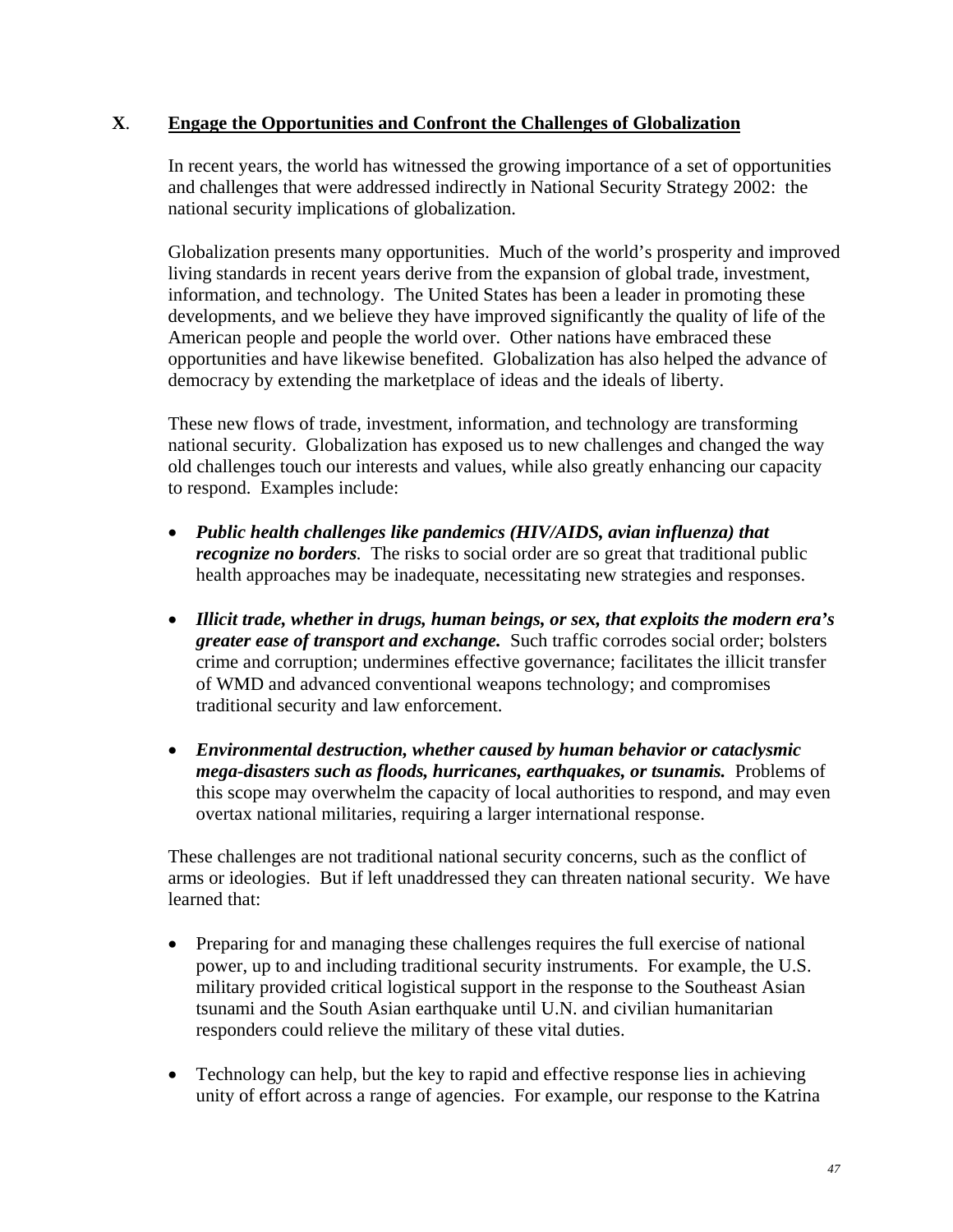and Rita hurricanes underscored the need for communications systems that remain operational and integrated during times of crisis. Even more vital, however, is improved coordination within the Federal government, with state and local partners, and with the private sector.

- Existing international institutions have a role to play, but in many cases coalitions of the willing may be able to respond more quickly and creatively, at least in the short term. For example, U.S. leadership in mobilizing the Regional Core Group to respond to the tsunami of 2004 galvanized the follow-on international response.
- The response and the new partnerships it creates can sometimes serve as a catalyst for changing existing political conditions to address other problems. For example, the response to the tsunami in Southeast Asia and the earthquake in Pakistan developed new lines of communication and cooperation at a local level, which opened the door to progress in reconciling long-standing regional conflicts in Aceh and the Kashmir.

Effective democracies are better able to deal with these challenges than are repressive or poorly governed states. Pandemics require robust and fully transparent public health systems, which weak governments and those that fear freedom are unable or unwilling to provide. Yet these challenges require effective democracies to come together in innovative ways.

The United States must lead the effort to reform existing institutions and create new ones – including forging new partnerships between governmental and nongovernmental actors, and with transnational and international organizations.

To confront illicit trade, for example, the Administration launched the Proliferation Security Initiative and the APEC Secure Trade in the APEC Region Initiative, both of which focus on tangible steps governments can take to combat illegal trade.

To combat the cultivation and trafficking of narcotics, the Administration devotes over \$1 billion annually to comprehensive counternarcotics efforts, working with governments, particularly in Latin America and Asia, to eradicate crops, destroy production facilities, interdict shipments, and support developing alternative livelihoods.

To confront the threat of a possible pandemic, the Administration took the lead in creating the International Partnership on Avian and Pandemic Influenza, a new global partnership of states committed to effective surveillance and preparedness that will help to detect and respond quickly to any outbreaks of the disease.